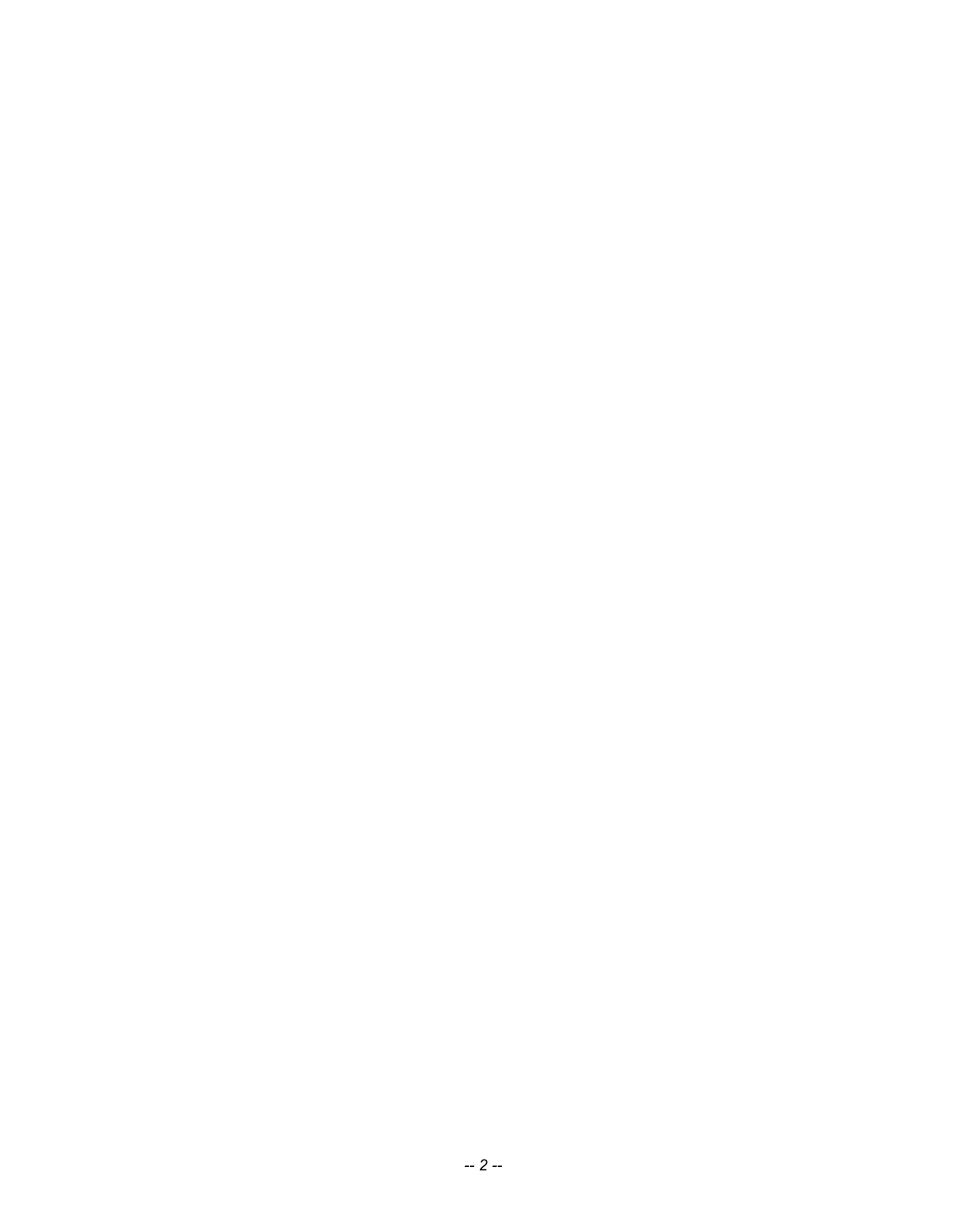## **BYLAWS**

| 01 |                                                      |
|----|------------------------------------------------------|
| 02 |                                                      |
| 03 |                                                      |
| 04 | Professional athlete Farmer-Patrick                  |
| 05 |                                                      |
| 06 |                                                      |
| 07 |                                                      |
| 08 | Housekeeping title change Koch                       |
| 09 | Elections under restructuring  Roe                   |
| 10 |                                                      |
| 11 |                                                      |
| 12 | Divisional chairs under restructuring Roe            |
| 13 |                                                      |
| 14 | Third round vs. preference ballot  Koch/Roe          |
| 15 |                                                      |
| 16 | Committee election procedures  Roe                   |
| 17 |                                                      |
| 18 | Board of Directors under restructuring Roe           |
| 19 | Board of Directors under restructuring Kolling et al |
| 20 | Board of Directors under restructuring Erwin et al   |
| 21 | Staff function as regards Foundation Roe             |
| 22 | General Competition to Grassroots Koch/Roe           |
| 23 | Membership of committee membersMurphy                |
| 24 | HPD chair responsibilities Cannon                    |
| 25 | HPD division executive committeeCannon               |
| 26 | Committee jurisdictions for 10kRoe for LDR           |
| 27 | Development chair selection Roe                      |
| 28 | RRTC responsibilities and makeupLucas                |
| 29 |                                                      |
| 30 | Coaches Advisory makeup open item  Roe               |
| 31 | Membership of committee membersFarmer-Patrick        |
| 32 | PAA inclusion in AACFarmer-Patrick                   |
| 33 |                                                      |
| 34 |                                                      |
| 35 |                                                      |
| 36 |                                                      |

#### **REGULATIONS**

| 37 | New membership language  Roe                    |
|----|-------------------------------------------------|
| 38 | Professional athlete membership  Farmer-Patrick |
| 39 |                                                 |
| 40 |                                                 |
| 41 |                                                 |
| 42 | Plan for staff recruitment in general Roe       |
| 43 | CAC involvement in staff selection  Roe         |
| 44 |                                                 |
| 45 | Officials' compensation and oversight  Melzer   |
| 46 |                                                 |
| 47 |                                                 |
| 48 |                                                 |
| 49 | Residency rules for championships  Roe/Green    |
| 50 | Competition rules open item  Roe                |
| 51 | Youth representation & residencyBrown           |
| 52 | Terminology changes to representation  Koch     |
| 53 | Revisions to Regulation 10 Hickman              |
| 54 |                                                 |
| 55 | Non-compliance language for Reg 11 Murphy       |
| 56 | Consistent statute of limitations  Greifinger   |
| 57 |                                                 |
| 58 |                                                 |
| 59 | Bylaws and grievance procedures Roe             |
| 60 | Bylaws and grievance procedures Erwin           |
| 61 |                                                 |
| 62 | Association organization representationKoch     |
| 63 |                                                 |
| 64 |                                                 |
| 65 | Authorization of Athlete Reps  McCloud for AAC  |

## **EXHIBITS**

| 66 Youth Track Coaches Association Wissler |  |
|--------------------------------------------|--|
|                                            |  |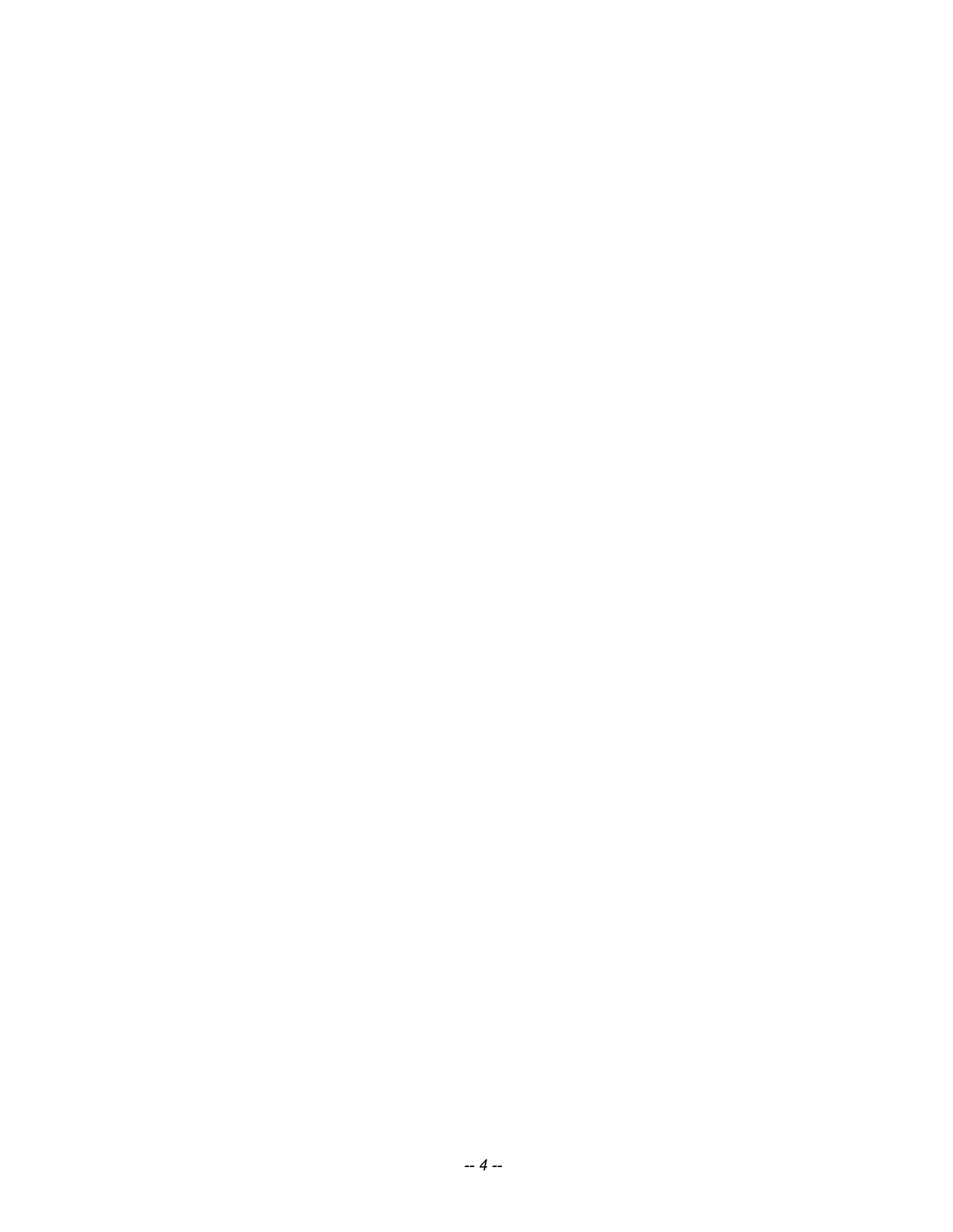**Item 01........................................................................................................................... Submitted by Bill Roe, President** 

Amend all instances where the USTCA is referred to by replacing "USTCA" with "USTFCCCA," and in the definitions with the correct full name, "United States Track & Field and Cross Country Coaches Association."

**Reason:** *This is the new name of the organization.*

**L&L recommendation:** Needs discussion with legal.

**Item 02........................................................................................................................... Submitted by Bill Roe, President** 

Amend all references to exhibits to (see exhibits' section of this handbook).

**Reason:** *Changes are too often missed.* 

**L&L recommendation:** Housekeeping.

**Item 03...........................................................................................................Submitted by Ken Ferguson, L&L Member** 

Amend Article 6, Associations, by adding a new paragraph E as follows:

**E** Association authority: Associations shall be limited to the authority delegated to them under these Bylaws and the Operating Regulations.

**Reason:** *Association Bylaws frequently "mirror" language from the national Bylaws without recognizing that Associations cannot usurp authority granted to USATF by the Sports Act and the USOC. This provision provides added "clarity" on this point.* 

**L&L recommendation:** Needs discussion with Associations.

**Item 04................................................................................................ Submitted by Sandra Farmer-Patrick, AAC Chair** 

Amend Article 5 as follows:

Membership in USATF shall be open to any eligible individual, club, organization, national sports organizations, and other constituencies as described herein. The process for applying for membership is set forth in Regulation 1.

- **B** Professional athlete: A USATF athlete who has, within the past two years, been ranked among the top twentyfive (25) in the world on the IAAF performance list and/or whose primary source of income is derived by virtue of participation in Athletics.
- ((**B**))**C Clubs/organizations:** *[no other change]*
- ((**C**))**D Associations:** *[no other change]*
- ((**D**))**E National sports organizations:** *[no other change]*
- ((**E**))**F Other constituencies**: The constituency of USATF shall also include the following organizations which are all listed in Exhibit C of these Bylaws:
	- **1 National Athletics organizations:** *[no other change]*
	- **2 National coaching organizations:** *[no other change]*
	- **3 Sports for the Disabled:** *[no other change]*
	- 7 **Professional Athletics Association:** The organization established by, and to represent the interests of, the professional athletes within USATF.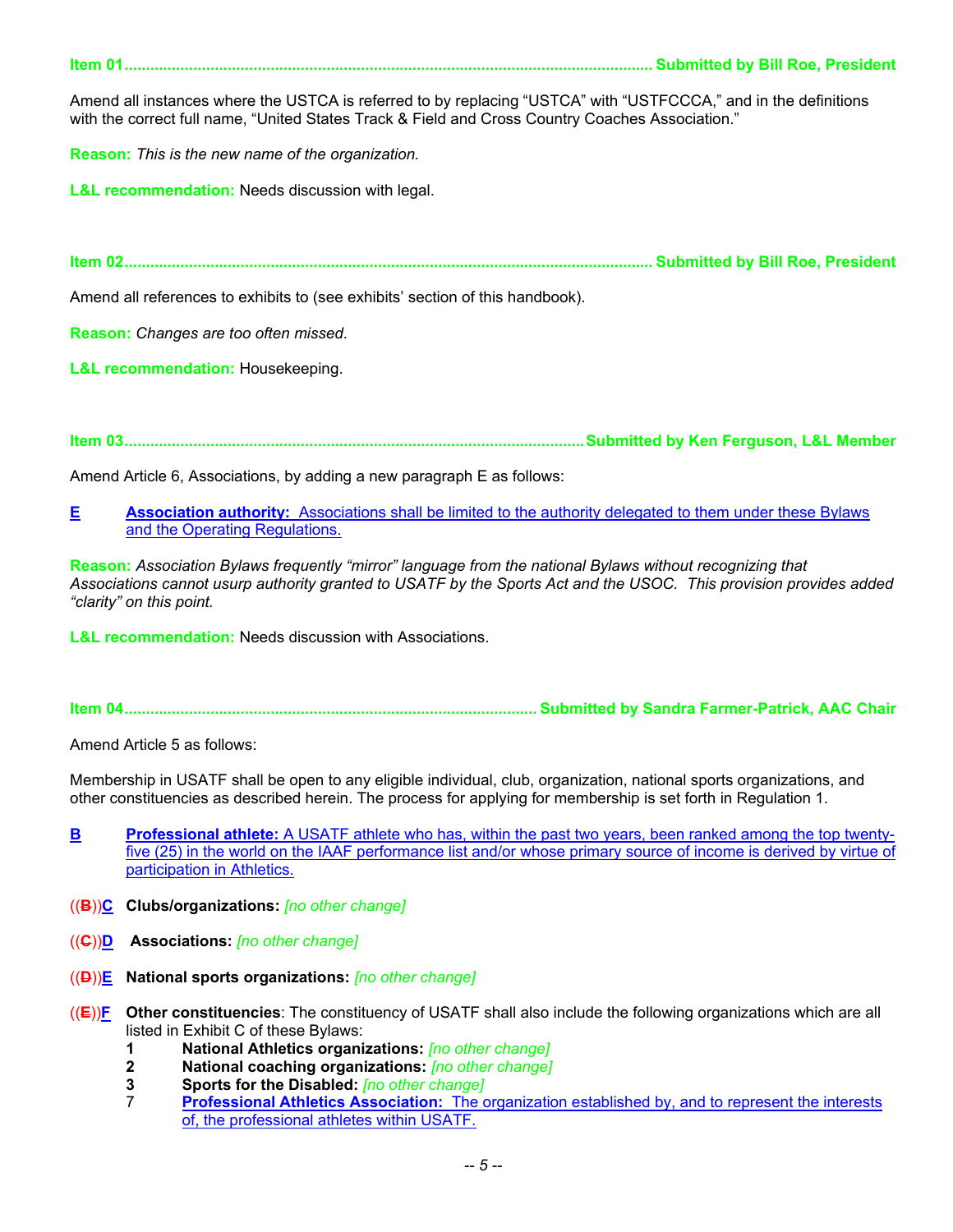**Reason***: To provide a voice within USATF for special interests and objectives of professional track and field athletes*

**L&L recommendation:** Acceptable substantive amendment.

**Item 05........................................................................................................................... Submitted by Bill Roe, President** 

Amend Article 6, Associations as follows:

#### **A Associations: 1 Association documents:** *[no change to a-e]* **f** Bylaws: Association bylaws that comply with the minimum content requirements of Regulation 15. f))g **Other:** *[no other change]*

**Reason:** *Many Association bylaws are unclear, incomplete and fall short of basic governance requirements leading to disruptive and unproductive disputes and grievance filings. Adding this language will also "signal" the importance of Association bylaw compliance and cross-reference that minimum requirements are contained in Regulation 15, as in Articles 6-A-2, 6-B-2, and 6-C.* 

**L&L recommendation:** Needs discussion with Associations.

**Item 06........................................................................................................................... Submitted by Bill Roe, President** 

Amend Article 6, Associations as follows:

**D** Background screening program: Associations shall participate in any youth coach/volunteer criminal background screening program approved by the Board and administered by the National Office.

((D))E **Association support from USATF:** 

((E))F **Conflict of interest:**

**Reason:** *A program has been approved by the Board and needs to be worked with on the Association level.* 

**L&L recommendation:** Needs discussion with Associations.

**Item 07........................................................................................................................... Submitted by Bill Roe, President** 

This is an open item so that Article 7 in particular can be the subject of restructuring changes in 2006.

**Reason:** *I present this article as an open item without amendments to prepare for any requested changes by the USOC or High Performance Division. It will be tabled if it is determined that 2006 could hold such requests.* 

**L&L recommendation:** Table with other restructuring package items.

**Item 08.....................................................................................................................Submitted by Ed Koch, L&L Member** 

Amend Article 7-D by changing ((Member Services Committee)) to Organizational Services Committee.

**Reason:** *Housekeeping.*

**L&L recommendation:** Housekeeping.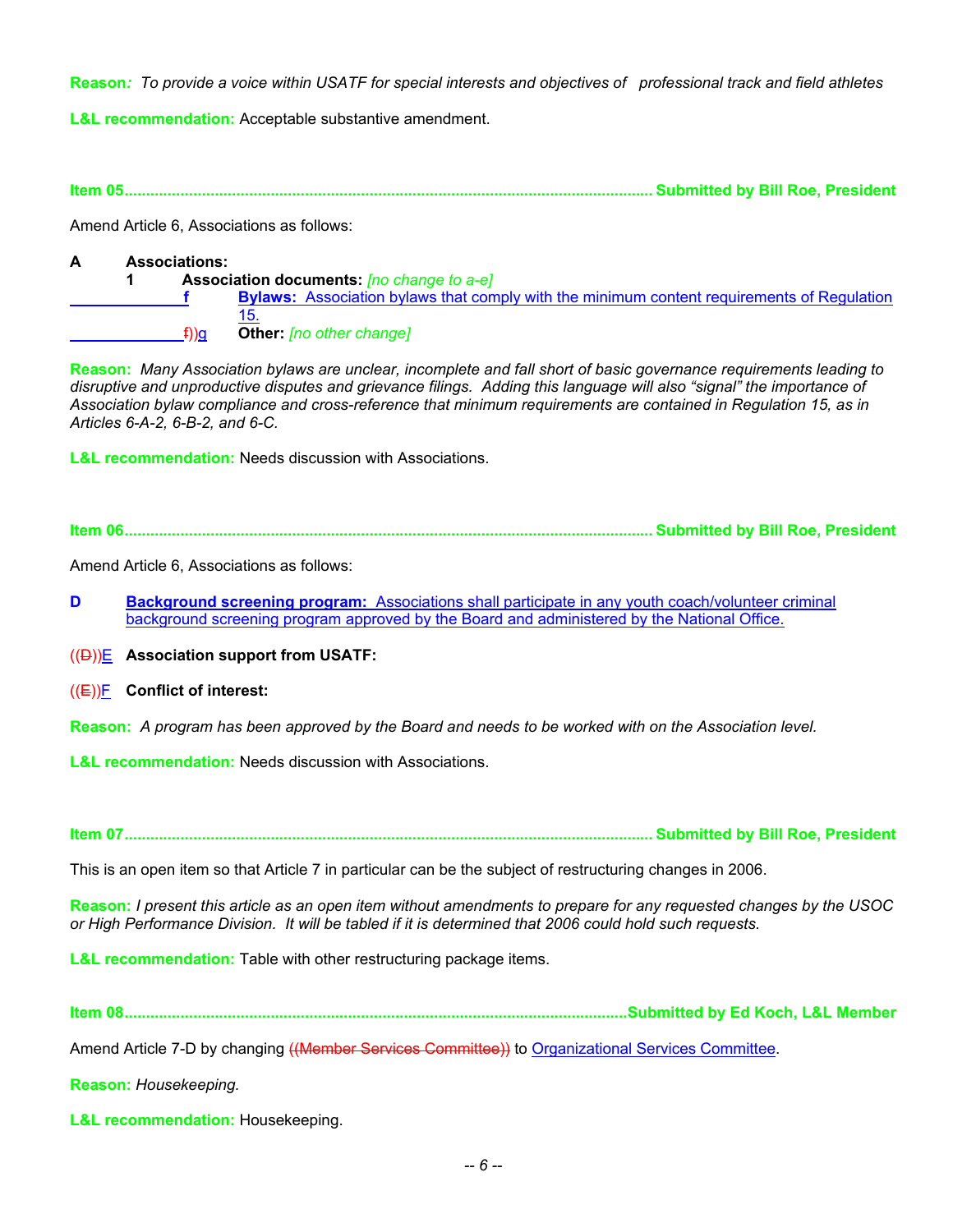| Submitted by Bill Roe, President |  |  |
|----------------------------------|--|--|
|                                  |  |  |

Amend Article 9-F, voting in general elections, as follows:

**F** General elections: Contested elections shall be decided by the delegates at the annual meeting of USATF in the following manner:

## **1 Terms of office:**

**Item 09........................................................................................................................... Submitted by Bill Roe, President** 

- **a** ((Officers shall be elected for four-year terms at the Annual Meeting in each year in which the Summer Olympic Games are held:)) An at-large Board member shall be elected in evennumbered years;
	- **b** An IAAF delegate shall be elected at the annual meeting immediately preceding the IAAF Congress held in conjunction with the World Championships held the year before the Summer Olympic Games. One (1) delegate and three (3) alternates shall be elected on the same ballot in accordance with the provisions in Article 22;
	- **c** IAAF Council, officer, and committee nominees shall be elected at the annual meeting immediately preceding the selection of such positions at the IAAF level in accordance with the provisions in Article 22; and
	- **d** Special elections may be held at any annual meeting upon approval of the Board;

## **2 Method of nominations:**

- **a Request:** At least one hundred twenty (120) days prior to the opening general session at any meeting of USATF where elections are to be held, the Nominations Subcommittee of the Organizational Services Committee shall send out a request for nominations to all members of the Board, all members of executive committees of all sport committees, the Associations Committee, and the Officials Committee, all members of administrative and developmental committees (except the Associations and Officials Committees), all presidents and secretaries of USATF Associations, and all officers and offices of constituent bodies listed in Exhibit C. Included in this mailing shall be a listing of the positions to be elected and a concise 500-word summary of any eligibility requirements of these Bylaws;
- **b Nominators and seconders:** Each candidate may have up to a maximum of five (5) nominators. The nominations must be collectively seconded by at least ten (10) and no more than twenty (20) other members of those nominating constituencies listed in (a) above and include the written approval of the nominee;
- **c Submittal:** Nominations shall be sent to the designated chair of the Nominations Subcommittee no later than sixty (60) days prior to the opening general session of the annual meeting. The subcommittee shall prepare a nomination report listing all eligible candidates in alphabetical order, without indicating preference, no less than thirty (30) days prior to the opening general session of the meeting. This report shall be circulated to all nominees and all nominating constituencies listed in (a) above, and shall be included in each delegate's packet. It shall contain a one-page biographical sketch prepared by each candidate, including his or her qualifications for the position; and
- **d At the annual meeting:** Further nominations may be submitted to the registration desk prior to the scheduled start of the opening general session and must be on the standard nomination form. This requirement includes the ten (10) seconders;

## **3 Campaigning:**

- **a Speeches:** Nominating speeches shall only be permitted for the ((officer)) at-large Board member and IAAF Council nominations at the opening general session. Immediately following the close of all nominations, the chair of the Nominations Subcommittee shall call upon one (1) or two (2) nominator(s) to speak for each candidate for a period not to exceed three (3) minutes. If the candidate wishes to speak to his or her nomination, his or her time shall come from that allocation. Speeches for each position shall be called alphabetically;
- **b** Forums: Prior to the election, USATF shall, through the Associations Committee, provide adequate forums for all candidates for all USATF-wide contested offices to be heard and questioned by delegates. A notice of any such general forum shall be posted twenty-four (24) hours in advance and such forum shall be available to such candidates or their representatives to be heard at the forum; and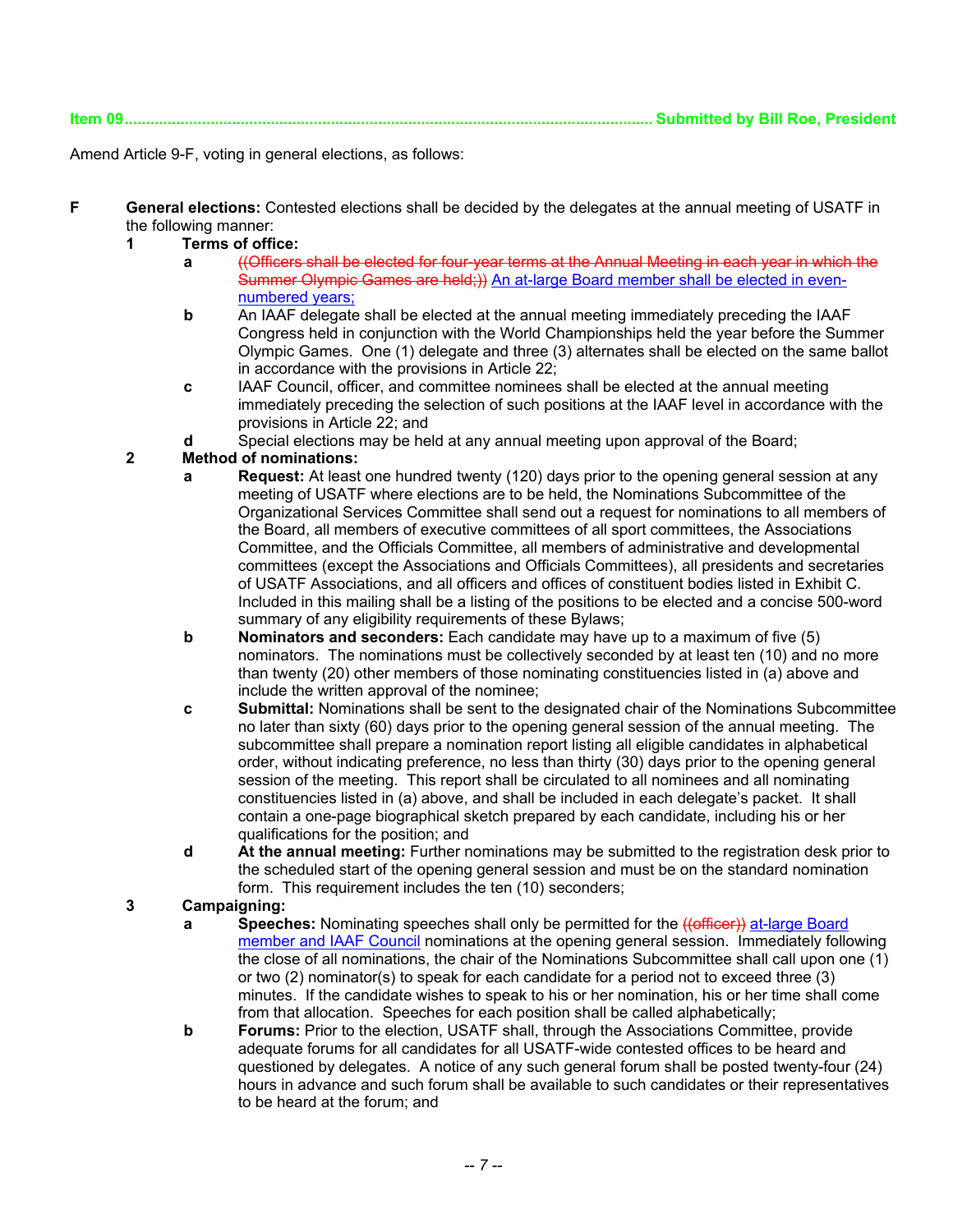**c No recommendations:** Committees shall not make recommendations for general offices within USATF, except as provided in Article 22;

**Reason:** *This item is to allow for changes in voting contemplated by restructuring the Board.* 

**L&L recommendation:** Table with other restructuring package items.

**Item 10.....................................................................................................................Submitted by Ed Koch, L&L Member** 

Amend Article 9-F-2-a as follows:

**a** Request: At least 120 days prior ... the Nominations Subcommittee ... shall send out a request for nominations to all members of the Board, all members of  $(f$  executive committees of all sport committees , the Associations Committee, and the Officials Committee, all members of administrative committees (except the Associations and Officials Committee) )) all USATF committees, councils, and Board committees, , all presidents and secretaries of Associations, and all officers and offices of constituent bodies listed in Exhibit C. …

**Reason:** *This would broaden the nominating constituency a bit while simplifying the process which currently needlessly excludes some committee members.* 

**L&L recommendation:** Needs general discussion.

**Item 11..................................................................................................................Submitted by Lynn Cannon, Secretary** 

Amend Article 9-G-2 as follows:

**2 High performance division:** The divisional chair of the High Performance Division shall be *((selected*) by the chairs of the three sports committee of the High Performance Division, and the chair of the Athletes Advisory Committee and a member of the Athletes Advisory Committee of opposite gender selected by the athletes Advisory Committee. A meeting or conference call of these individuals shall be convened for this purpose by the chair of the Member Services Committee or his/her designee, after the above named individuals have been selected by their respective committees)) nominated by the President and Chief Executive Officer (with input from the Athletes Advisory Committee and the Coaches Advisory Committee) and approved by the Board of Directors.

**Reason:** *USOC support is documented in the Performance Partnership Agreement, which includes a High Performance Plan as outlined in the USOC Resource Allocation Process Policy. The Executive Director and the President are responsible for signing this document and the Executive Director is responsible for presenting and implementing this plan. Since the Executive Director and President are held responsible for the High Performance Plan, he/she at should have the authority to nominate those key individuals who will help coordinate the organization's volunteer components that will assist in implementing the plan. The High Performance plan is to be athlete centered and coach driven. The role of the AAC and the CAC is to provide advise to the organization from the perspective of athletes and coaches respectively therefore their input in the selection of the HP Chair is also appropriate.*

**L&L recommendation:** Reject as unacceptable substantive change.

**Item 12........................................................................................................................... Submitted by Bill Roe, President** 

Amend Article 9, "Voting," paragraph G, "USATF divisional chairs and committee chairs' elections," as follows:

**G USATF divisional chairs ((and committee chairs')) elections:**

 **1 Long distance running division:** The members of the long distance running division, which shall include the voting members of the three committees and the three councils, shall elect its divisional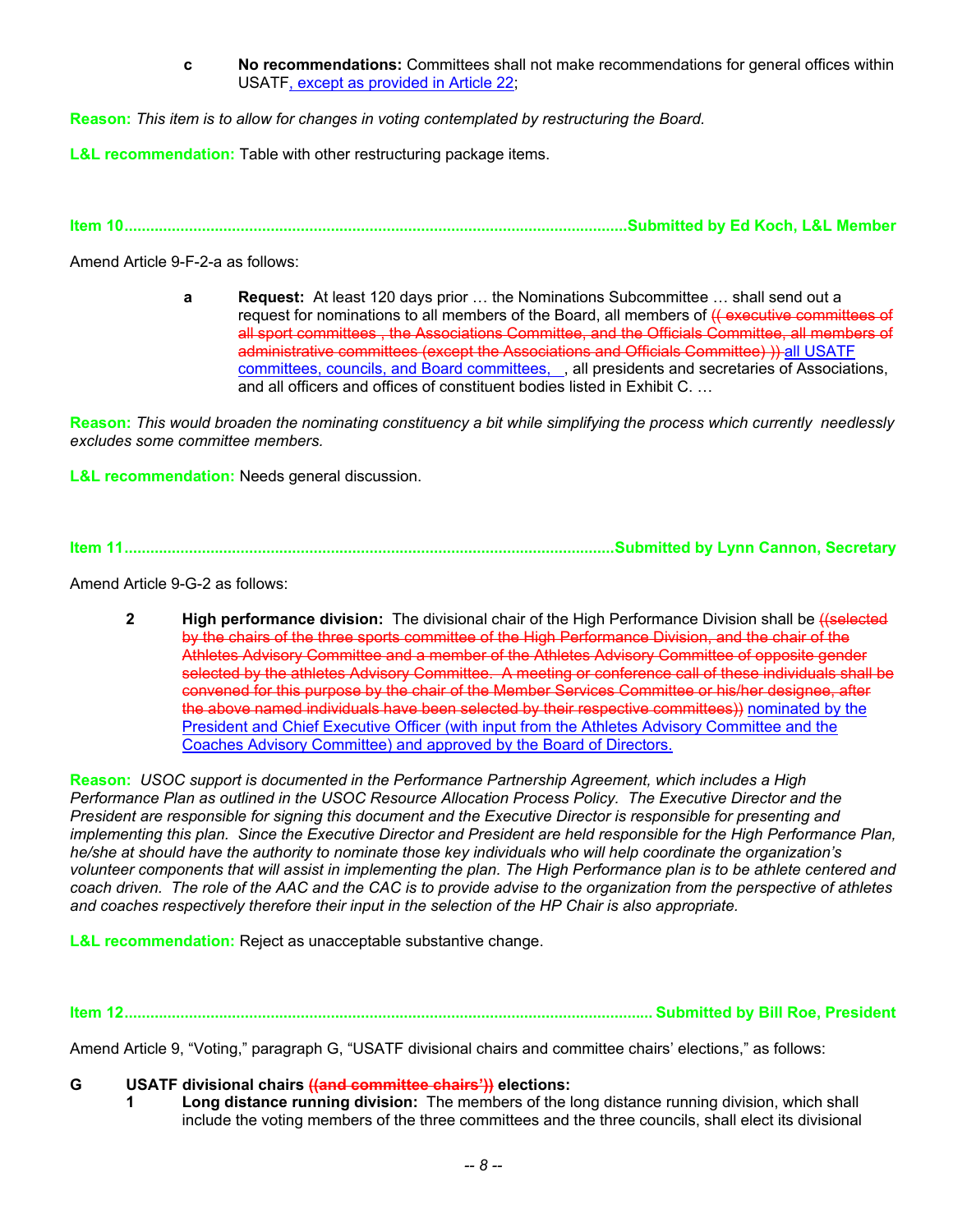chair. This election shall be conducted by balloting at the same time as the general election. An individual shall only be eligible to be a candidate in a division if he or she is a member of one of the three committees within the division. ((If a candidate is a member of more than one sport committee in the division, he or she must designate one committee only on the nominating form.)) Nominators and seconders must be within the division. ((After the election of the divisional chair of the long distance running division, the committee from which the divisional chair was elected shall meet to elect its chair. The other two committees shall each meet to elect their respective Board representatives of USATF and shall then elect their chairs. A divisional chair or other board representative may or may not also be elected as chair of a committee));

- **2 High performance division:** *[no change]*
- **3 General competition and administrative divisions:** The President shall designate a divisional chair of the General Competition Division. ((The chairs of the three (3) committees of the division shall each serve as a Board representative.)) The USATF Secretary shall oversee the administrative division; and
- 4 Term limits: No person shall serve as a chair of a division for more than eight (8) years without a period away from that position.

And further, amend Article 14, "High Performance Division,"paragraph B, "Divisional organization," as follows:

#### **B Divisional organization:**

- **1 Divisional chair:** This division shall have a chair, who shall be elected in accordance with the provisions of Article 9-H. The chair shall be responsible for the maintenance of a High Performance Plan in cooperation with the National Office. This plan shall provide strategic direction for USATF towards the goals of maximizing the performance of USA athletes in international competition in Olympic events in Athletics. The chair shall report to the Board annually about the content and progress towards implementing the High Performance Plan. The chair shall have the responsibility to coordinate the activities of the High Performance Division for the purpose of implementing the approved High Performance Plan;
- **2 Divisional executive committee:** The members of the executive committee shall consist of the divisional chair, the three (3) divisional sports committee chairs, the ((two)) four Development Group Chairs or their representatives, the AAC Chair or designee, and two additional athletes, at least one of whom shall be an LDR athlete, who shall be named by the LDR Divisional Chair. The divisional chair shall also chair the executive committee. The divisional executive committee shall be solely responsible for establishing policy regarding the creation and maintenance of the High Performance Plan, and establishment of funding priorities. The executive committee shall meet periodically on an in-person or teleconference basis. Nothing defined in this section shall be construed to limit the authority of ((the three (3) divisional sports)) committees and councils from carrying out their independent responsibilities, as defined elsewhere in these Bylaws and Operating Regulations.
- **3** International Staff<del>(( Selection Subcommittees))</del>: All of the coaching, managerial and other nonmedical and non-media staff for the Olympic Games, IAAF World Outdoor Championships in Athletics, and Pan American Games shall be screened and selected by the Men's or Women's International Staff Selection Subcommittees, as outlined in Regulation 3. All other international staff, including Youth and Masters, shall be selected in accordance with selection procedures approved by the High Performance chair.

**Reason:** *The High Performance Chair is one of the most critical positions in the federation, and a broader group of selectors is desired for its selection. As well, there are a couple of pieces missing from the operation of the staff selection puzzle.* 

**L&L recommendation:** Table with other restructuring package items.

**Item 13........................................................................... Submitted by Ed Koch, L&L Member, and Bill Roe, President** 

Amend Article 9-F-4 as follows:

- **4 Election Procedures:** 
	- **a First Round:** The Organizational Services Committee ((and)) assisted by the national staff shall open first-round balloting by 7:00 a.m. on the day prior to the second general session of the annual meeting and allow ballots to be cast until  $((10 a.m.))$  Noon that day.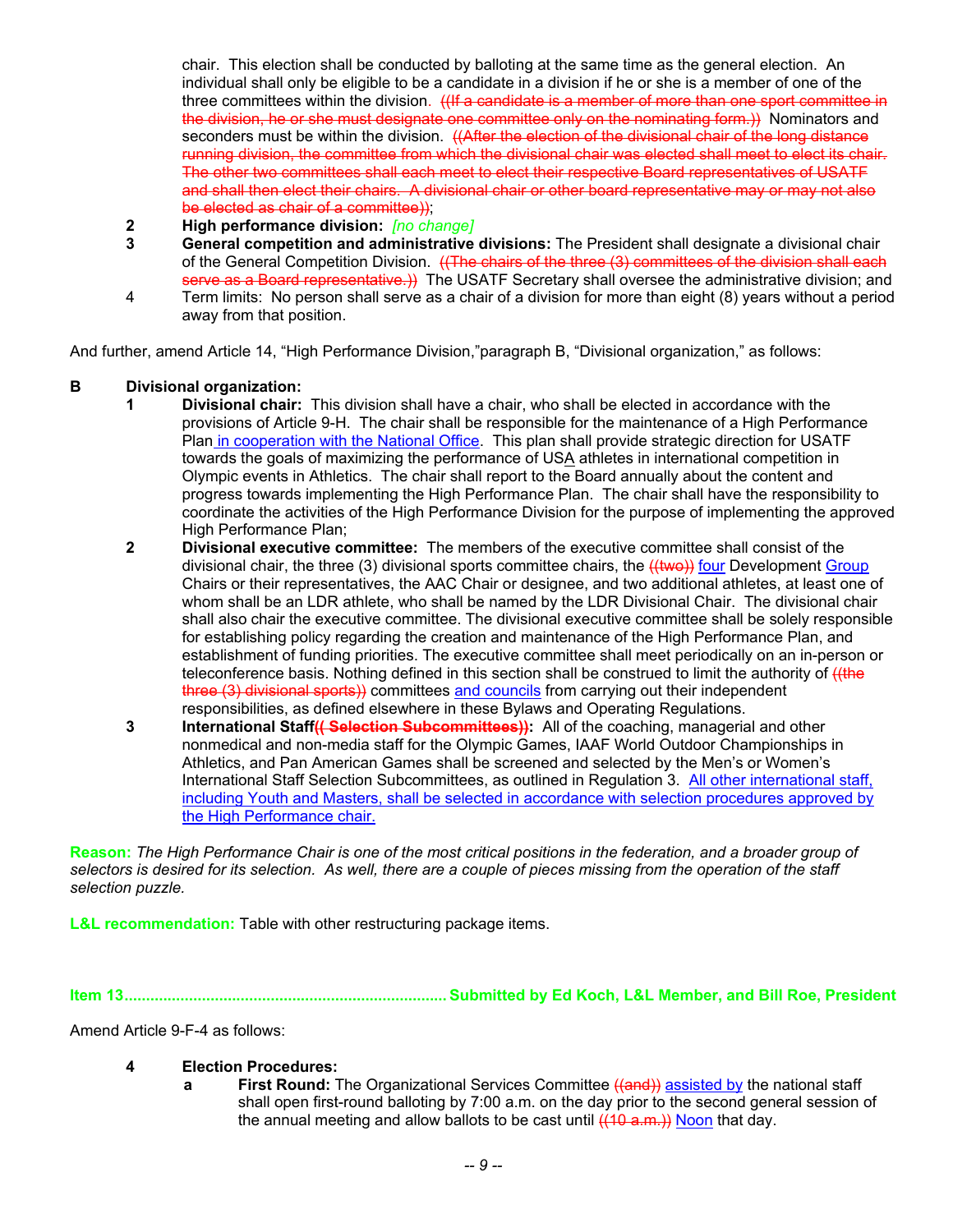- **b** Results: First Round Results Ballots shall be counted.... The first round results shall be posted at  $((11 a.m.)) 1 p.m.$  or as soon as possible ...
- **c Second round and results:** Run –off election balloting if necessary shall open in a secure voting location by  $((12:00 \text{ Noon}) 2 \text{ p.m.}$  and casting ballots shall be allowed until  $((2 \text{ p.m.}) 6$ p.m. that day. The Organization Services Committee shall exercise its best efforts to have complete results available  $\ldots$  on or before  $((3 \text{ p.m.}))$  7 p.m..

 **d** *[no change]*

- **e** Protests: Protests may be made within one hour .... One of the three (3) protest members shall be from the *((Organization Services)*) Law & Legislation Committee, and at least one from a list provided by the Athletes Advisory Committee, … The Protest Panel and alternates shall be appointed at least thirty (30) days prior to the elections. All candidates shall be notified of the appointments and may submit challenges to a panelist or alternate in a manner similar to challenges to NABR panelists (see Regulation 11-I).
- **f** *[no change]*

**Reason:** *Now that there is only one Vice President and no at-large Board members, it is very rare to have a third round. By elimination a third round in the election day schedule, it is possible to lengthen the time for voting in the first two rounds to the benefit of the voters. The protest panel should not include a member of the Organization Services Committee, since that committee conducts the election and can therefore be an interested party.*

**L&L recommendation:** Acceptable substantive amendment.

**Item 14........................................................................... Submitted by Ed Koch, L&L Member, and Bill Roe, President** 

Amend Article 9-F-4 as follows, by conducting a third round by either of two methods:

**OPTION 1** 

 **d Third round:** If a third Round: If a third round of balloting is necessary, it shall be conducted ((on the same day as the second round from  $4 \text{ PM}$  to  $6 \text{ PM}$ ) at the second general session. Results shall be posted …

## **OPTION 2**

- **((Third round:** If a third round of balloting is necessary, it shall be conducted on the same day as the second round from 4:00 p.m. until 6:00 p.m. Results will be posted at several meeting locations, including the registration center as soon as possible after voting is concluded;
- **5** Majority requirement: ((Except for the positions of IAAF and USOC alternate delegates, n))No candidate shall be declared to have won an election in the first  $(\text{two})$  valid round $(\text{(s)})$  without receiving votes from a majority of the ballots cast for the position in question. The second round voting shall employ preference balloting where necessary to produce a result. The procedure for election is:
	- **a Voting:** Each voter shall be permitted to vote for as many candidates as there are positions to be filled in first-round balloting;
	- **b** Majority: Positions shall be filled when a candidate has received votes from a majority of the ballots cast, including balloting using preference balloting;
	- **c Runoff:** Remaining positions will be filled by a run-off election in which there shall be a choice of candidates double the number of remaining positions, plus any and all candidates tied for the last qualifying position;
- 7 **d Advancement:** The candidates in the run-off election shall be those candidates who received the highest number of votes in the previous round of balloting without being elected; and
	- **((Plurality:** After two rounds of voting, a plurality of the votes cast is sufficient to elect candidates in the following round.)) **Preference balloting:** The system commonly called preference balloting will be used in the second round of voting in order to assure a decision. In this system, each voter shall rank all remaining candidates, and voting shall be determined as if multiple rounds have been held.

**Reason:** *Two alternatives to consider.*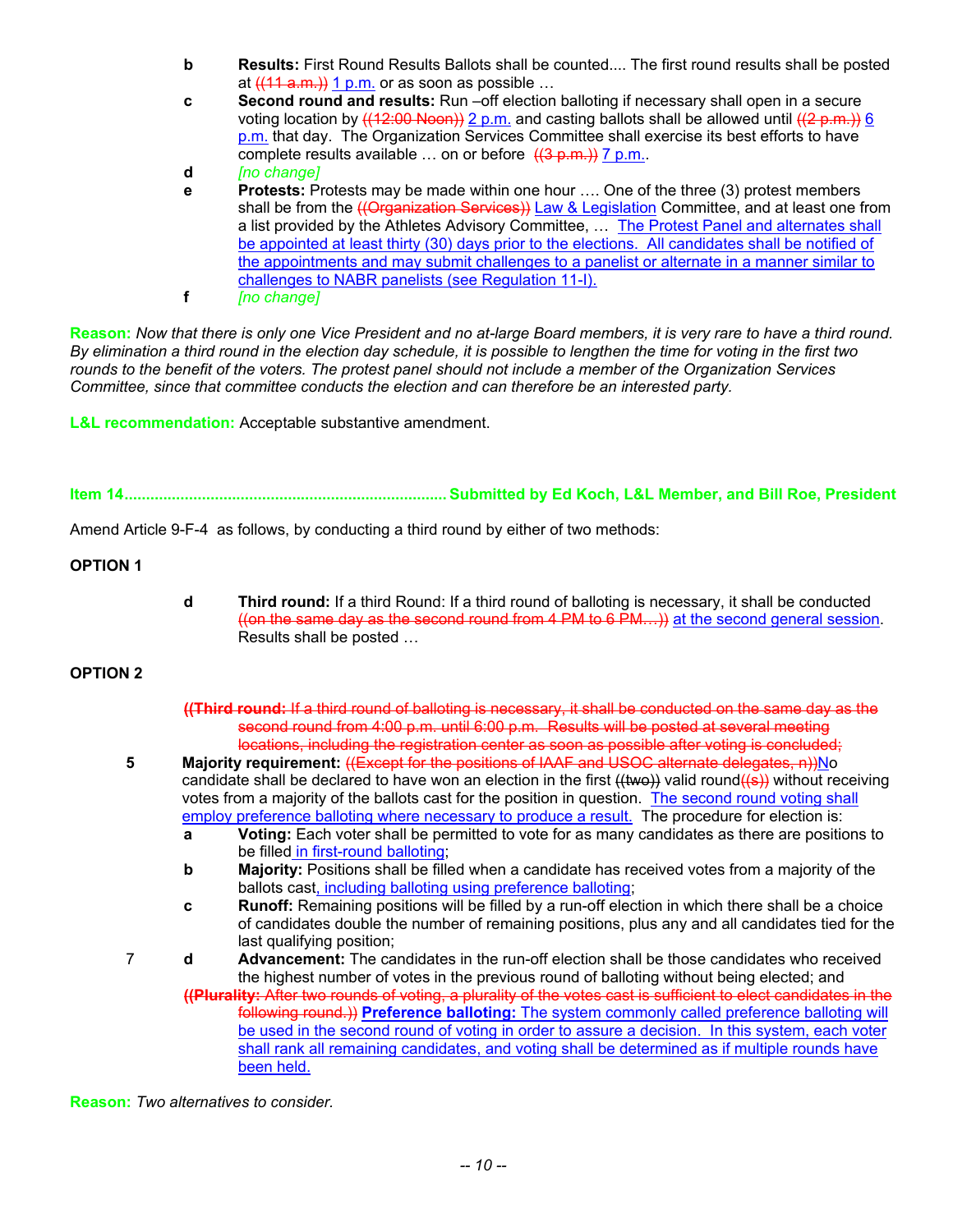**Item 15.....................................................................................................................Submitted by Ed Koch, L&L Member** 

Amend Article 9-H as follows:

- **1 Supervision:** The Organizational Services shall have the authority to appoint a three-person panel for each committee holding elections …. This panel shall establish the roster of eligible voters, shall adjudicate all issues regarding ((delegate)) credentials, ((may conduct the elections when requested, shall verify the posting of the notice of elections for that committee and shall intervene when requested by any ten (10) committee members)) and shall supervise all aspects of the committee elections process.
- **2 ((Requests for assistance:** Committee chairs who anticipate the need for Organizational Services Committee assistance … shall notify .. so there is appropriate time to appoint a three person panel.)) **Scheduling:** The Committee Chair shall notify the Organizational Services Committee chair no later than October 1 of the preferred time and date during the annual meeting to conduct the committee election. If there are conflicts among the times and dates preferred by the different committees for elections, the Board shall make the make the final determination of the committees' election schedule.

**Reason:** *All committee elections should have the appearance of being run impartially and scheduling conflicts need to be avoided.*

**L&L recommendation:** Needs discussion with all committees.

**Item 16........................................................................................................................... Submitted by Bill Roe, President** 

Amend Article 9-H, committee elections, as follows:

- **H Committee elections:** The following are general rules for committee elections:
	- **1 Supervision:** The Organizational Services Committee shall have the authority to appoint a threeperson elections panel for each committee holding elections, none of whom shall be a voting member of that committee and at least one (1) of whom must be an Active Athlete not involved in the discipline of the committee. This panel shall consult with the chair of each committee or his/her designee (e.g. an elections chair) prior to the beginning of the elections process (including nominations). This panel shall establish the roster of eligible voters, shall adjudicate all issues regarding delegate credentials, shall supervise the elections process, may conduct the elections when requested, shall verify the posting of the notice of elections for that committee, and shall intervene in an election when requested by any ten (10) committee members;
	- **2 Requests for assistance:** Committee chairs who anticipate the need for the Organizational Services Committee assistance in conducting an election should notify the Organizational Services chair in advance of the annual meeting so that there is an appropriate time frame to appoint the three-member panel. In cases where the chair does not request assistance, but supervision is desired by one or more members of the committee, any five (5) members of the committee may also may such a request for assistance;
	- **3 Procedures:** Written guidelines for committee elections shall be prepared and updated by the Organizational Services Committee as approved by the Law & Legislation Committee;
	- **4 Posting:** All elections shall take place at a predetermined time which shall be posted for at least twenty-four (24) hours prior to the election. If nominations must be made in a session of the committee prior to the session in which the election is held, the nomination session must also be posted twentyfour (24) hours prior to the nominations. No committee elections shall be held on the day designated for general voting by the entire body of USATF;
	- **5 Ballots:** Written ballots shall be used for all contested elections;
	- **6** Runoffs: Run-off elections shall be conducted in accordance with the majority requirement (see paragraph F-5 above);
	- **7 Voting eligibility:** Regardless of internal committee rules, only those members of a committee set forth by the Bylaws of USATF as bona fide members or their properly registered alternates shall be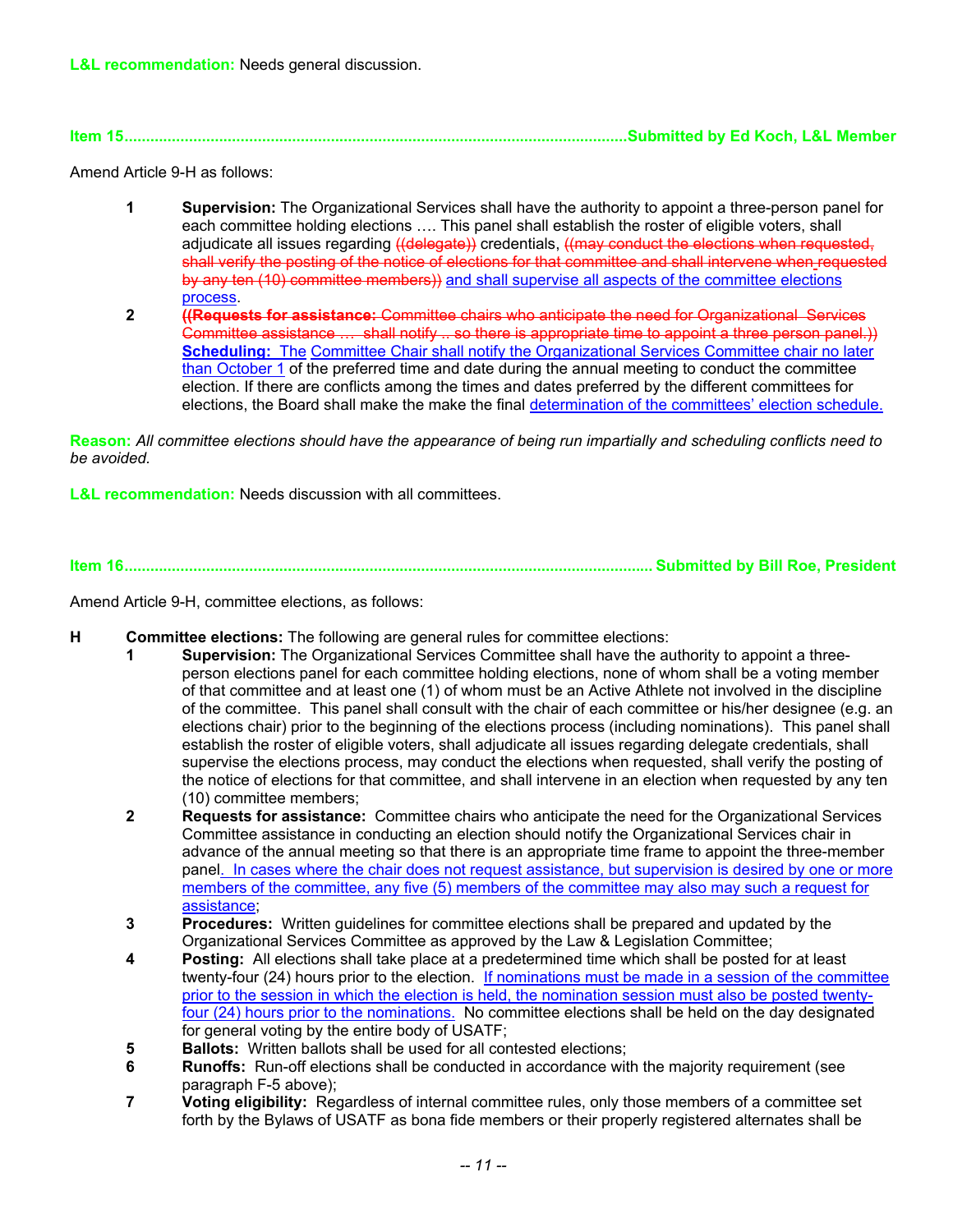eligible to vote (see Articles 13-17 and Exhibit E). Such members must be credentialed by the panel from the Organizational Services Committee prior to the nominations, and again prior to the actual election if held in a different session. Where possible, voting members of a committee shall sit separately from non-members for ease of the conduct of voting, such division to be administered by the supervising group from Organizational Services; and

**8 Athlete representatives in sport committees:** At the first full committee meeting of each sport committee, time will be set aside for the Active Athletes attending the meeting to determine the voting membership of athletes. The election shall be conducted by the Organizational Services Committee. If there are fewer athletes than the number authorized, the athletes may determine that they are all eligible to vote. Where the number of athletes present is more than twenty percent (20%), the athletes shall select by consensus, or conduct an election to determine, the voting athletes and alternates, or the athletes present may request the remaining members of the committee to allow all athletes present to vote. Each athlete shall serve until an election is conducted at the following year's annual meeting. Athlete representatives shall determine by election or appointment the athlete members on a sport committee's executive committee. For athlete representatives' vacancies, see Article 13-B-3-a.

**Reason:** *There are reasons to change our voting process, including the issues brought on by recent committee elections. This item will be subject to discussions by the Elections Task Force.* 

**L&L recommendation:** Needs discussion with all committees.

**Item 17........................................................................................................................... Submitted by Bill Roe, President** 

Amend Article 10, "Officers and Their Duties," as follows:

- **A** Positions: The officers of this national governing body shall be a President, ((Vice President,)) Secretary, and Treasurer. No individual may be an officer of USATF who is also an officer of another national governing body.
- **B** Duties: The officers shall perform the following duties as well as any other duties prescribed by these Bylaws, USATF, or the Board:
	- **1 President:** The President shall:
		- **a-d** *[no changes]*;
	- **2 ((Vice President:** The Vice President shall perform duties assigned by the President and Board. In the temporary absence of the President from a meeting, the Vice President shall serve as acting chair;
	- **3))** Secretary: The Secretary shall keep or cause to be kept all records of USATF, and all minutes of meetings of USATF and its Board, and, in general shall perform all duties normally pertaining to the office of Secretary. In addition, the Secretary shall serve as liaison to the administrative division of committees; and
		- **((4))3 Treasurer:** The Treasurer shall:
			- **a-f** *[no changes]*
- **C Election:** All officers are to be elected for ((four (4) years at each annual meeting of USATF following the Summer Olympic Games. No person may contest more than one (1) officer position during an election)) a two-(2-)year term at its last meeting in even numbered years by and from the fully-constituted membership of the Board. A person may not hold the office of President and any other officer position; however, ((a person may be named in other dual capacities to fill a vacancy)) the Board may determine that the positions of secretary and treasurer shall be held by a single individual.
- **D** Limitation on terms: No person shall serve in an officer position for more than  $((\text{two-}(2)$  four-)) one (1) two-(2-)year term $((s))$  without a period away from that position.
- **E Succession and vacancies:** There shall be no order of succession to any office. In the event the Board determines that an officer is temporarily unable to serve, it may, in its sole discretion, name another ((officer)) member to fill the vacancy<del>(( temporarily))</del>. In the event an officer resigns or is permanently unable to serve, the Board shall name a successor ((until the following annual meeting, subject to the limitation in paragraph C above, at which time a special election shall be held for the unexpired portion of the term)).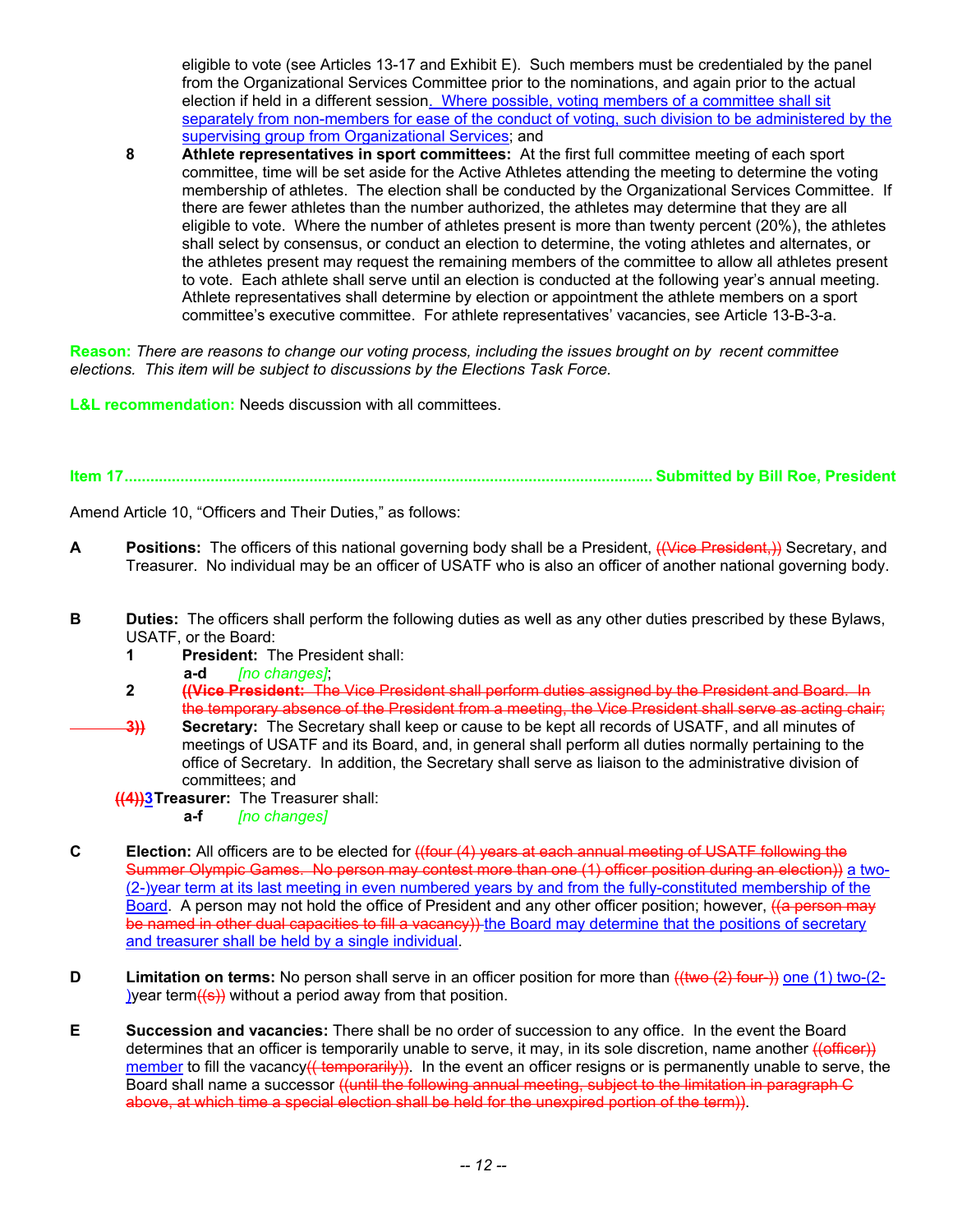**F** Removal from office: Any officer of USATF may be removed for good cause by a two-thirds vote of  $($ (those delegates of USATF present and voting at an annual)) the Board at a regular meeting or special meeting called for this purpose, and provided the requisite notice for such meeting (see Article 9) shall properly set forth the removal vote on its agenda.

**Reason:** *As part of the Board restructuring.* 

**L&L recommendation:** Table with other restructuring package items.

**Item 18........................................................................................................................... Submitted by Bill Roe, President** 

Amend Article 11, "Board of Directors," as follows:

USATF shall be governed by a Board whose members are elected or who shall be selected without regard to gender, race, color, religion, or national origin.

| A |                | <b>Composition:</b> The Board shall be composed as follows:                                                                                                                              |
|---|----------------|------------------------------------------------------------------------------------------------------------------------------------------------------------------------------------------|
|   |                | (1 Voting members: The voting membership of the Board shall be as follows:                                                                                                               |
|   |                | The officers of USATF, including the immediate past president (5 persons);                                                                                                               |
|   |                | The three (3) sport chairs of the High Performance Division;<br>b                                                                                                                        |
|   |                | The three (3) sport chairs of the Long Distance Running Division;                                                                                                                        |
|   |                | Three (3) representatives of the General Competition Division (the three committee chairs);                                                                                              |
|   |                | The chair of the Officials Committee (1 person);                                                                                                                                         |
|   |                | The IAAF Council member from the U.S.A. (1 person);                                                                                                                                      |
|   |                | A coach elected by and from the Coaching Advisory Committee (1 person);                                                                                                                  |
|   |                | A representative from each of the sports organizations which conduct a national program or a                                                                                             |
|   |                | regular national competition in Athletics, on a level of proficiency appropriate for the selection of                                                                                    |
|   |                | eligible athletes to represent the United States in international Athletics competition, as                                                                                              |
|   |                | described in Article 5-D. Current members are listed in Exhibit C (currently 6 persons); and                                                                                             |
|   |                | At least twenty percent (20%) of the membership must be Active Athletes, named by the                                                                                                    |
|   |                | Athletes Advisory Committee, and shall consist at a minimum of the officers of USATF's AAC<br>and the USOC Athlete's Advisory Council member and alternate member (currently 6 persons); |
|   |                |                                                                                                                                                                                          |
|   |                | Chair and Secretary: The President of USATF shall serve as chair and the Secretary as secretary:<br>and                                                                                  |
|   |                | Non-voting members: The chair of the High Performance and Long Distance Running Division shall be                                                                                        |
|   |                | non-voting members of the Board, but shall serve as an alternate voting member in place of any chair                                                                                     |
|   |                | of the three sport committees of the High Performance and Long Distance Running Division,                                                                                                |
|   |                | respectively who may be absent from any Board meeting.))                                                                                                                                 |
|   |                |                                                                                                                                                                                          |
|   | 1              | Three (3) members chosen from nominees from its international athlete consituents;                                                                                                       |
|   | $\overline{2}$ | Three (3) members chosen from nominees from the public sector and Article 5-D members;                                                                                                   |
|   | 3              | Three (3) members chosen from nominees from the various divisions of USATF who specific skill sets                                                                                       |
|   |                | and credentials (international athlete, Level III coach, etc.);                                                                                                                          |
|   | 4              | Three (3) members elected by and from the general members of the federation; and                                                                                                         |
|   | 5              | The IAAF Council member from the U.S.A. If no U.S.A. member sits on the IAAF Council, then the                                                                                           |
|   |                | elected delegate to the IAAF Congress shall serve in this capacity.                                                                                                                      |
| в |                | <b>General provisions:</b>                                                                                                                                                               |
|   | 1              | Fiduciary responsibility: The Board shall manage and supervise the affairs of USATF and perform                                                                                          |
|   |                | those duties specified in these Bylaws and the Operating Regulations;                                                                                                                    |

 **2 Meetings of the Board:** The Board may conduct its affairs either at an meeting or by a conference call. It shall hold quarterly in-person meetings during each year as called by the President. Additional meetings may be called by the President or upon the written request of any  $((ten (10))$ ) three (3) members of the Board, and if by the latter group, only after a minimum prior notice of five (5) days to the President of such intent by facsimile or e-mail. In all cases where meetings are held in-person, individuals who cannot attend the meetings may participate fully by conference call. At least fourteen (14) days notice of any in-person meeting and at least forty-eight (48) hours notice of any conference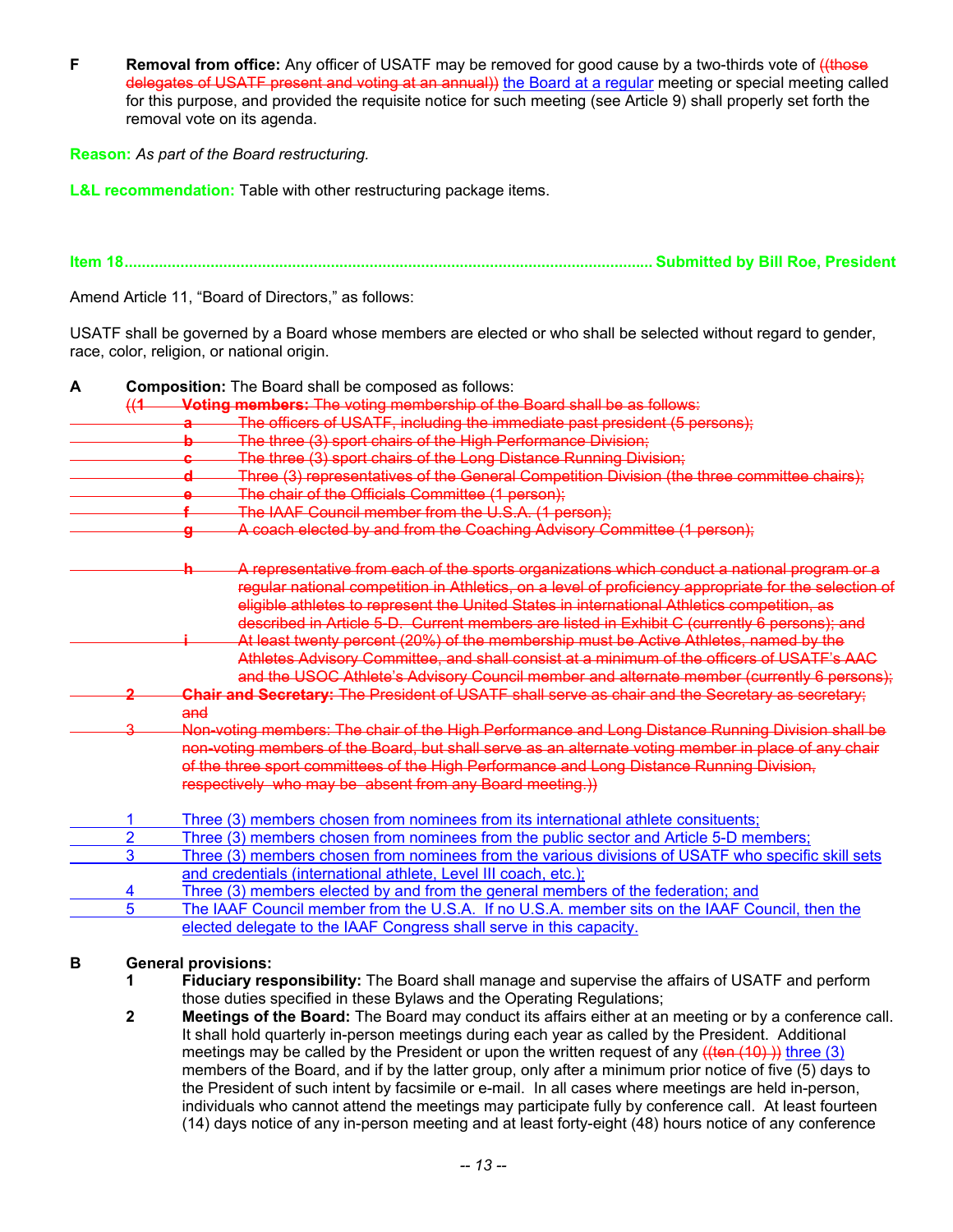call shall be given to all members of the Board. After the members of the Board have called for a meeting, the President shall have twenty-four (24) hours to determine the venue and make appropriate notice to the remainder of the Board. For any meeting, notice may be waived by unanimous consent; written notice shall include the minutes of the previous meeting. In addition, all committee chairs, past presidents, and IAAF delegates and committee members shall receive both notice and minutes of every meeting, and may attend at their own expense, except when the agenda requires that person's attendance; and

**3 Board resolutions:** The same provisions for general resolutions apply to Board resolutions (see Article 8-H).

**C Election or selection of members:** ((All members of the Board are elected by their constituencies and shall

|              |             | serve at the discretion of those constituencies, unless otherwise stated in these Bylaws.))                                                             |
|--------------|-------------|---------------------------------------------------------------------------------------------------------------------------------------------------------|
|              |             | Election: Three (3) members of the Board shall be elected by and from the general membership of the                                                     |
|              |             | federation according to Article 9, one in each even-numbered year at the Annual Meeting. The IAAF                                                       |
|              |             | Council member from the USA shall be a member of the Board, nominated in accordance with Article 9                                                      |
|              |             | and elected by the IAAF Congress. In case the nominee from the USA is not elected by the IAAF, the                                                      |
|              |             | elected delegate to the IAAF Congress shall serve on the Board.                                                                                         |
| $\mathbf{2}$ |             | Selection: Except in the case of the at-large elections from within the federation and the IAAF Council                                                 |
|              |             | member from the USA, the members of the Board shall be selected from nominations provided by                                                            |
|              |             | specific membership groups to the Board Selection Committee:                                                                                            |
|              | a           | <b>Public sector nominations:</b> Any five (5) USATF members or any three (3) members of                                                                |
|              |             | national sports organization members of USATF may nominate a person who, prior to their                                                                 |
|              |             | nomination, has not been a part of the governance structure for a minimum of two (2) years. At                                                          |
|              |             | the Annual Meeting in even-numbered years, the nominations shall be considered for all open                                                             |
|              |             | seats in the public sector category by the Board Selection Committee.                                                                                   |
|              | b           | Athlete nominations: Any international athlete member of USATF may nominate someone,                                                                    |
|              |             | such nominees to be reduced to a maximum of three (3) athletes per open seat by vote of the                                                             |
|              |             | AAC. At the Annual Meeting in even-numbered years, the nominations shall be considered for                                                              |
|              |             | all open seats in the athlete category by the Board Selection Committee.                                                                                |
|              | c           | <b>Divisional nominations:</b> Any five (5) USATF members may nominate a person who, prior to                                                           |
|              |             | their nomination, has been a part of the High Performance Division, the Long Distance Running                                                           |
|              |             | Division, or the General Competition Division for a minimum of two (2) years. At the Annual                                                             |
|              |             | Meeting in even-numbered years, the nominations shall be considered for all open seats in the                                                           |
|              |             | public sector category by the Board Selection Committee.                                                                                                |
|              | $\mathbf d$ | Board Selection Committee: The Board Selection Committee shall be composed of five (5)                                                                  |
|              |             | members, none of whom may be considered as potential members of the Board without a                                                                     |
|              |             | minimum of two (2)-years away from the Committee:                                                                                                       |
|              |             | One (1) member selected by and from the past presidents of USATF;                                                                                       |
|              |             | ij<br>One (1) member selected by and from the past chairs of AAC;<br>X                                                                                  |
|              |             | One (1) member selected by and from the representatives of all national sports                                                                          |
|              |             | organization                                                                                                                                            |
|              |             | One (1) member selected by and from the Coaches Advisory Committee; and<br><u>iv</u><br>One (1) member selected by and from the USATF Ethics Committee. |
|              |             | $\mathbf v$<br><b>Selection process:</b> The Board Selection Committee shall gather all nominations for all open                                        |
|              | e           | positions and consider race, ethnicity, gender, discipline, and general personal attributes as it                                                       |
|              |             | selects a well-rounded, business-oriented Board whose members collectively will have the                                                                |
|              |             | capability of providing the policy-making and financial leadership of the federation. The internal                                                      |
|              |             | operating methods used by the Committee shall be soley within its own discretion.                                                                       |
|              |             | <b>Independence of members:</b> Upon selection to the Board, any person holding any elective or                                                         |
|              |             | appointed position within USATF must resign such position.                                                                                              |
|              |             |                                                                                                                                                         |

- **D** Terms: The term for Board members ((which is not otherwise set by their terms of office)) shall be ((the four (4) years of the Olympiad and)) a single six- (6-) year term which shall commence at the conclusion of the annual meeting ((in each Summer Olympic Games year)) during which s/he is chosen.
- **E Quorum:** A quorum for meetings of the Board shall consist of a majority of the members of the Board.
- **F Voting:** Except as otherwise provided herein, all matters shall be decided by majority vote of those present and voting. There shall be no voting by proxy.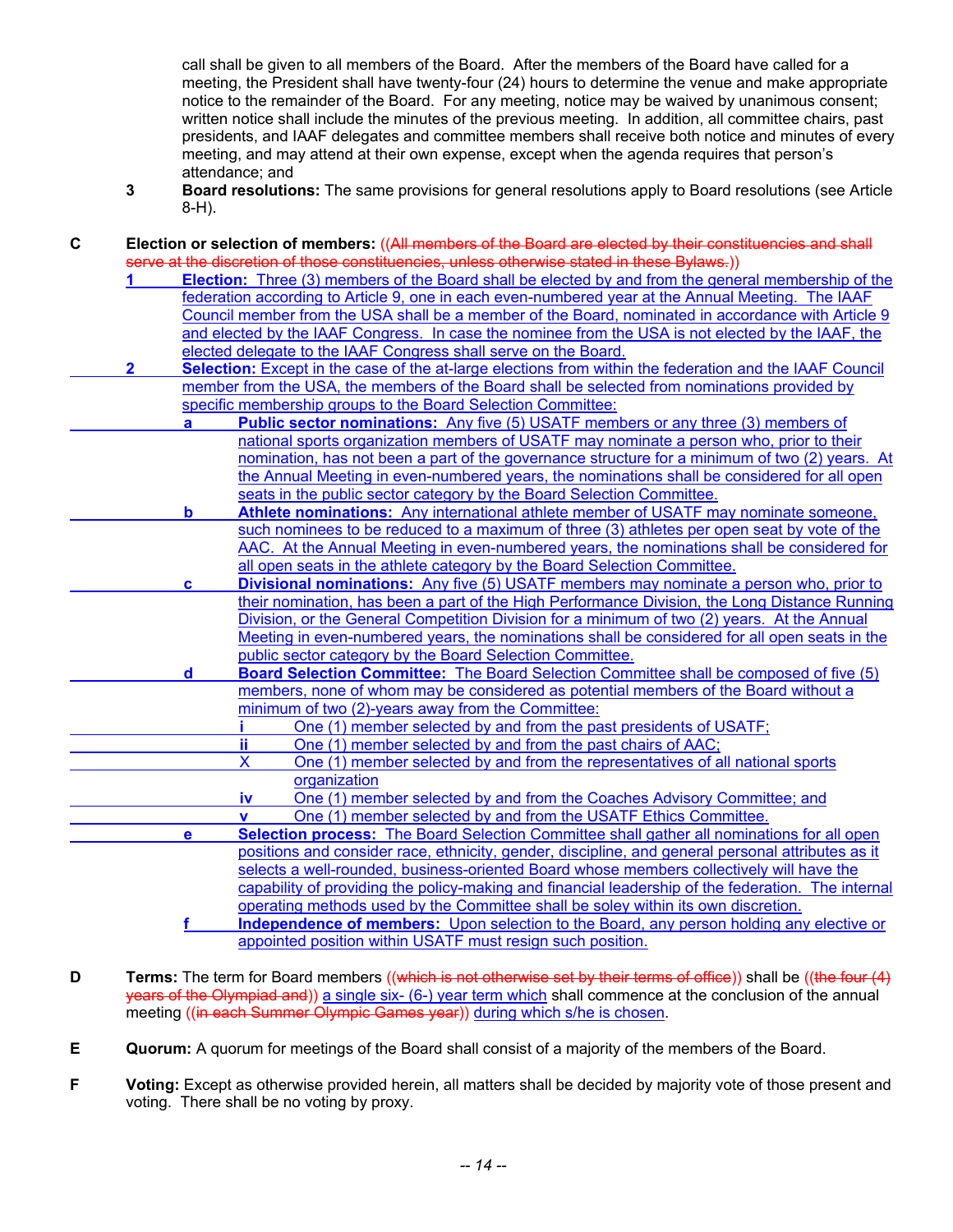- **G Mail balloting:** As ordered by the President on his/her own initiative or upon authorization by a majority vote at a duly convened meeting, the Board may conduct a vote through the distribution and/or collection of ballots using the U.S. Postal Service, facsimile, e-mail, or any other service that may be authorized. The procedure and subject matter for such a vote shall be set forth in the authorizing resolution.
- **H Board committees:** The Board may have committees including, but not limited to, athlete performance and support, audit, budget, compensation, diversity and leadership, grants, insurance, and international relations. Each Board committee will have no more than ten (10) members, at least one (1) of whom must be a Board member and at least twenty percent (20%) of whom must be Active Athletes appointed by the AAC Chair. The President shall appoint the other members with the approval of the Board.
- **I Expulsion:** Failure to participate in two (2) consecutive meetings may, by a two-thirds (2/3) vote of the Board members attending, cause reprimand or expulsion of the member or representative. In the case of Article 5-D national sports organizations, the sports organization's president and office will be notified and asked to name a replacement.
- **Board Information Group:** The Board Information Group shall consist of the Board, all division, committee, and council chairs, all USATF members currently serving on committees and commissions of the IAAF and USOC, and the most recently retired member of the Board in each position. The Board Information Group shall receive notice of all Board meetings, and be permitted access to the meetings at their own expense (there shall be limitations on the use of USATF budget money to attend Board meetings, with the exception of the four Divisional chairs, the chair of CAC, and the AAC.)
- **K Transition Board composition:** For the initial transition to a smaller Board, the following shall take place on or by December 31, 2006:
	- **1 All-federation members:** The Board Selection Committee shall determine which of USATF's current national officers shall occupy a two (2)-year term, a four (4)-year term, and a six (6)-year term. The remaining officer shall be considered in the pool for the divisional members, so long as he or she meets the requirement of C-2-c above.
- **2 Athlete members:** The Board Selection Committee shall determine which of USATF's six current athlete Board members shall occupy a two (2)-year term, a four (4)-year term, and a six (6)-year term. The remaining athlete members shall be considered in the pool for the divisional members, so long as they meet the requirement of C-2-c above.
- **3** Public sector members: The (3) members chosen to represent the public sector will considered in accordance with C-2-a above, and the nomination pool shall include the six 5-D representatives currently on the Board;
- **4 Divisional members:** The remaining members of the current Board shall all be considered in the pool for selection by the Board Selection Committee, which shall shall occupy a two (2)-year term, a four (4)year term, and a six (6)-year term; and
- **5 Full term:** The term limitation of one six-year term shall not apply to Board members initially nominated to a two (2)-year or four (4)-year term. Those members shall be eligible for a full six-year term.

**Reason:** *Our current Board has several flaws. While it is democratic, it is too large, and no scheme for paring down the Board by eliminating only some of the current members perserves a balance to the new arrangement. An independent Board model is preferred by experts in the field, and a smaller Board will enable more concentration on policy and strategic planning, and less on consideration of narrowly-focused purposes and missions.* 

**L&L recommendation:** Table with other restructuring package items.

**Item 19..................... Submitted by Alan Kolling and Cliff Wiley, L&L members, for the High Performance Division** 

Ammend Article 11, "Board of Directors," as follows:

#### **ARTICLE 11 BOARD OF DIRECTORS AND ADVISORY COUNCIL**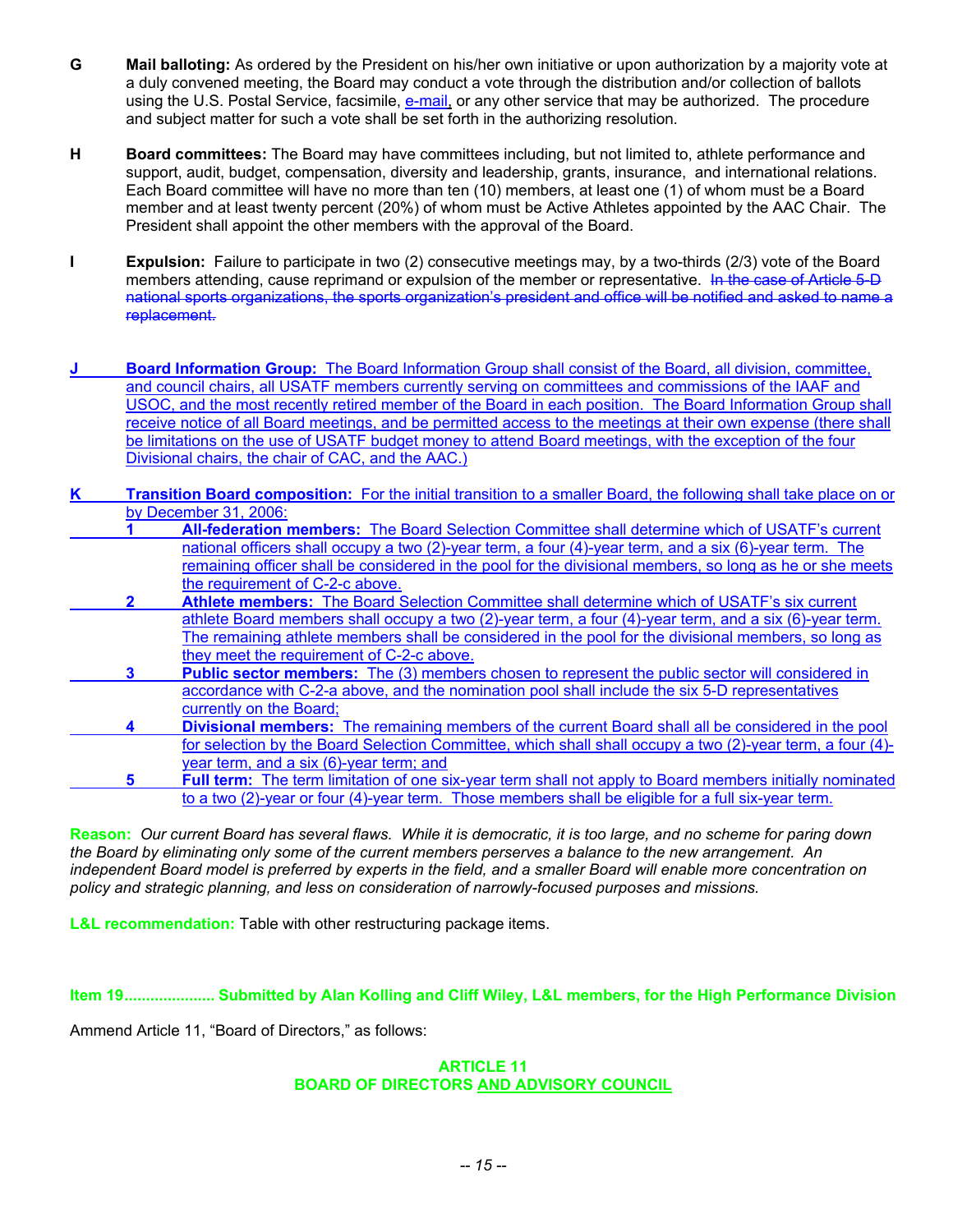**A Board of Directors:** USATF shall be governed by a Board whose members are elected or who shall be selected without regard to gender, race, color, religion, or national origin. ((**A**))**1 Composition:** The Board shall be composed of as follows: ((Delete all of the remaining current language under A)) a The Chair of the Athlete's Advisory Committee;<br>b The Vice-Chair of the Athlete's Advisory Commi The Vice-Chair of the Athlete's Advisory Committee; c Two Active Athletes elected by the Athlete's Advisory Committee; d The IAAF Council Member from the United States. *Note: needs some language about what we do if we don't have a member*; e The Chair of Women's Track and Field; f The Chair of Men's Track and Field; g The Chair of either the Long Distance Running Division or the Race Walking Committee, rotated each year; the other shall be ex-officio without a vote the year that they are not a voting member; h The Chair of the High Performance Division; i A member elected by the General Competition Division. *Note: need to add Officials to this division*; and j Two public Sector Members chosen by the other members of the Board. *Note: at the initial meeting of the Board, one of the Public Sector Members will be elected for a four year term, and the other for a two year term.*  **2 Chair and Secretary:** The Chair and Secretary shall be selected by the Board. **3 General provisions:** *[no change and reorder letters]* **B Advisory Committee: 1 Composition:** Include as voting members all but b) the three sport chairs of the High Performance Division, f) the IAAF Council Member.

- **2 General Provisions:** *THEY NEED TO WRITE THIS UP*
	- **a** What they are going to do make recommendations to the Board, work together to enhance competition opportunities for non-elite athletes; etc.
		- **b** Maybe something about a business plan and how they can raise and spend money.

**Reason:** *To provide language for consideration for restructuring.* 

**L&L recommendation:** Table with other restructuring package items.

**Item 20.....................................Submitted by Scott Erwin, L&L Member, for the Associations Executive Committee** 

Amend Article 11-A as follows:

| A | <b>Composition:</b> The Board of Directors shall be composed of voting members as follows: |                                                                                                     |  |
|---|--------------------------------------------------------------------------------------------|-----------------------------------------------------------------------------------------------------|--|
|   |                                                                                            | ((delete the remainder of the section and replace as follows:))                                     |  |
|   |                                                                                            | The four officers of USATF;                                                                         |  |
|   |                                                                                            | The three Division chairs;                                                                          |  |
|   |                                                                                            | Two representatives elected by the membership from the sports organizations which are described in  |  |
|   |                                                                                            | Article $5 - B - 1$ ;                                                                               |  |
|   |                                                                                            | Two individuals, nominated and elected by the membership who are not affiliated with any particular |  |
|   |                                                                                            | USATF constituency but who have appropriate experience or expertise in business, sports, or not for |  |
|   |                                                                                            | profit organizations outside of USATF; and                                                          |  |
|   | h                                                                                          | The four officers of the Athlete's Advisory Council.                                                |  |

**Reason:** *To provide an alternative for discussion, contemplating that there will be other proposals to shrink the size of the board.* 

**L&L recommendation:** Table with other restructuring package items.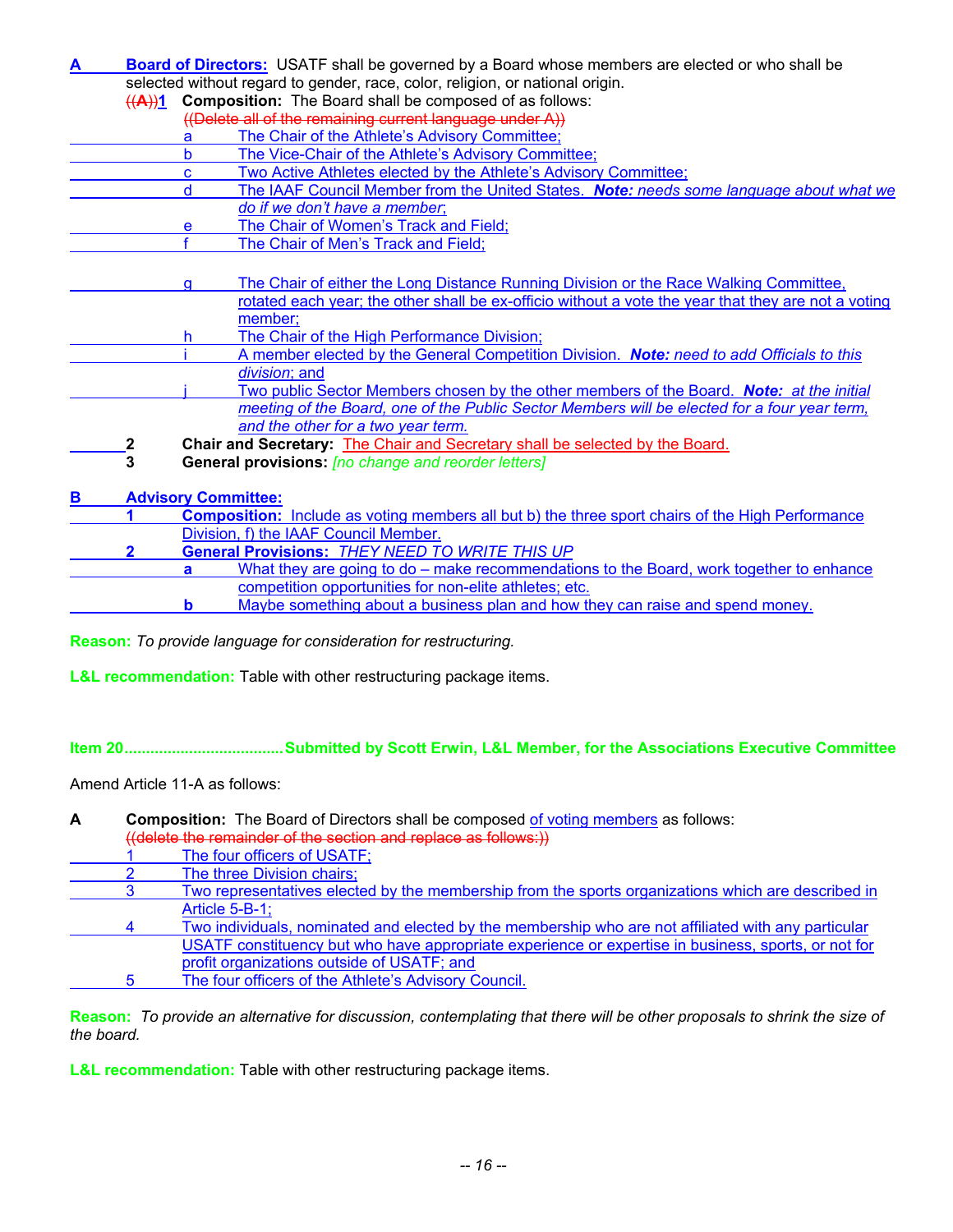**Item 21........................................................................................................................... Submitted by Bill Roe, President** 

Amend Article 12, "National Staff," paragraph B-8, Staff activities-fund raising, as follows:

8 Fund raising: ((C))Assist the USATF Foundation in the conduct of fund raising programs ((for USATF as approved by the Board)) to benefit the sport;

**Reason:** *USATF no longer initiates its own Foundation activities.* 

**L&L recommendation:** Acceptable change to reflect current practice.

**Item 22........................................................................... Submitted by Ed Koch, L&L Member, and Bill Roe, President** 

Amend Article 13, "Committees," Article 16, "General Competition Division," and elsewhere to change the title of the ((General Competition Division)) to the Grassroots Division .

**Reason:** *More descriptive.*

**L&L recommendation:** Needs discussion with the division committees.

**Item 23....................................................................................................................Submitted by Jim Murphy, L&L Chair** 

Amend Article 13-B, Committees general provisions, as follows (renumber the remaining paragraphs):

**B General provisions:** The following provisions apply to all of USATF's committees: 7 **USATF membership:** In order to participate as a USATF committee member, an individual must be a member of USATF;

**Reason:** *To require that individuals participating in and making decisions for, USATF be members of this organization. Budget impact: positive!* 

**L&L recommendation:** Table with other restructuring package items.

**Item 24..................................................................................................................Submitted by Lynn Cannon, Secretary** 

Amend Article 14-B-1-a as follows:

 **1 Divisional chair:** This division shall have a chair, who shall be elected in accordance with the provisions of Article 9-F. The chair shall be responsible for ((the maintenance of)) coordinating the activities of the volunteer committees within the High Performance Division for the purpose of assisting staff with a High Performance Plan. This plan shall be drafted and implemented by USATF staff, and shall provide strategic direction for USATF towards the goals of maximizing the performance of USA athletes in international competition in Olympic events in Athletics. The chair shall report to the Board, the Athletes's Advisory Committee, and the Coaches Advisory Committee annually about the content and progress towards implementing the High Performance Plan. ((The chair shall have the responsibility to coordinate the activities of the High Performance Division for the purpose of implementing the approved High Performance Plan.)

**Reason:** *This clarifies current practice by delineating the role of staff and volunteers relative to the High Performance Plan. The activities within this plan are primarily funded by USOC and this delineation is consistent with the expectations of the USOC.* 

**L&L recommendation:** Table with other restructuring package items.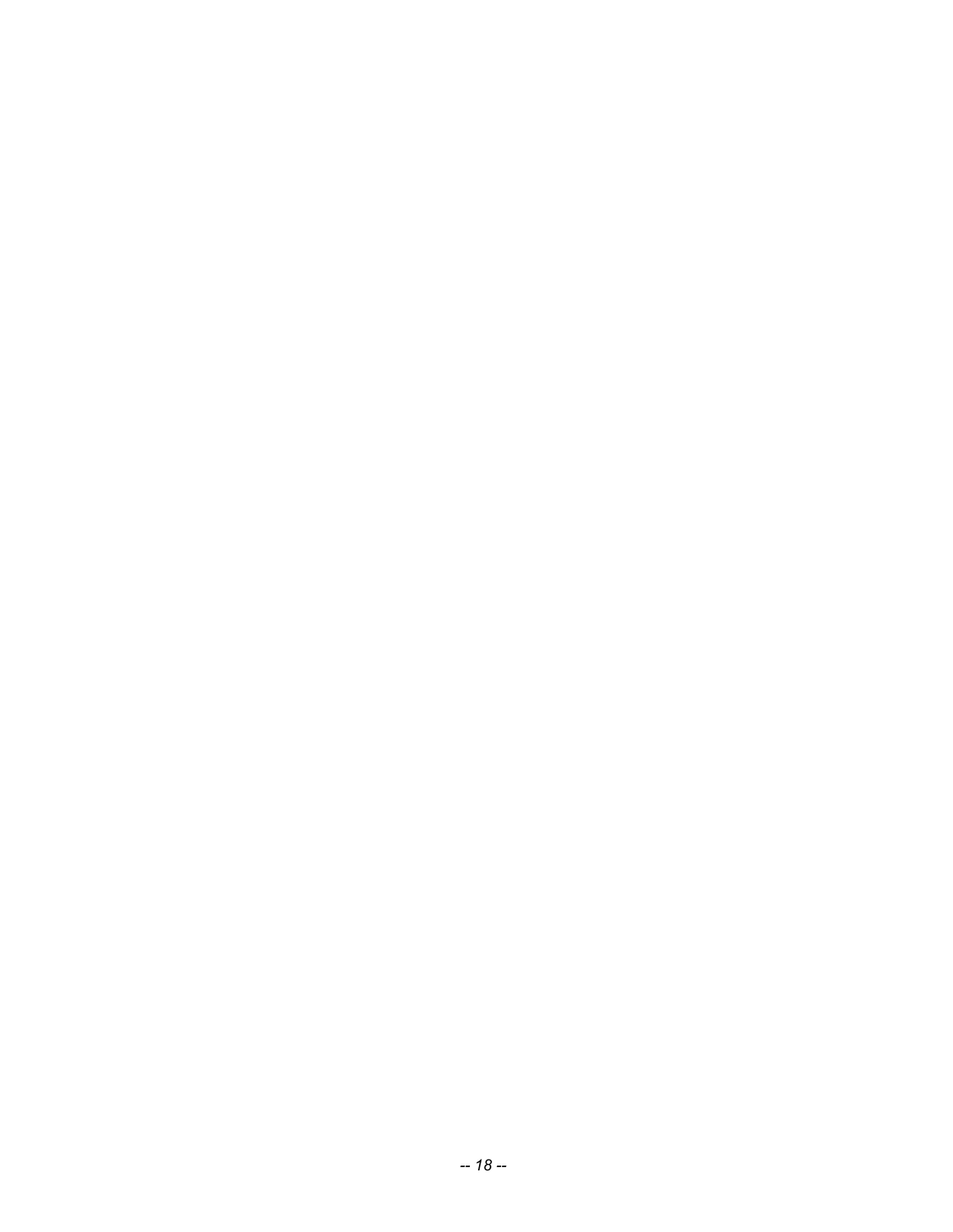**Item 25..................................................................................................................Submitted by Lynn Cannon, Secretary** 

Amend Article 14-B-2-a as follows:

 **2 Divisional executive committee:** The members of the executive committee shall consist of the divisional chair, the three (3) divisional sports committee chairs, the Chair of the Coaches Education Committee or designee, the Chair of the Sports Medicine & Science Committee or designee, the two Development Chairs or their representatives, the AAC Chair or designee, and two additional athletes, at least one of whom shall be an LDR athlete. The divisional chair shall also chair the executive committee. The divisional executive committee shall ((be solely responsible for establishing policy regarding the creation and maintenance of the High Performance Plan, and establishment of funding priorities)) provide input to staff regarding the High Performance Plan and shall serve to enhance the coordination of the committees within the division. The executive committee shall meet periodically on and in-person or teleconference basis. Nothing defined in this section shall be construed to limit the authority of the three (3) divisional sports committees from carrying out their independent responsibilities, as defined elsewhere in thee Bylaws and Operation Regulations.

**Reason:** *The High Performance Plan is to be "science-based and coach-driven." The chairs of Coaches Ed and Sports Medicine & Science are the only committee chairs within the division that have been excluded from the executive*  committee. If our programs are to be indeed science-based and coach-driven, it seems reasonable to include them at *this level. The second part clarifies the role of staff and volunteers regarding the High Performance plan – consistent with USOC expectations.* 

**L&L recommendation:** Reject as unacceptable substantive change.

**Item 26...................................................................................... Submitted by Bill Roe, President, for the LDR Division** 

Amend Article 14, "High Performance Division,"paragraph C-2, "Committee definitions," as follows:

- **2 Committee definitions:** 
	- **b Jurisdiction:** 
		- **i** Men's Track & Field: Indoor and outdoor track & field activity for junior and open men, not including track races of greater than  $(10,000)$  5000 meters;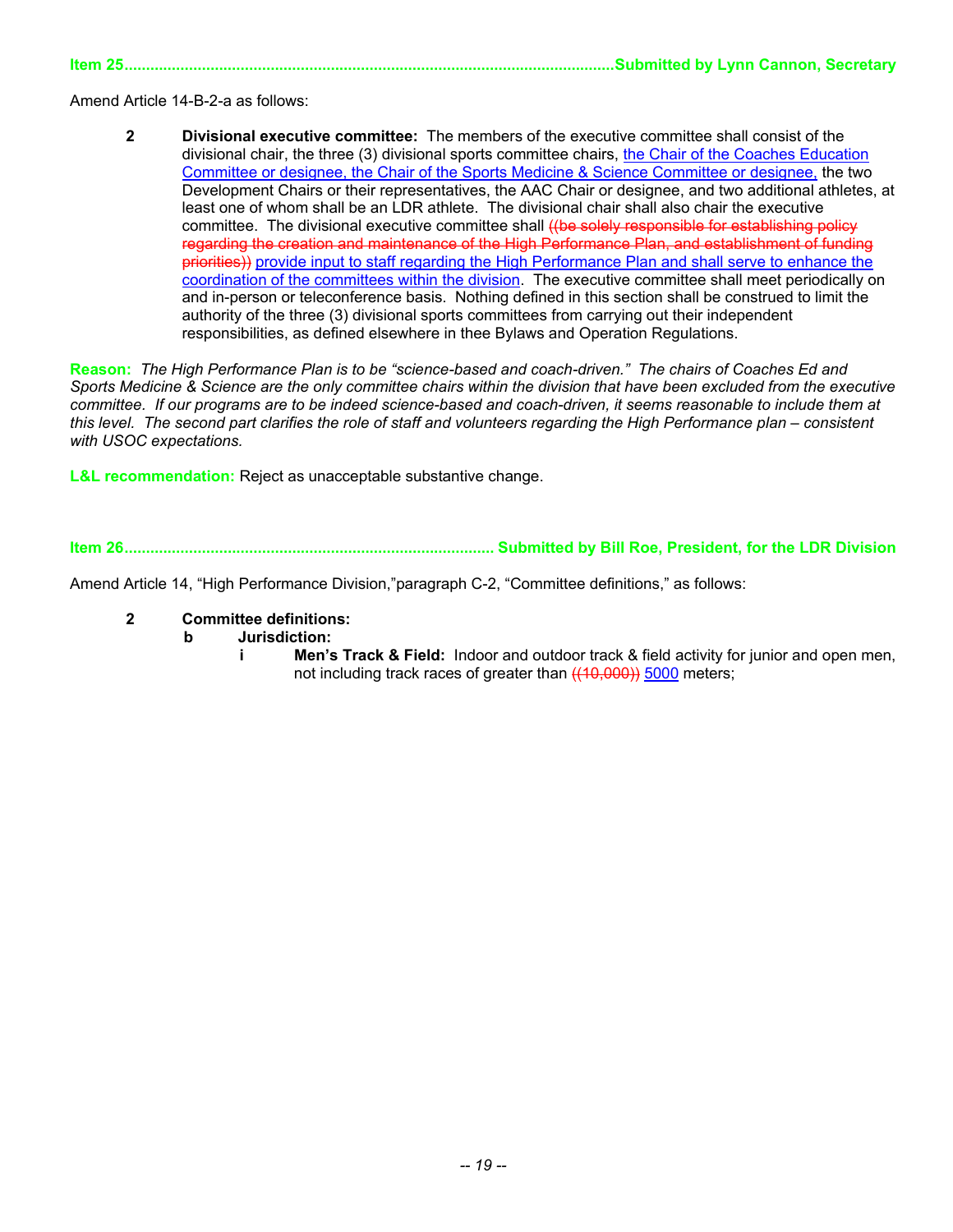**ii Women's Track & Field:** Indoor and outdoor track & field activity for junior and open women, not including track races of greater than  $( (10,000))$ 5000 meters; and

And further amend Article 15, "Long Distance Running Division," paragraph C-2, "Committee definitions," as follows:

- **2 Committee definitions:** 
	- **b Jurisdiction:** 
		- **i Men's Long Distance Running:** Off-track running at all distances and track running at distances over((10,000)) 5000 meters**;**
		- **ii Women's Long Distance Running:** Off-track running at all distances and track running at distances over ((10,000)) 5000 meters; and

**Reason:** *The development of 10,000-meter runners is much more closely associated with LDR programs than track &*  field programs, and most of the activities of elite 10,000-meter runners are within the LDR Division, as opposed to the *Track & Field committees (cross country, road runs, and marathon.) This remains, however, a high performance activity through the Joint Development Group* 

**L&L recommendation:** Reject as unacceptable substantive change.

**Item 27........................................................................................................................... Submitted by Bill Roe, President** 

Amend Article 14-E-2, "High Performance Division -- Men's Development and Women's Development," as follows:

 **2 Men's Development and Women's Development:** 

**b** Makeup: Members who, unless hereinafter specified to the contrary, shall be appointed by the divisional chairs of High Performance and Long Distance Running and the chair of AAC, with the approval of the President. The chair of each sport committee shall be responsible for selecting its development committee representatives and/or event chairs for the discipline(s) under its purview:

**Reason:** *First, the AAC chair should have the right to be involved here. Secondly, the reference to sport committees is incomplete.* 

**L&L recommendation:** Needs discussion with AAC and the division chairs.

**Item 28.....................................................................................................................................Submitted by Kevin Lucas,** 

Amend Article 15, "Long Distance Running Division," by deleting the current text of the Road Running Technical Council and replacing it with the following (consider all underlined):

|           | Duties and responsibilities: Thru each USATF Association the council shall:               |
|-----------|-------------------------------------------------------------------------------------------|
|           | Manage the national program of accurate road course measurements and                      |
|           | certification;                                                                            |
|           | Maintain the national list of "active" and "archived" certified courses, both online thru |
|           | the USATF Certified Course Search Engine and a hard copy library;                         |
| s         | Adopt and implement a system to grade and certify road course certifiers and              |
|           | measurers;                                                                                |
| <b>IV</b> | Train and supervise individual association road course certifiers and measurers;          |
|           | Provide technical information and advice to assure that rules relating to course          |
|           | measurement and certification are enforced;                                               |
| vi        | Assist the Records Committee and RRIC by providing current information as to race         |
|           | course certification status;                                                              |
|           | Assist the RRIC by providing record validation measurers as necessary; and                |
| viii      | Maintain regular communications with all interested parties nationally and with technical |
|           | counterparts in international federations;                                                |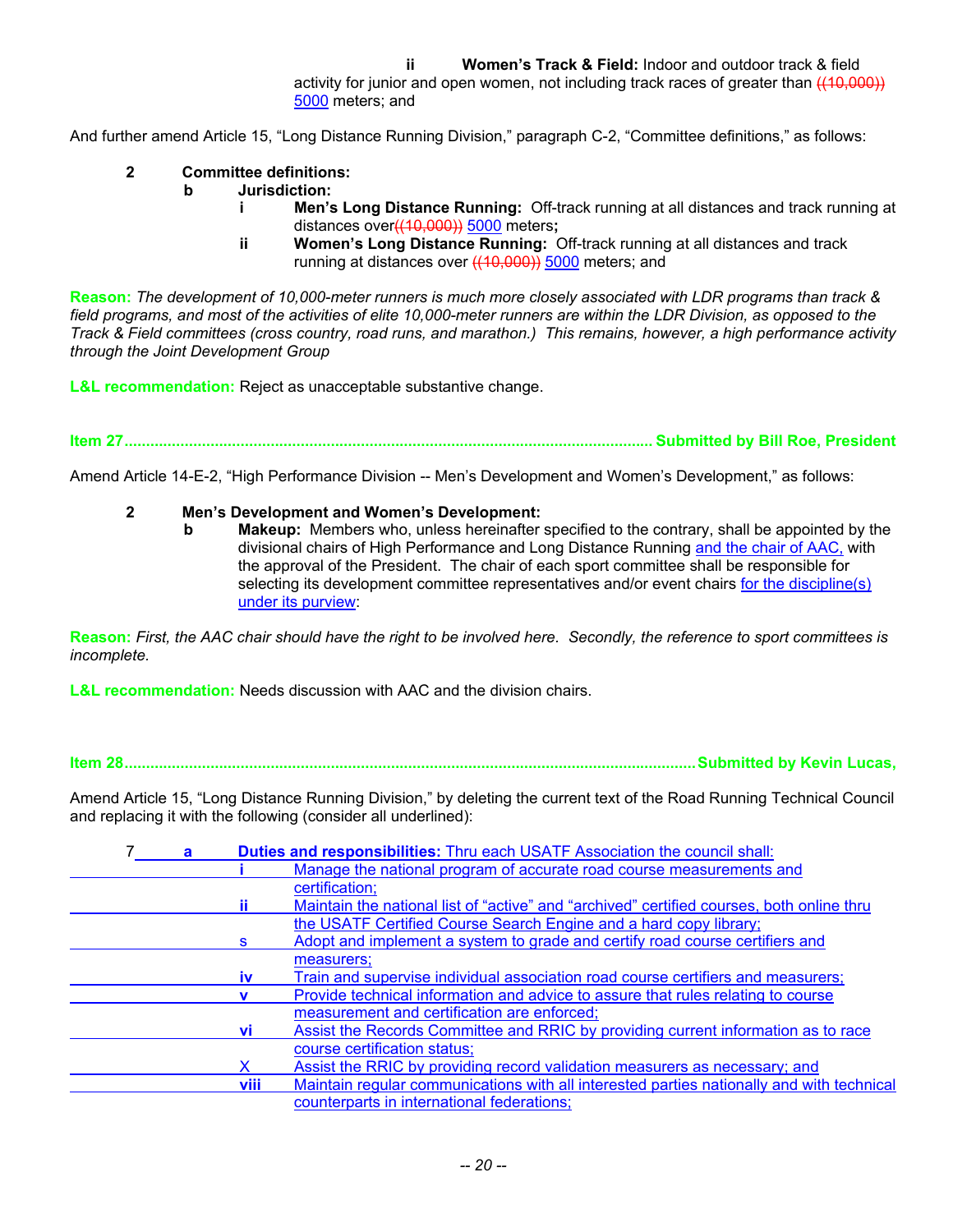|  | <b>Makeup:</b> The Council shall consist of members nominated by each Association and selected |
|--|------------------------------------------------------------------------------------------------|
|  | by Sports and Associations Committees:                                                         |
|  | <b>Elected chair:</b> The person elected from and by nominees made by each Association;        |
|  |                                                                                                |

l,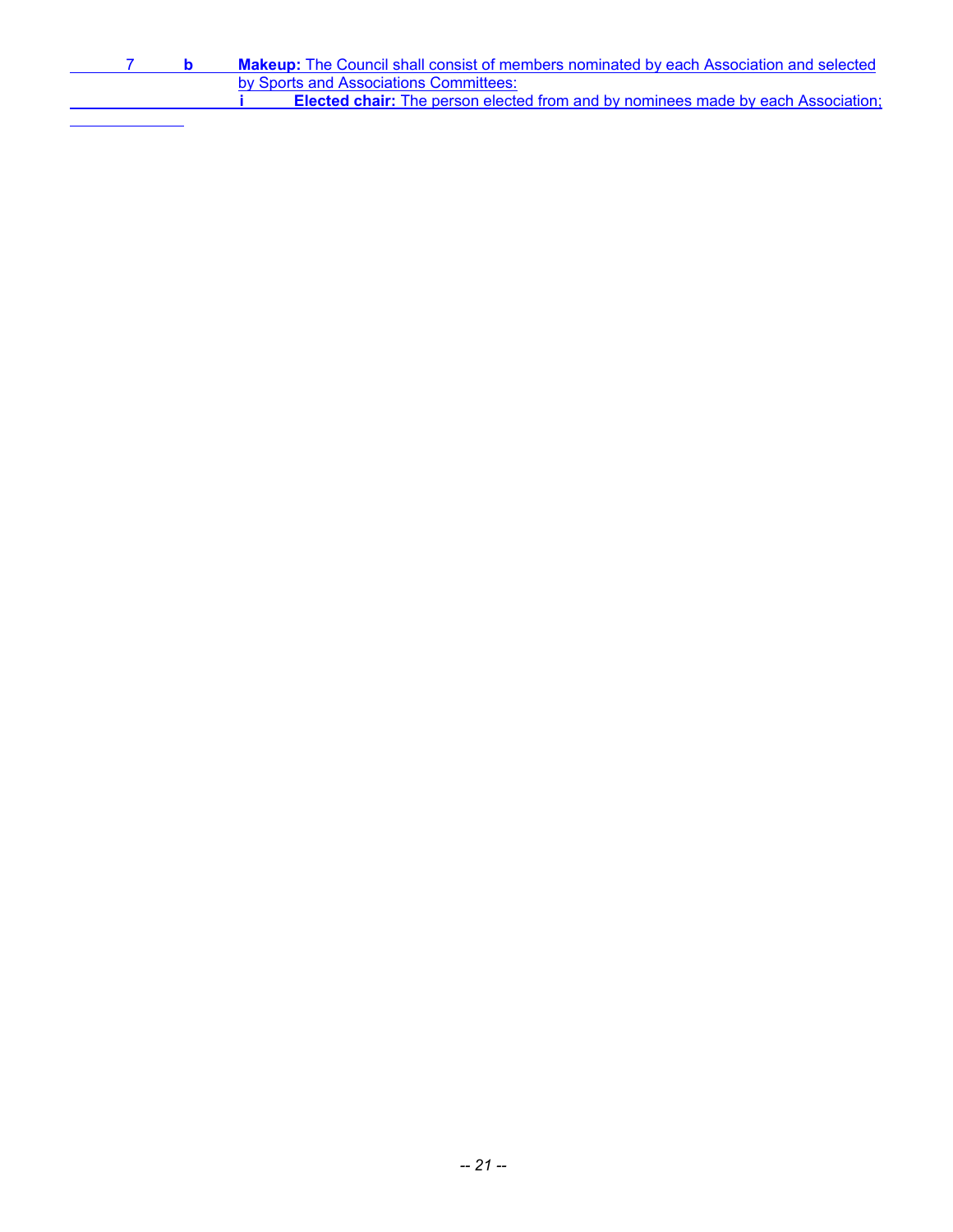|      |                       |                                                                      | <b>Elected vice-chairs:</b> Two persons elected from and by the nominees                        |
|------|-----------------------|----------------------------------------------------------------------|-------------------------------------------------------------------------------------------------|
|      |                       | made by each Association;                                            |                                                                                                 |
| iii. |                       |                                                                      | <b>Sport committee members:</b> One representative each from the Women's LDR, Men's             |
|      | LDR, and Masters LDR; |                                                                      |                                                                                                 |
| iv.  |                       |                                                                      | Associations committee members: Three representatives from each Associations;                   |
|      | and                   |                                                                      |                                                                                                 |
|      |                       |                                                                      | <b>Athletes:</b> At least twenty percent (20%) of the council shall be active athletes selected |
|      |                       | by active athlete delegates to USATF; and                            |                                                                                                 |
| C.   |                       |                                                                      | <b>Implementation:</b> Individual Associations shall implement all aspects of the Road Running  |
|      |                       | <b>Technical Council and the USATF Course Certification Program.</b> |                                                                                                 |

**Reason:** *This amendment supports the USATF's ongoing efforts to service and broaden the relationship to the sport in accord with our charter's purpose and duties.* 

**L&L recommendation:** Needs discussion with the LDR community. **Item 29........................................................................................................................... Submitted by Bill Roe, President** 

Amend Article 17, "Administrative Division," paragraph E, "Coaches Advisory Committee," as follows:

#### **E Coaches Advisory Committee:**

 **2 Makeup:** The committee shall consist of forty eight (48) members, including the following numbers of coach delegates: USTFCCCA (8), USWTCA (4), NCAA I TCA (2), NCAA II TCA (2), NCAA III TCA (2), NAIA TCA (2), NHSACA (2), NJCAA TCA (2), NWAACC / CCCCCTCA (2), RRCA (2), club coaches (4) to be selected by the President of USATF, two (2) youth coaches appointed by the Youth Coaches Association  $((2))$  and the four elected officers of the CAC to total forty (40), plus seven (8) Active Athlete members selected by the Active Athlete delegates to USATF. The members shall elect their chair at the annual meeting in the post-Summer Olympic year.

**Reason:** *Organizationsl changes reflected in the makeup of the Committee (does not change the number of members).*

**L&L recommendation:** Needs discussion with Organizational Services and Legal.

**Item 30........................................................................................................................... Submitted by Bill Roe, President** 

Amend Article 17, "Administrative Division," paragraph E, "Coaches Advisory Committee," as follows:

#### **E Coaches Advisory Committee:**

**2** Makeup: The committee shall consist of forty eight (48) members, including the following numbers of coach delegates: USTCA (8), USWTCA (4), NCAA I TCA (2), NCAA II TCA (2), NCAA III TCA (2), NAIA TCA (2), NHSACA (2), NJCAA TCA (2), NWAACC / CCCCCTCA (2), RRCA (2), club coaches (4) to be selected by the President of USATF, youth coaches (2) and the four elected officers of the CAC to total forty (40), plus seven (8) Active Athlete members selected by the Active Athlete delegates to USATF. The members shall elect their chair at the annual meeting in the post-Summer Olympic year.

**Reason:** *I leave this primarily as an open item as we explore ways to more fully empower coaches.*

**L&L recommendation:** Table with other restructuring package items.

**Item 31................................................................................................ Submitted by Sandra Farmer-Patrick, AAC Chair** 

Amend Article 17, Administrative Division as follows

**A Administrative division constituency:** This division consists of the following operating committees: Athletes Advisory **Contract Athletes Advisory Contract Athletes** Advisory **Contract Athletes** Athletics for the Disabled<br>
Coaches Advisory<br>
Coaches Advisory<br>
Coaches Advisory Coaches Advisory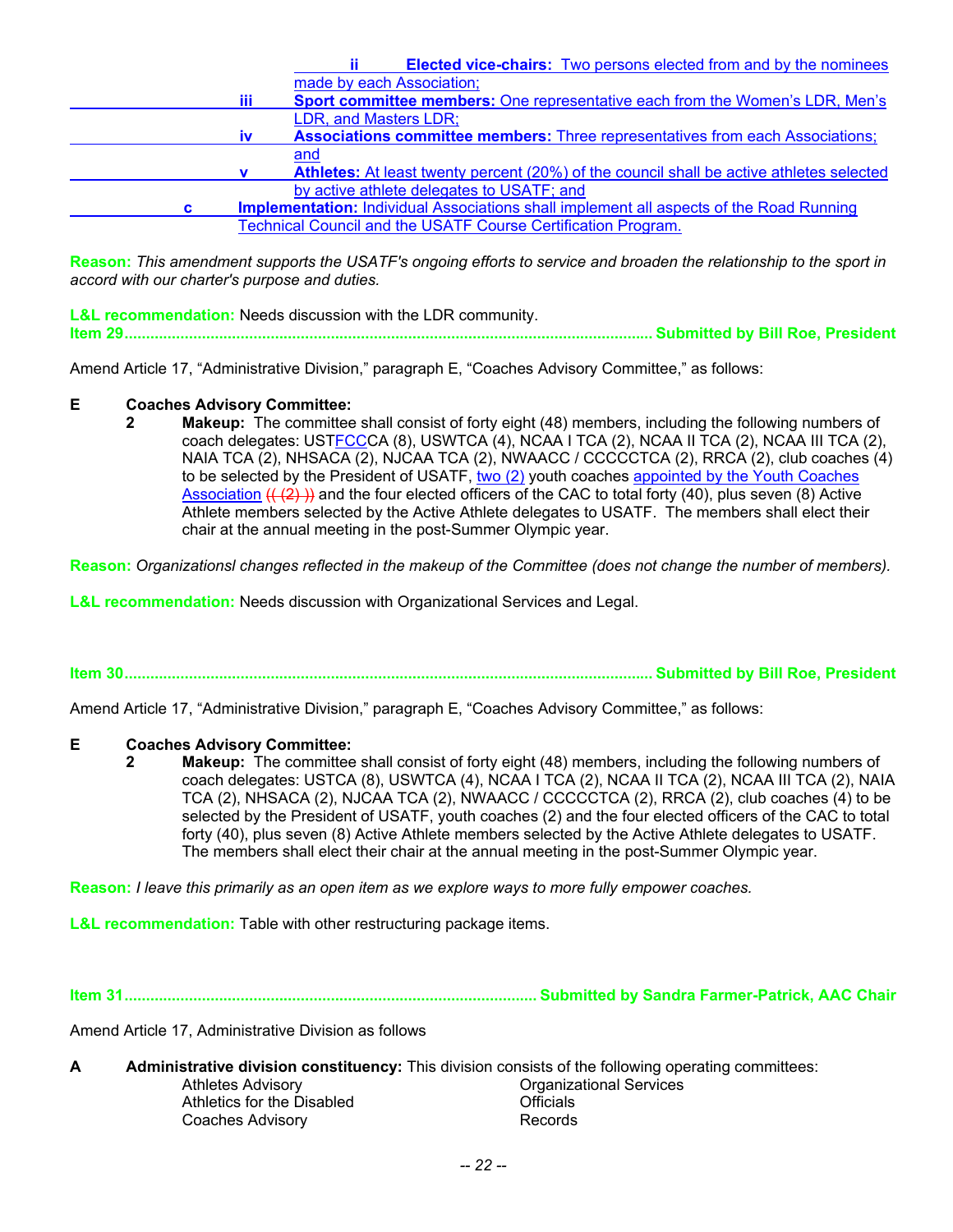Law & Legislation **Rules** Rules

 In order to participate as a member of a USATF operating committee, an individual must be a member of USATF.

**B** Reporting: The eight (8) committee chairs of this division report to the USATF Secretary.

**Reason:** *A basic constituency issue which continually comes up.* 

**L&L recommendation:** Acceptable substantive amendment.

**Item 32................................................................................................ Submitted by Sandra Farmer-Patrick, AAC Chair** 

Amend Article 17, Administrative Division as follows

## **C Athletes Advisory Committee:**

- **1 1 Duties and responsibilities:** The committee shall:<br>**7 a Policy advice:** Serve, along with the Profes
	- **2 a Policy advice:** Serve, along with the Professional Athletics Association, as a source of reference, opinion, and advice to the officers, National Office, Board, and all national and Association committees with regard to current or contemplated policies of USATF and in all matters relating to athletes and athlete's rights;
		- **b-d** *[no change]*
- 7 **e Performance:** ((A))In conjunction with the Professional Athletics Association,assist athletes in achieving maximum performance in Athletics competition;
- **2** Makeup: The committee shall consist of one (1) male and one (1) female Active Athlete in each of the following categories:
	- **a-k** *[no change]*

 **NOTE:** Only athletes with a current USATF athlete membership can be elected to the AAC, hold office, or vote(( , or in any way represent athletes)).

**Reason:** *To acknowledge the role of the Professional Athletics Association as a voice for professional track and field athletes, as distinct from all AAC athletes. To require that individuals participating in, and making decisions for, USATF be members of this organization.* 

**L&L recommendation:** Needs discussion with AAC and formation of the PAA.

**Item 33.....................................................................................................................Submitted by Ed Koch, L&L Member** 

Amend Article 17-F-1. "Law & Legislation," as follows:

|     | Duties and responsibilities: The committee shall:                                           |  |  |
|-----|---------------------------------------------------------------------------------------------|--|--|
| a-b | [no change except to remove the "and" after 'a']                                            |  |  |
|     | Panels: have its members serve on protest and election panels as required by the bylaws and |  |  |
|     | regulations;                                                                                |  |  |
| d   | <b>Review:</b> Review legal and legislative matters as requested by the General Counsel and |  |  |
|     | Counsel to the Board; and                                                                   |  |  |
| e   | <b>Other duties:</b> perform such other duties as requested by the President or the Board.  |  |  |

**Reason:** *To reflect current practice.* 

**L&L recommendation:** Acceptable substantive amendment.

**Item 34........................................................................................................................... Submitted by Bill Roe, President** 

Amend Article 21, "Opportunities to Participate in Certain International Athletic Competitions," paragraph A, as follows: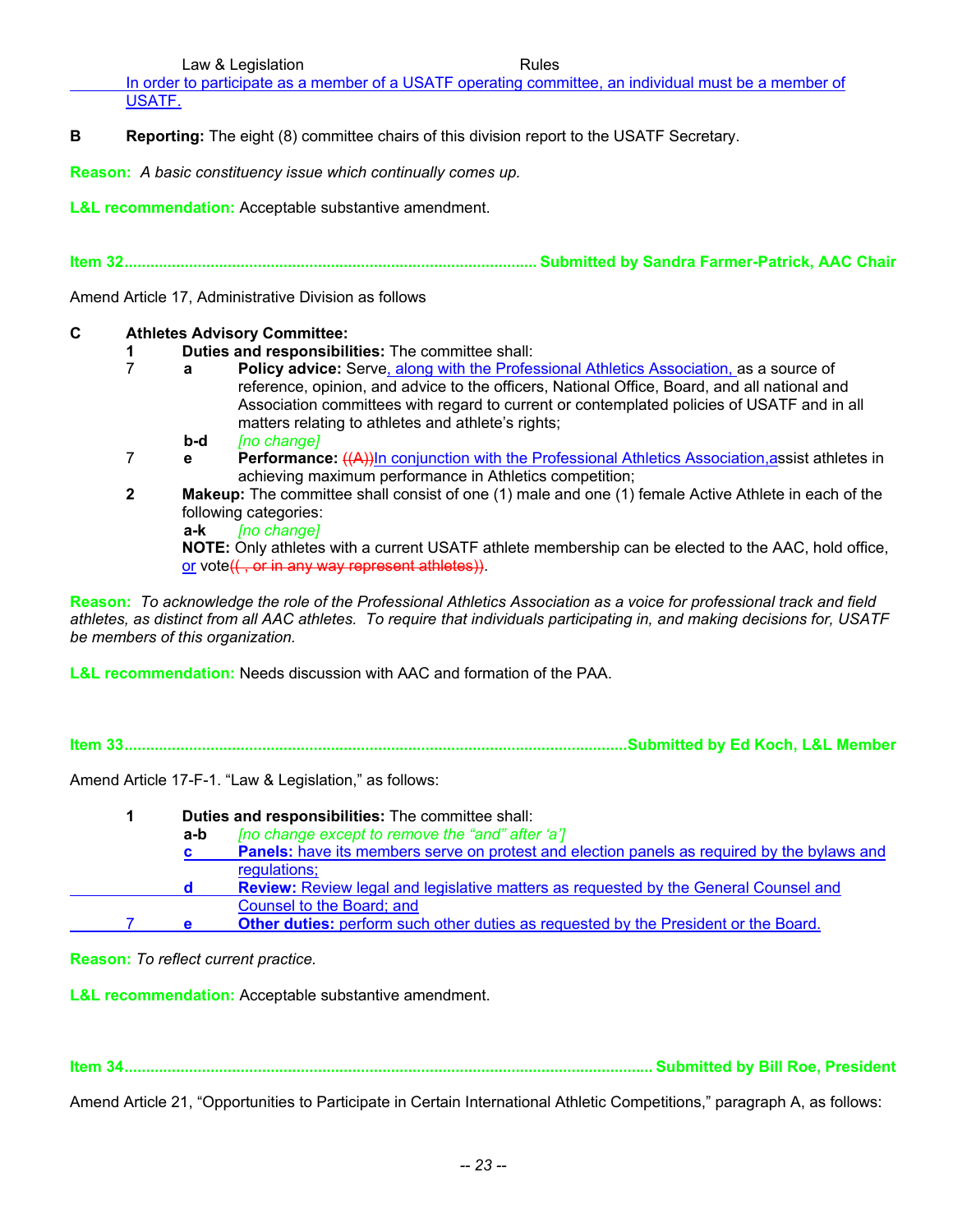**A Opportunity to ((compete))participate:** USATF, its Associations and sports organizations recognized by USATF may not deny or threaten to deny any eligible athlete, coach, trainer and other medical support staff, manager, administrator, or official the opportunity to participate in the Olympic Games, the Pan American Games, world championship competition, or other such protected competitions as defined in the USOC Constitution from time to time, nor may USATF, its Associations, or sports organization members, subsequent to such competition, censure or otherwise penalize (1) any such person who participates in such competitions, or (2) any organization which the person represents. USATF shall, by all lawful means at its disposal, protect the right of a person representing the United States in any of the aforesaid competitions. Any eligible athlete, coach, trainer, manager, administrator, or official who alleges that he or she has been denied an opportunity to participate in Athletics competition shall be entitled to fair notice and opportunity for a hearing pursuant to Article 19 and Regulation 11.

**Reason:** *There are far too many committees and groups which are not conducting fair and open processes for the selection of team staff, and we need to include medical staff to be fair here.*

**L&L recommendation:** Acceptable substantive amendment.

**Item 35.....................................................................................................................Submitted by Ed Koch, L&L Member** 

Amend Article 26-D-1 as follows:

**1 Time of submission:** Amendments shall be submitted at least ninety (90) days prior to the meeting at which they are to be considered, so as to allow proper review and submittal to the members of USATF. This ninety (90) day requirement may be waived at the discretion of the Law & Legislation Chair and if proper notice of the item may still be submitted to the members of USATF as required by Paragraph A above, or in emergency circumstances, upon a ninety percent (90%) vote at any meeting of USATF;

**Reason:** *Provides flexibility without any harm being done.*

**L&L recommendation:** Acceptable substantive amendment.

**Item 36.....................................................................................................................Submitted by Ed Koch, L&L Member** 

Amend Article 26-D-4:

**4 Form of submission:** The Law & Legislation Chair may request, but not require, that the amendments be submitted in a particular electronic form. The proposed amendments shall be in such form as to show …

**Reason:** *To clarify the correctness of electronic submissions.*

**L&L recommendation:** Acceptable substantive amendment.

**Item 37........................................................................................................................... Submitted by Bill Roe, President** 

Amend Regulation 1, "Membership," as follows:

**F** Dues and fees: Dues and fees for all categories of membership are under the sole control of the Board. Dues and fees for individual members and club organizations shall be proposed annually by the National Office, with input from the Associations Committee and USATF's Associations. Dues and fees for national sports organizations and other constituent members shall be proposed by the National Office, with input from the Organizational Services Committee. The Board shall approve dues and fees for the coming budget year before the Budget Committee presents a budget to the Annual Meeting for approval.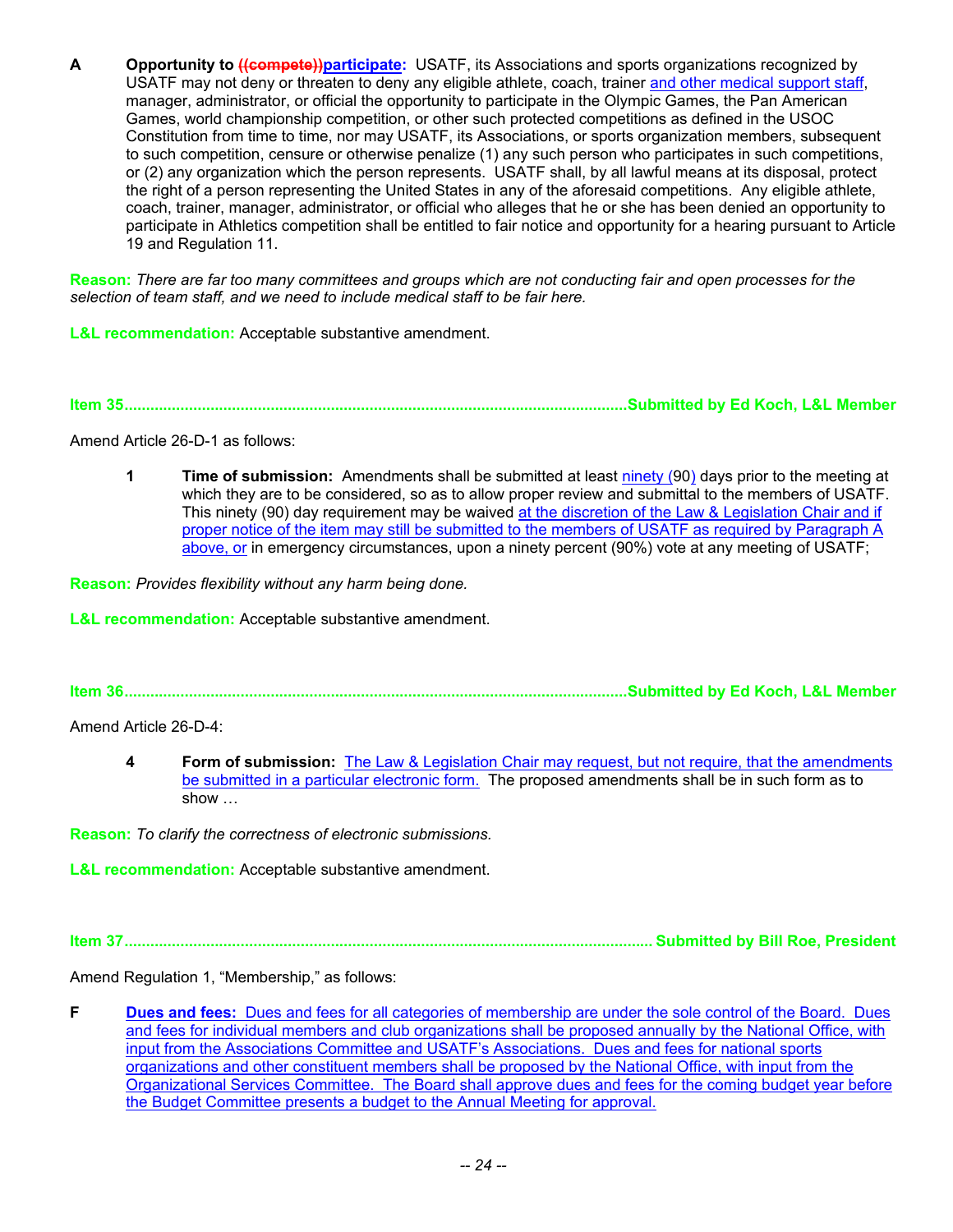## **G Suspension and expulsion:** *[no change]*

((**G**))**H Delinquency:** *[no change]*

**Reason:** *This was not clearly stated anywhere I could find in the Bylaws or Regulations.*

**L&L recommendation:** Needs discussion with Associations, Youth, and other committees with large member populations.

**Item 38................................................................................................ Submitted by Sandra Farmer-Patrick, AAC Chair** 

Amend Regulation 1, Membership as follows:

**B** Professional athlete membership: Any athlete who has, within the past two years, been ranked among the top twenty-five (25) in the world on the IAAF performance list, and/or whose primary source of income is derived by virtue of participation in the sport of track and field, may apply for this enhanced athlete membership package. Professional athlete members of USATF will receive a "platinum" membership card for an enhanced membership fee, which will entitle the athlete to membership in both USATF and the Professional Athletics Association. The professional athlete membership program shall be administered through the Elite Athlete Programs department of the USATF National Office.

And re-letter the remainder of the paragraphs.

**Reason:** *To provide a voice within USATF for special interests and objectives of professional track and field athletes. Budget Implications: The cost of providing enhanced services to professional track and field athletes will be funded, in*  part, through: (a) excess membership fee; (b) allocation of funds through USATF budget process; (c) USOC funding; *and (d) other sources as negotiated by PAA.* 

**L&L recommendation:** Needs discussion with AAC, and Organizational Services needs to process the membership of PAA.

**Item 39.....................................................................................................................Submitted by Ed Koch, L&L Member** 

Amend Regulation 1-A as follows:

**A Individual Membership:** Individuals may apply for membership in USATF through an ((single)) Association or the USATF website – www.usatf.org. Except in circumstances permitted pursuant to Regulation 7-C-3-c, a member may only belong to a single Association as an athlete at any one time. Otherwise, a member may belong to more than one Association, provided the member is registered as an athlete in no more than one of the Associations. A member belonging to multiple Associations must pay a full membership fee to each of the Associations. Coaches and others who work with youth athletes may be subject to a compulsory disclosure program approved by the Board.

**Reason:** *An individual who is athlete in one Association may wish to be a member of another Association, for example, as a youth coach or parent.*

**L&L recommendation:** Needs discussion with Associations.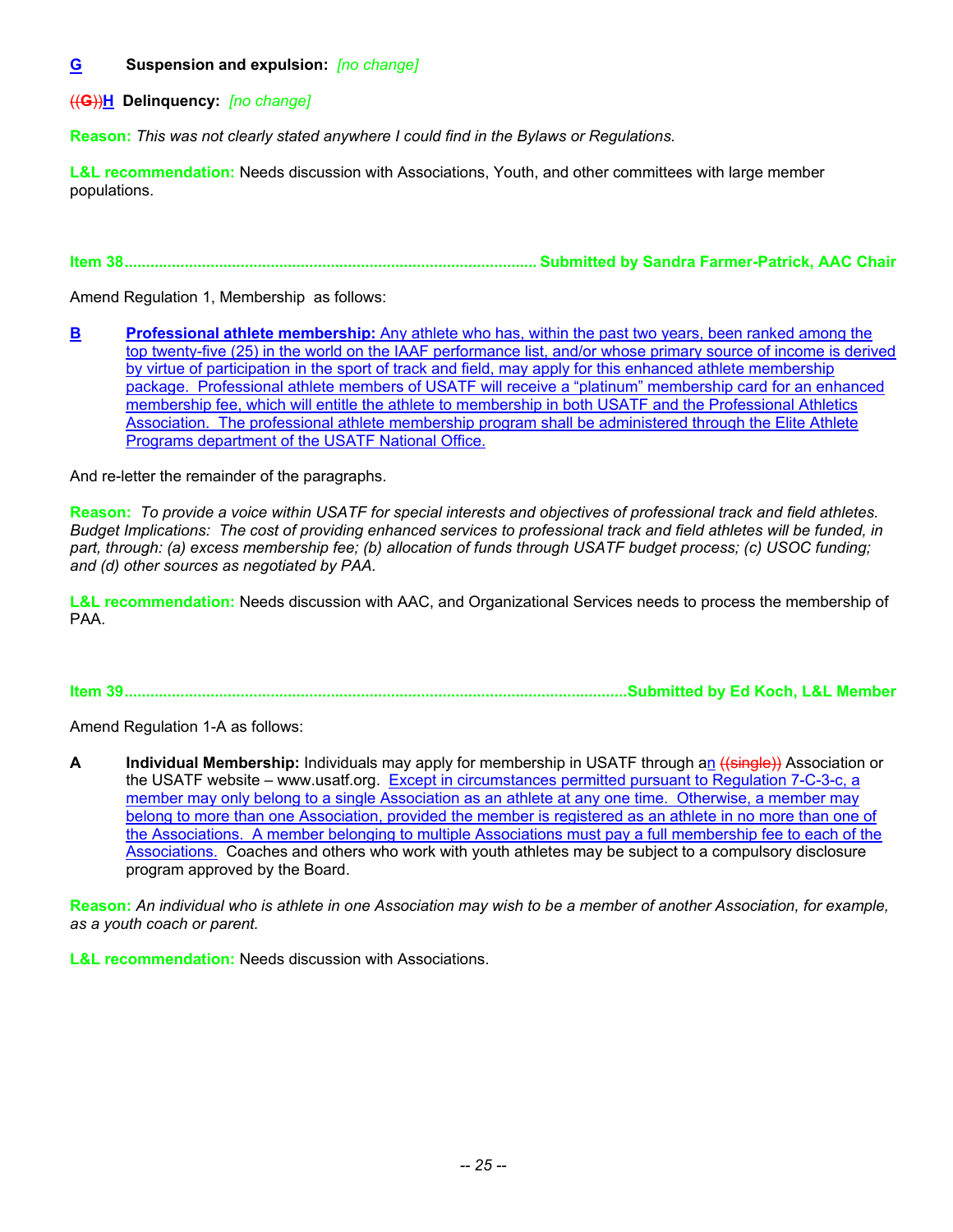**Item 40.....................................................................................................................Submitted by Ed Koch, L&L Member** 

Amend Regulation 1-F, "Suspension and Expulsion," by adding the following sentence at the end of the paragraph:

This paragraph shall operate in addition to and independently of the accreditation process set forth in Regulation 15.

**Reason:** *To clarify the relationship of the two provisions.*

**L&L recommendation:** Acceptable substantive amendment.

**Item 41........................................................................................................................... Submitted by Bill Roe, President** 

Amend Regulation 3-G, "Medical support staff," as follows:

**G Medical support staff:** USATF shall post on its web site, in an identifiable location, the list of qualifications and the application and selection processes, including application forms and deadlines, for all medical staff positions for all international competitions. Medical staff ((for all international competitions)) shall be selected by the Sports Medicine & Science Committee, which shall provide a list of appointments to the chair of the appropriate sports committees or councils, the Athletes Advisory Committee, and the National Office before they become final. If none of the affected chairs objects to any of the appointees within ten (10) business days, the appointments will be considered confirmed. If any chair objects to one or more of the proposed appointments, the Sports Medicine & Science Committee may propose an acceptable substitute to the chairs, or the dispute shall be referred to a three-person panel, consisting of the USATF President, the High Performance Division chair, and the chair of the Athletes Advisory Committee, or their designees, for final resolution.

**Reason:** *There are far too many committees and groups which are not conducting fair and open processes for the selection of team staff, and we need to include medical staff to be fair here.*

**L&L recommendation:** Needs discussion with sport committees and Sports Medicine & Science.

**Item 42........................................................................................................................... Submitted by Bill Roe, President** 

Amend Regulation 3-A, "National Team Staffs," as follows:

**A Conduct:** Any plan by any committee or council to fill any international team staff position shall be approved by the chair of the High Performance Division before advertising the position. The plan shall require that all applicants be USATF members. The approved plan shall be mailed to each Association's sport committee chair for the appropriate sport discipline, and be listed in a special section of the USATF web site. This requirement shall apply to all sport committees, including youth and masters international events, all council programs, regardless of whether the Council is allowing an outside organization to fund and send the team and staff to the international competition.

**Reason:** *To conduct an open process.*

**L&L recommendation:** Needs discussion with sport committees.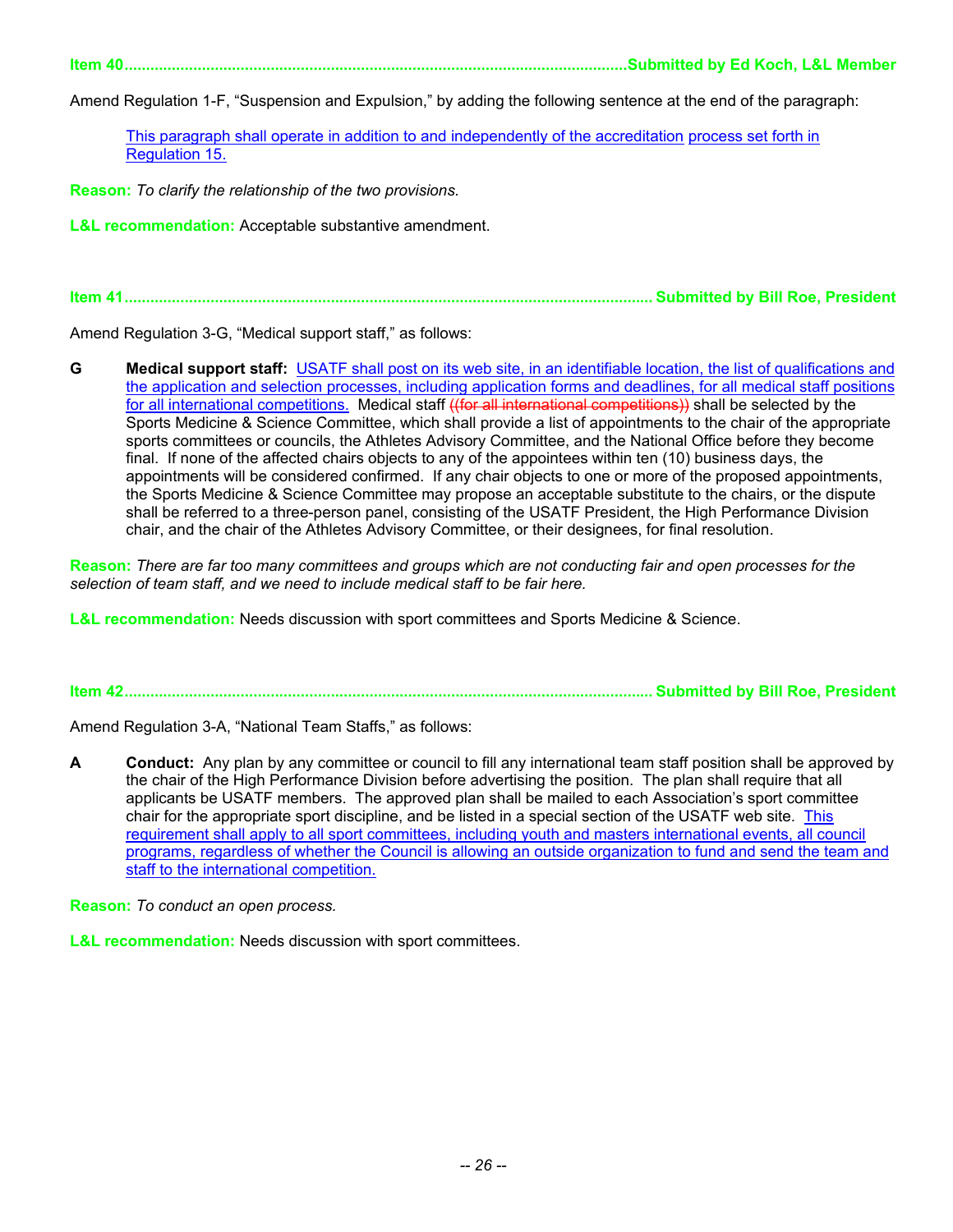**Item 43........................................................................................................................... Submitted by Bill Roe, President** 

Amend Regulation 3, "National Team Staffs," as follows:

- **D General selection procedures:** Team staff for international competitions other than the Olympic Games, IAAF World Outdoor Championships in Athletics, and Pan American Games shall be nominated by the executive committees of the relevant sports committees or councils having jurisdiction over the sport disciplines and voted upon by the members of the committee. In all cases, the selection panel and voting membership of the approving body must have a minimum of 20% coaches who are approved by the chair of the Coaches Advisory Committee. In the event that the applicable sports committees or councils cannot agree, the selection shall be made by the Board. In the event that a national team staff person resigns or is unable to serve, prior to the next scheduled meeting of the appropriate sports committee or council, the chair of that body shall appoint a replacement in consultation with his or her executive committee, after giving due regard to the staff performance records on file and the resultant diversity of the staff.
- **E Conflicts of interest:** *[no change]*

#### **F Olympic Games, IAAF World Outdoor Championships in Athletics, and Pan American Games: 1 Men's International Staff Selection Subcommittee:**

- **a** *[no change]*
- **b** ((Eleven (11) )) Four (4) representatives of the Men's Track and Field Committee chosen either by election or appointed by the Men's Track and Field chair and approved by the Men's Track and Field Executive Committee<del>((, at least seven (7) of whom shall be active coaches))</del>;
- **c** Seven (7) active coaches of international male athletes chosen either by election or appointed by the Coaches Advisory Committee chair and approved by the Coaches Advisory Committee executive committee;

and re-letter subsequent unchanged subparagraphs

#### **2 Women's International Staff Selection Subcommittee:**

- **a** *[no change]*
- **b** ((**Eight (8)**) Five (5) representatives of the Women's Track and Field Committee, chosen either by election or appointed by the Women's Track and Field chair and approved by the Women's Track & Field Executive Committee<del>((, at least three (3) of whom shall be active coaches))</del>;
- **c** Three (3) active coaches of international female athletes chosen either by election or appointed by the Coaches Advisory Committee chair and approved by the Coaches Advisory Committee executive committee;

and re-letter subsequent unchanged subparagraphs

**Reason:** *It should be clear that international team staff selection for all levels of USATF involvement must meet these criteria, and Coaches Advisory should have a role to play where the mandate is for active coaches to be involved in the process.* 

**L&L recommendation:** Table for Coaches Advisory to consider next year.

**Item 44..................................................................................................................Submitted by Tom Light, L&L Member** 

Amend Regulation 4, with edits provided by National Office, as follows:

#### **C Dates:**

- **1** *[No change]*
- **2** Other national championships: All other sport committees shall determine the dates of their championships, after consulting with the National Office; and
- **3** *[No change]*
- **E Special criteria:** Prior to bidding for a national championship event, the following specifications of sport committees shall have been met:
	- **1** Youth Athletics: All national Youth and Junior Olympic competition national bids are subject to review by a site evaluation team assigned by the chair, in conjunction with the National Office. Bids beyond the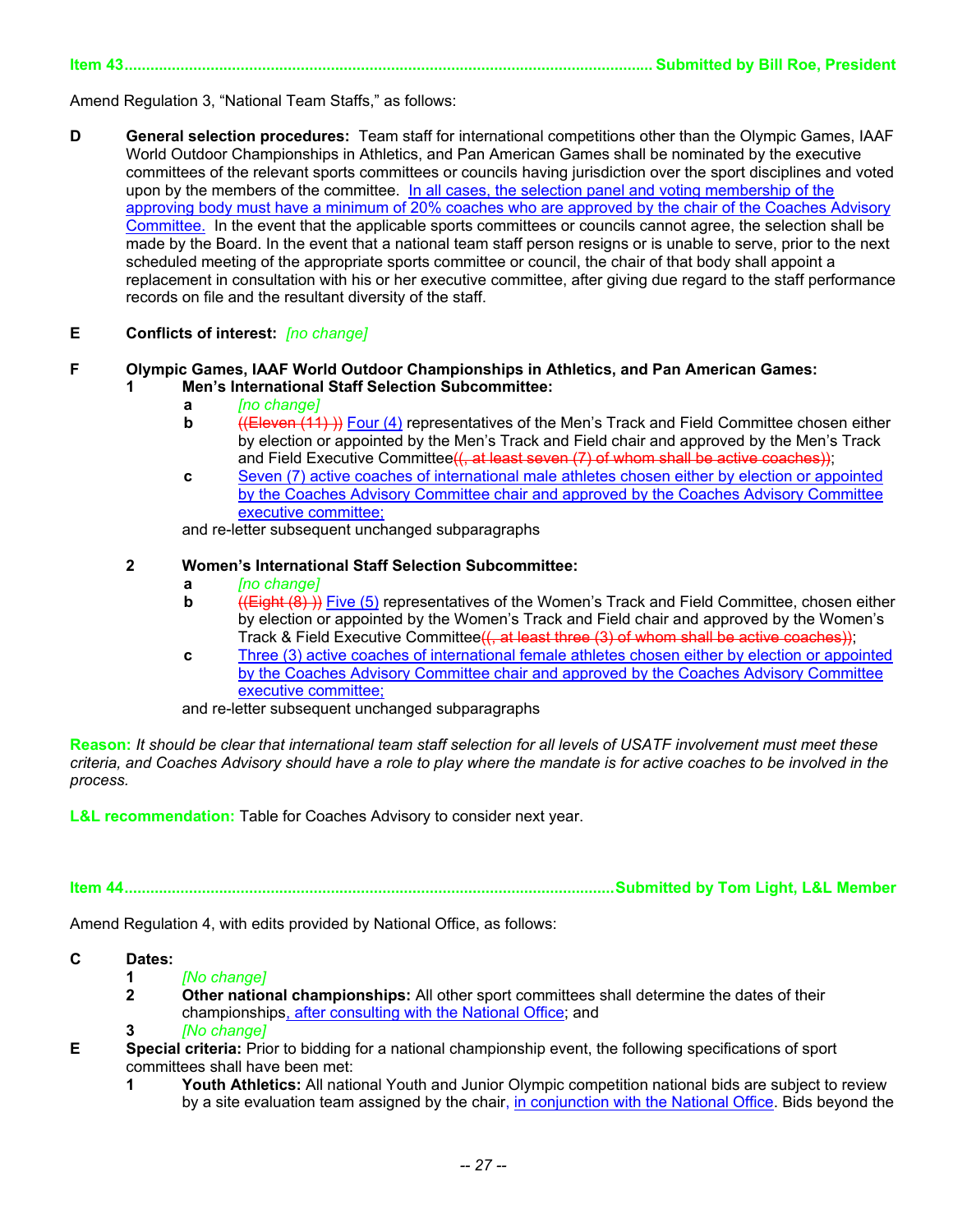next two (2) calendar years shall not be considered. In track & field, a national meet site must have at least eight (8) lanes, a raised curb in accordance with USATF Rule 62.3(a), and fully automatic timing;

- **2** *[No change]*
- **3** Men's and Women's Track & Field: In awarding the USA ((Open)) Outdoor Track & Field
	- Championships, primary consideration should be given to facilities where all field events may be conducted within the stadium or arena and to facilities that have competition surfaces that comply with applicable IAAF standards.

## **F Awarding procedure:** *[No change]*

- **1 Distribution of application: [No change]**
- 
- **2 Notification of championships available: [No change] 3 Formulation of bid details: ((Bids shall be formulated at the local Association level.)) The individual(s), names of committee members, or legal entity submitting the bid shall be clearly identified in the bid application, and bidder shall submit any additional information requested by USATF to verify his, her or its legal authority to assume responsibility for conducting a USATF national championship. The role of the local Association shall be clearly stated on the application. If a((n applicant)) bidder intends to assign part of its responsibilities for conduct of the championships to another entity, ((this intention shall be stated in the application)) the bidder shall provide USATF with a copy of the document assigning such responsibilities, provided, however, that bidder shall remain legally responsible to USATF for the conduct of the championships. When the bid provides for profit-sharing or minimum guarantees, an itemized budget shall be submitted with the application. Bids involving one or more championship categories or more than one sport committee (joint bids) shall state whether or not they are contingent upon approval of all parties;**
- **4 Association sign-off: [No change]**
- **5 Submission of bid: [No change]**
- **6 Presentation at meetings: [No change]**
- Award method: Upon approval of the concerned sport committee(s) after consultation with the **National Office, and verification of the legal authority of the bidder, the championship event(s) shall be duly awarded. The award of a championship shall be to USATF, an Association, to a member in good standing of that Association, or to a competent third party within the geographic area of the Association. The awardee shall assume all financial and operating responsibilities required by the bid application and all applicable agreements. Joint bids shall not be contingent upon approval of all parties unless specified by the applicant;**
- **8 Unawarded championships: [No change]**
- **9 Contract: The championship contract shall include the legal and financial obligations and responsibilities of all parties and shall be approved and signed by USATF and the awardee. ((An operating addendum shall be part of the championship contract, and shall include)) The contract shall include provisions containing a list of the parties responsible for equipment, facilities, personnel, volunteer recruitment, clerical work, and other matters relating to the conduct of the championship ((not specified in the championship contract, and)). I((i))f the awardee is not ((other than)) an Association, the services to be provided by the Association, together with the fees to be paid by the awardee to the Association for providing such ((the)) services and sanctioning the event ((; and shall be signed by the signatories as the championship contract)) shall also be included in the contract. Prior to approval by the parties, the USATF CEO ((of USATF)) may make such changes in the championship contract ((and operating addendum)) as ((he or she deems)) necessary for the protection of USATF; and**
- **10 Withdrawal and/or reassignment: [No change]**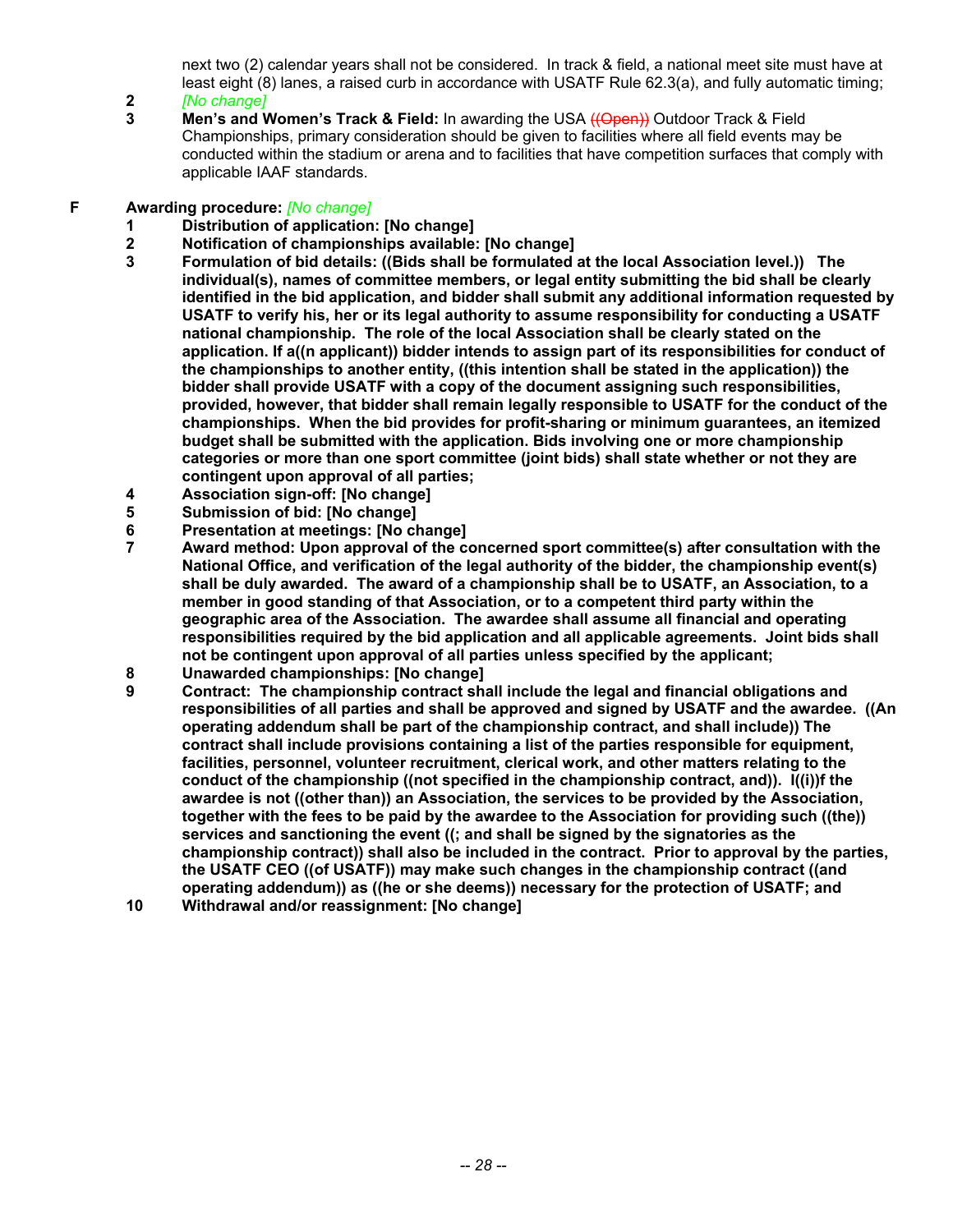- **G Finances:** 
	- **1 Media rights fees: [No change]**
	- **2 Other revenues: [No change]**
	- **3 Entry fees: All entry fees and late entry fees shall be retained by the organization which conducts a championship, or as otherwise agreed between the applicable sport committee and the National Office;**
	- **4 Reports: [No change]**
	- **5 Prohibited expenses: [No change]**
	- **6 Defending champion: [No change]**

**H Selection of officials: Competition officials shall be selected for the events below as follows:** 

 **1 USA ((Open)) Indoor and Outdoor Championships, ((and)) Junior Track & Field Championships, and Olympic Track & Field Trials: [No change to remainder of text]** 

**Reason: To clean up unclear or unnecessary language, to conform language to current legal and business practices, to conform to language contained in currently used bid applications and to correct names of championship events in accordance with USATF naming protocols.** 

**L&L recommendation: Acceptable substantive amendment.** 

**Item 45..........................................................................................................Submitted by Linda Melzer, Officials' Chair** 

**Amend Regulation 4-F, "Championships," as follows:** 

- **F Awarding Procedure:** 
	- **1 Distribution of application: For those championships that will be awarded to a sponsoring organization, an application form shall be prepared and provided by the National Office to any prospective bidders and all Associations. The application form shall include the necessary information to assure the National Office, ((and)) the sport committees concerned, and the National Officials Committee that the championships will be efficiently administered and safe for the competitors, officials, and spectators. The application form shall ((further)) require ((information (i) as to whether)) the competition ((will)) be staffed by ((competition)) officials who are USATF certified at the level of "national" and/or "master" and (( (ii) as to whether the applicant will invite and accept a proportionately representative number of national and/or master officials from outside the Association, to ensure a national character to the championship; and what, if any, provision will be made for assisting officials with transportation, food, and/or lodging)) lodging and food be provided all officials selected to officiate at the championships, and perdiem, if any. This portion of the form shall be shared with the chair of the Officials Committee before consideration of the bid.**

**Reason: We have long been told it needs to be in writing, if it's going to happen. So how can there be an objection when we're doing what we were told to do? Make it a line item.** 

**L&L recommendation: Reject as unacceptable substantive change.** 

**Item 46.............................................................................................................................................Submitted by Ed Koch** 

**Amend the third sentence of Regulation 4-F-1 as follows:** 

 **1 . . . The application shall further require information (i) as to whether the competition will be staffed by competition officials who are USATF-certified at the level of "national" and/or "master" and (ii) as to whether the applicant will invite and accept a proportionately representative number of national and/or master officials from outside the Association, to ensure a national character of the championship; and (iii) what , if any, provision will be made for assisting officials with transportation, food and/or lodging, encouraging such assistance.**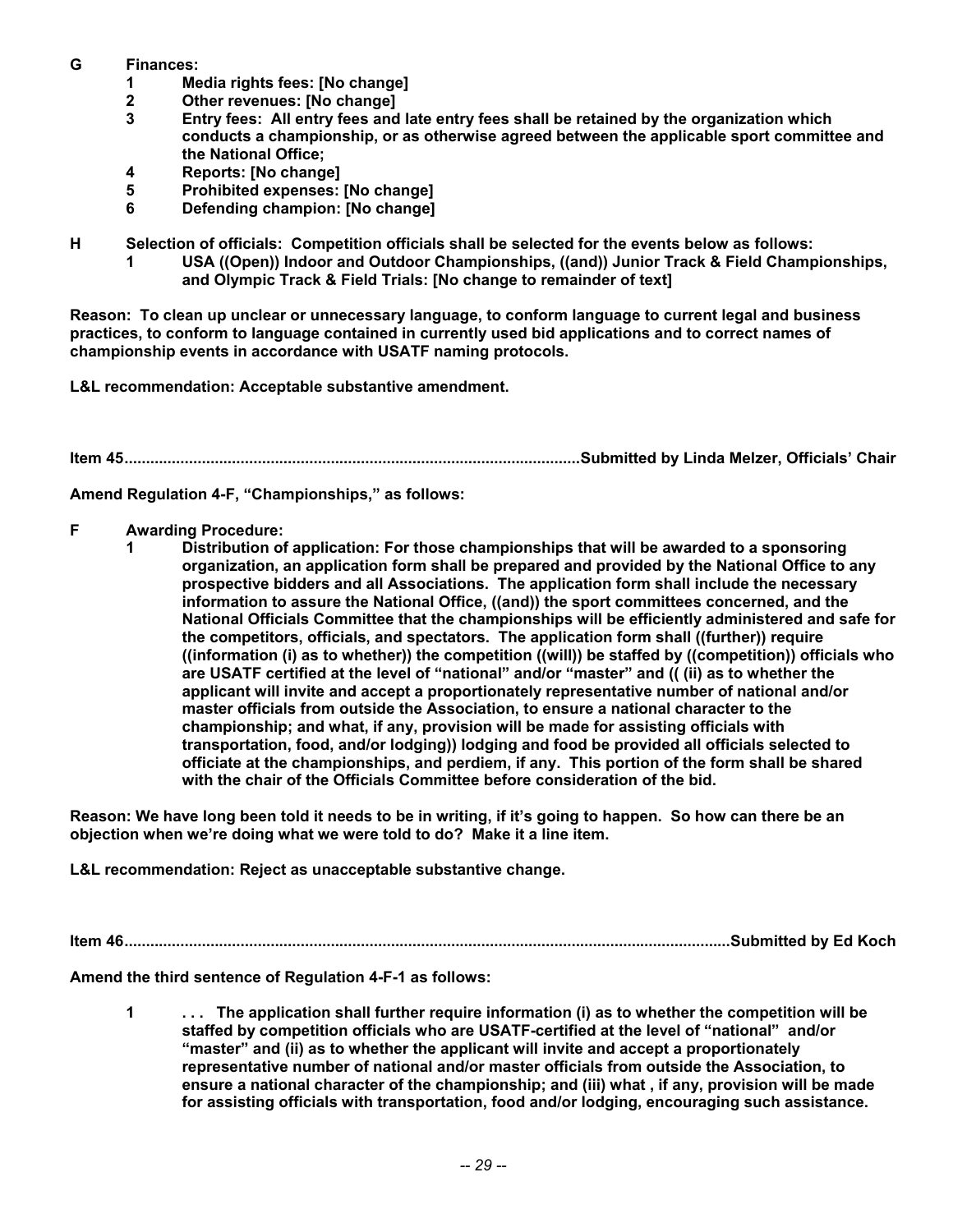**This portion of the form shall be shared with the chair of the Officials Committee before consideration of this bid;** 

**Reason: To encourage assistance for officials at national championships.** 

**L&L recommendation: Acceptable substantive amendment.** 

**Item 47................................................................................................................... Submitted by Tom Hott, L&L Member** 

**Amend the third sentence of Regulation 4-H-1, "Championships Selection of Officials," as follows:** 

- **H Selection of Officials: Competition officials shall be selected for the national championships as follows:** 
	- **1 USA Open and Junior Track & Field Championships and the Olympic Trials:** 
		- **a Applications: No later than September 15 of each year, provided location and dates of championships have been determined, application forms shall be mailed to every competition officials certified at the national or masters level. In the event the location and/or dates of championships have not been determined by September 15, the application forms shall be mailed immediately following the determination. The application form shall apply to the USA Open Indoor and Outdoor Track & Field Championships, ((and)) the USA Junior Outdoor Track & Field Championships, and the Olympic Trials. Every official to be invited to the above championship shall be certified as an official at a masters or national level, and be a member of USATF. ((To receive maximum consideration, the application should be returned no later than October 15)) Applications must be postmarked by the October 15 deadline. ((Each local certification chair shall be asked to comment on the applicants certified by that particular Association.))**
		- **b Selection: Competition officials for the above named championships shall be selected at the annual meeting of USATF. A list of recommendations for referees and members of the juries of appeals may be submitted from the chair of the Officials Committee to the Men's and Women's Track & Field committees through the National Headquarters by November 15. Referees, NTOs, and members of the juries of appeals must be a member of USATF, and shall be selected by the chairs of each of the above two sports committees, or their designees. Other competition officials (excluding race walk judgs eand race walk referees) shall be recommended by a joint subcommittee after a review of the applications and approved by the chairs of each of the above two sports committees, or their designees. Notification to the applicants shall be made by mail as soon as possible after the annual meeting.**

**Reason: It is vital we have date and location of the national championships before we send out the applications. Officials must have definite information to make travel arrangements. We believe everyone that participates in a National Championships should be a member of USATF.** 

**L&L recommendation: Needs discussion with officials and affected sport committees.** 

**Item 48..................................................................................................................................... Submitted by Linda Melzer** 

**Amend the third sentence of Regulation 4-H-1-b, "Championships Selection of Officials," as follows:** 

 **b Selection: Competition officials for the above named championships shall be selected at the annual meeting of USATF. A list of recommendations for referees and members of the juries of appeals may be submitted from the chair of the Officials Committee to the Men's and Women's Track & Field committees through the National Headquarters by November 15. Referees, and members of the juries of appeals shall be selected by the chairs of each of the above two sports committees, or their designees. Other competition officials (excluding race walk judgs eand race walk referees) shall be**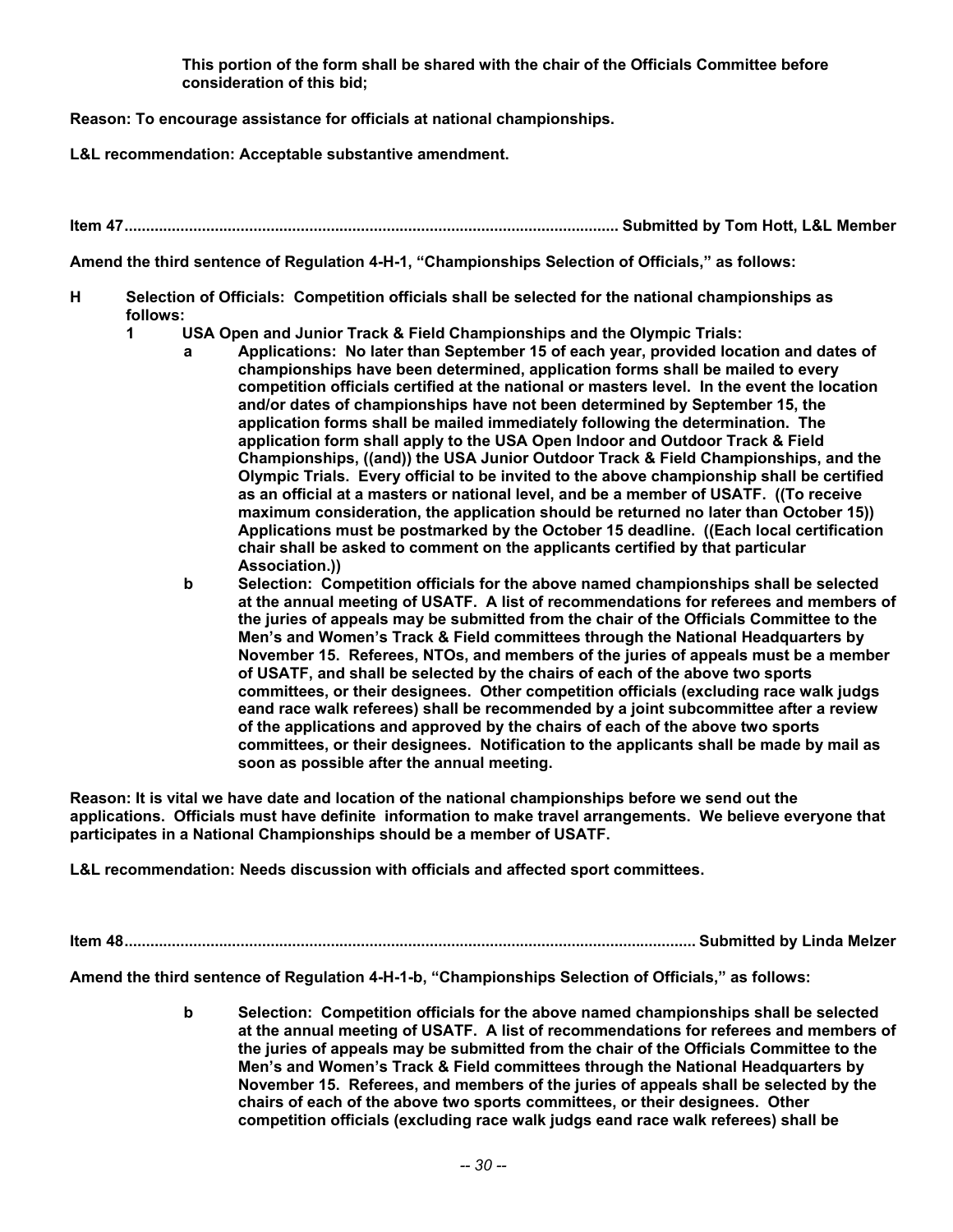**((recommended)) selected by a joint subcommittee after a review of the applications(( and approved by the chairs of each of the above two sports committees, or their designees)). Notification to the applicants shall be made by mail as soon as possible after the annual meeting.** 

**Reason: Officials can monitor and evaluate themselves best. In no other sport do the coaches and athletes choose the officials for their meets. Only the selection sub-committee (of which the coaches and athletes are a part) should select officials for the Championships. .** 

**L&L recommendation: Reject as unacceptable substantive change.** 

**Item 49.......................................................... Submitted by Bill Roe, President, and Norm Green, Masters LDR Chair** 

**Amend Regulation 7, "Representation," as follows:** 

**B Residency exceptions: Sport committees shall establish residency requirements for championships' team scoring, which shall be reflected in the Competition Rules. An Association may permit an athlete who is a bona fide resident to be a member of another Association by the agreement of the two Associations. Agreement may concern individual athletes or all athletes who reside in a certain area. An athlete who is unable to obtain agreement of the two Associations may appeal to the NABR, which shall conduct a hearing by conference call and make a determination on the basis of what is in the best interests of the sport and of the athlete.** 

**Reason: Association clubs have been recruiting members from Associations across the country to attempt to create "all-star" teams for USA Masters Cross Country Championships. The concept of "national teams" is contrary to the spirit and intent of Masters team competition in cross country, especially at the USA Masters Club Cross Country Championships. Law & Legislation arrived at the conclusion that this** 

**L&L recommendation: Acceptable substantive amendment.** 

**Item 50........................................................................................................................... Submitted by Bill Roe, President** 

**Open all committee operating procedures for 2006 to allow implementation of item above.** 

**Reason: Housekeeping and conformity.** 

**L&L recommendation: Table to the sport committees.** 

**Item 51.............................................................................. Submitted by Frances Brown, President of Potomac Valley** 

**Amend Regulation 7, "Representation," as follows:** 

**A General:** 

- **3 Youth athlete: Youth athletes are athletes who are eighteen and under and who will not turn nineteen until after the final day of the National Junior Olympic Track and Field Championship. Youth Athletes shall be considered a member of the Association in which the athlete is a bona fide resident which shall be the permanent address of residency on file with the athlete's local school district 30 days prior to the Association Junior Olympic Championship meet except as otherwise provided in paragraph B below:** 
	- **a Affiliated youth athletes: A youth athlete may compete as a representative of a local club, educational institution, or other organization, and additionally may be listed as competing for a club, subject to regulations of the USOC. The club must be a member in good standing of USATF. An athlete may compete as a representative of any local club, educational institution, or other organization that is a member of the athlete's**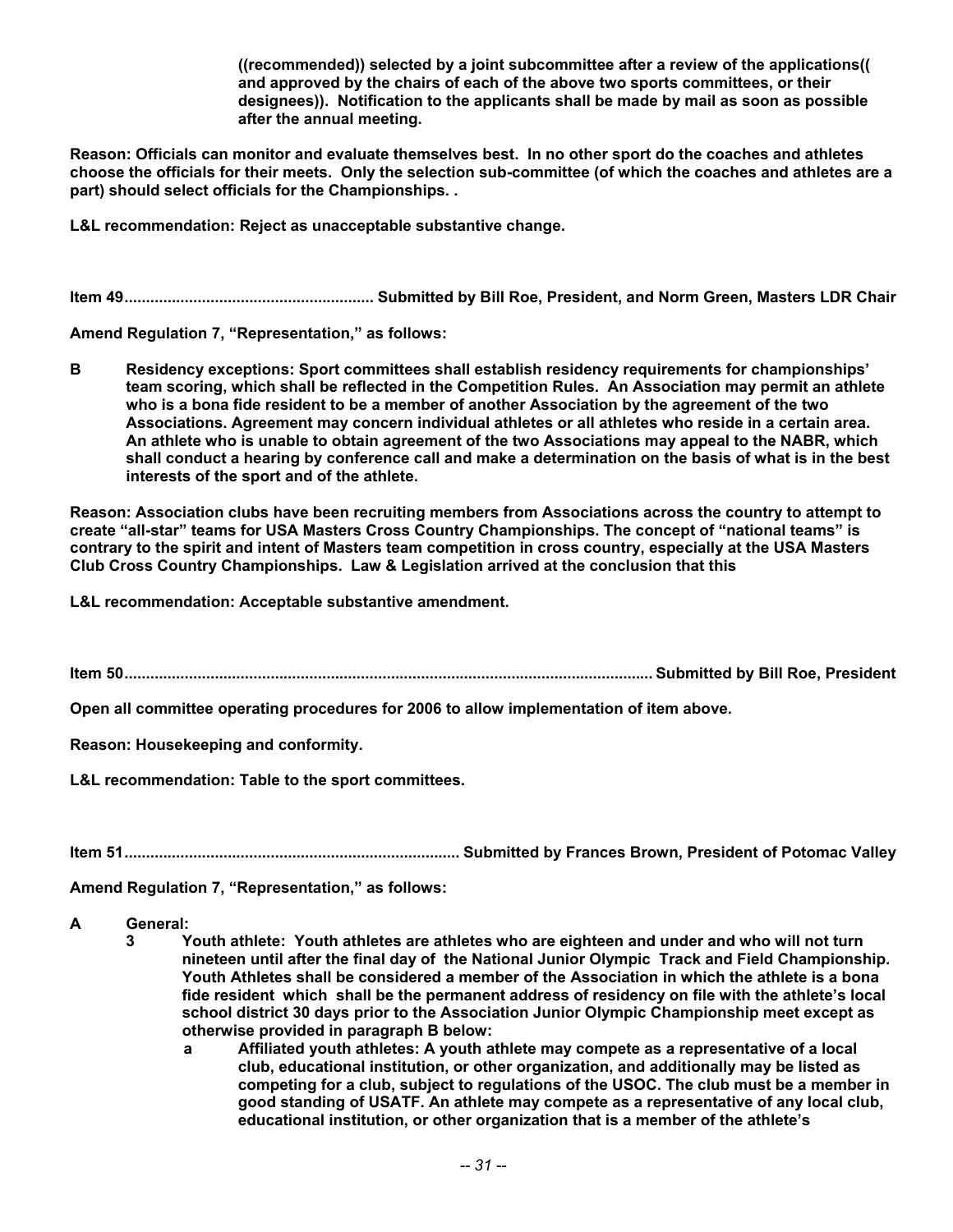**Association. Any such athlete shall score for the athlete's team in any championship or other competition;** 

- **b Unattached youth athletes: A youth unattached competitor is an athlete member who represents no club, educational institution, or other organization. An unattached athlete may compete in the Association in which the athlete is a member;**
- **((3))4 Notification of changes: [no change]**
- **((4))5 Fees for changes: [no change]**
- **B Residency exceptions:** 
	- **1 Adult athletes: An Association may permit an athlete except a youth athlete who is a bona fide resident to be a member of another Association by agreement of the two Associations. Agreement may concern individual athletes or all athletes who reside in a certain area. An athlete who is unable to obtain an agreement of the two Associations may appeal to the NABR, which shall conduct a hearing by conference call and make a determination on the basis of what is in the best interests of the sport and of the athlete.**
	- **2 Youth athletes: Youth athletes who reside with a custodial parent or legal guardian during the school year, but must reside with another custodial parent or legal guardian during summer or school vacation may transfer membership to the Association of the custodial parent with which he/she is residing at the time of the Association Junior Olympic Championship. The custodial parent or legal guardian must seek transfer in writing with agreement of the two Associations. They must also show proof of guardianship or legal custody.**
- **C Transfers:** 
	- **1-2 [no change]**
	- **3 Exceptions:** 
		- **a-d [no change]**
		- **e Youth: Youth athletes who are permanent residents of one Association may compete in the Junior Olympics in another Association because of unusual circumstances, but he/she may not run with a team or wear a team uniform or represent a team in the temporary Association. In order to compete in an Association other than the one listed on his/her membership card the Athlete or guardian must have approval of both Youth Chairs of both associations.**

**Reason: The youth committee passed Rule 300 1(f) for the purpose of preventing youth from running in another Association for the sole purpose of forming all-star teams. Yet, Regulation 7 allows youth athletes with approval of both Associations to change Associations without reason, and to run on a team. Regulation 7 supersedes the youth rule. The revision of Regulation 7 will allow the youth rule to be effective.** 

**L&L recommendation: Needs discussion with youth and Associations.** 

**Item 52.....................................................................................................................Submitted by Ed Koch, L&L Member** 

**Amend the second sentence of Regulation 7-A-3 as follows:** 

 **An athlete who wishes to change representation shall notify the ((local registrar)) Association in writing or online prior to the effective date of the change;** 

**And further amend Regulation 7-C-2 as follows:** 

 **To transfer representation from one club /organization to another, an athlete must ((serve ninety (90) days in "unattached" status from the last sanctioned competition in which the athlete represented a member club/organization)) not have competed for the first club in sanctioned competition for the previous ninety (90) days regardless of residency, unless the athlete falls within one of the exceptions herein …** 

**Reason: To reflect current practice.** 

**L&L recommendation: Acceptable change to reflect current practice.**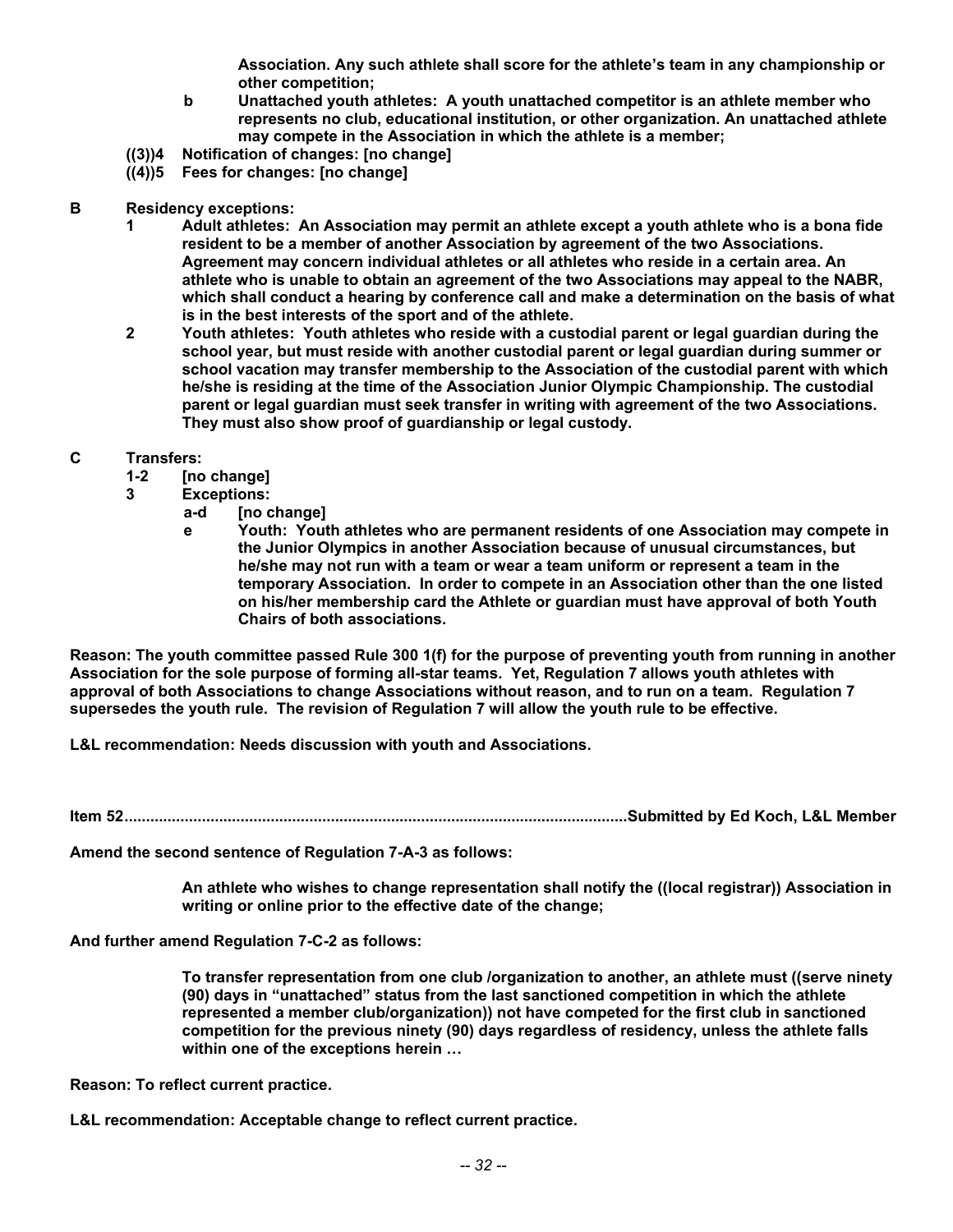**Item 53..............................................................................................................Submitted by Bill Hickman, L&L Member** 

**Amend Regulation 10, "Doping," as follows:** 

#### **REGULATION 10 DOPING CONTROL**

**This Regulation 10 shall apply to all doping controls conducted on or after December 1, 2004.** 

- **A Definitions: [no change]**
- **B Doping Control programs: USATF participates in several doping control programs which are conducted by USADA, the IAAF, and WADA. The IAAF may conduct doping control at USATF national championships competitions:** 
	- **1 In-Competition Program (ICP): This program involves the testing of athletes during USATF sanctioned events for prohibited substances and techniques. The selection of athletes shall be pursuant to procedures established by either USADA((,)) or IAAF((, and/or USATF)) protocol. The organization responsible for drug testing will determine which protocol will apply; and**
	- **2 Out-of-Competition Program (OOC): This program involves the testing of selected athletes for prohibited substances and techniques. The OOC shall include a program of unannounced, walkup testing. The selection of those athletes to be tested pursuant to the OOC program shall be determined by ((USATF)) USADA, in conjunction with ((USADA)) USATF, on the one hand, or by the IAAF, on the other hand. Each athlete((s)) who is eligible to be drug tested, pursuant to this provision, is required to keep one (1) current address on file with the IAAF, USATF and USADA, and must notify the IAAF, USADA and USATF if (( s/he travels away from his/her location for more than two (2) days)) the information on his/her previously submitted whereabouts or location form changes. It is each athlete's responsibility to ensure that the IAAF, USADA, and USATF are informed of his/her whereabouts. Failure to adhere to this requirement may result in the athlete being charged with a doping offense. Those athletes wishing to be removed from the OOC program must meet the retirement requirements set forth in paragraph E below.**
- **C Anti-doping program: USATF shall participate in those anti-doping programs mandated by the IAAF and USOC under their respective constitutions, bylaws, and/or anti-doping rules. The Anti-Doping program shall apply to athletes and athlete support personnel, including but not limited to, coaches, trainers, managers, authorized athlete representatives, agents, team staff, officials, medical or para-medical personnel, or other persons working with or treating athletes participating in, or preparing for competition in, Athletics.**

 **NOTE: The text of the applicable IOC, IAAF, USADA and/or USOC rules, protocols, and guidelines, relating to doping control are set forth in the attached exhibits. These documents may be amended from time-to time. Check the USATF website for updates or contact USATF's Legal Department.** 

- **D Disciplinary procedures: The disciplinary proceedings related to domestic positive drug tests of USATF athletes shall be conducted by USADA ((on behalf of USATF)), as mandated in Chapter XXIV(2)(G) of the USOC Bylaws. When USATF is notified by the IAAF that an athlete's "A" sample has tested or has been deemed positive for a prohibited substance, the matter shall be referred to USADA, by USATF, for a determination of whether a doping offense has occurred:** 
	- **1 Ineligibility: If an athlete is found to have committed a doping offense or the individual waives the right to a hearing, the individual shall be declared ineligible to participate in Athletics compe-tition, as provided below. In addition, if testing was conducted in competition, the athlete shall be disqualified from that competition and all competitions s/he competed in prior to the final decision of the hearing or appeals panel, and the result(s) amended accordingly. Ineligibility shall begin:** 
		- **a from the date the period of ineligibility was imposed by an arbitration panel; or**
		- **b as otherwise determined by the IAAF; or**
	- **2 Period of ineligibility: For doping offenses in events conducted under the jurisdiction of the IOC, the penalties provided by the World Anti-Doping Code shall apply. In all other situations, an**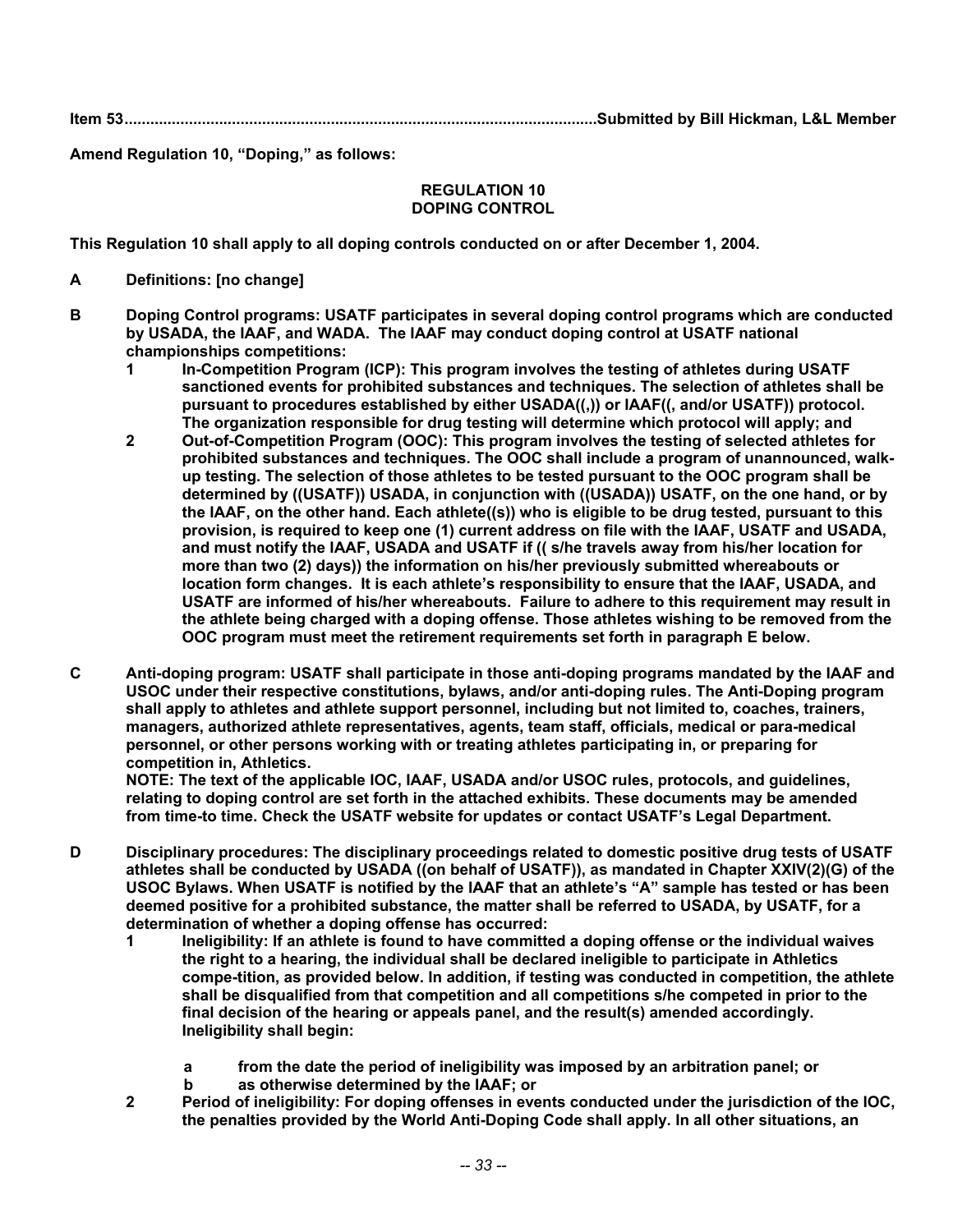**athlete or other person who commits a doping offense will be ineligible for the periods set forth below:** 

- **a Steroids: For a steroid offense under IAAF Competition Rule 32.2 (a) involving substance listed in S4-1 (a) and (b) of the World Anti-Doping Code, the suspension shall be for life, provided that such lifetime suspension does not violate any provision of the Sports Act, including the provision that requires that USATF may "not have eligibility criteria related to amateur status or to participation in the Olympic Games, the Paralympic Games, or the Pan American Games that are more restrictive than those of the appropriate international sports federation;"**
- **b Other substances: For offenses involving all other substances or activities prohibited by IAAF Competition Rule 32.2, the penalties provided in IAAF Competition Rules 39 and 40 shall apply.**
- **E-G [no change]**
- **H Notification of penalties: Upon a finding by a hearing panel that doping has occurred, USATF shall provide notice of the penalty(ies) to be imposed by means of a letter sent by facsimile transmission, regular mail, and/or by overnight mail.**
- **I Confidentiality of test results and doping offenses: Except as provided in paragraph J below, USATF shall only disclose such information related to drug testing matters as is appropriate and necessary to fulfill its obligations to the worldwide Olympic anti-doping effort, and in the event, only to the appropriate representatives of the relevant Olympic drug testing authorities – the USOC, USADA, the IAAF, WADA, and the IOC. ((In cases arising from samples taken on or after December 1, 2001, USATF may disclose such information as is required by and to USADA and the IAAF.)) NOTE: If the athlete or the athlete's representative breaches confidentiality, USATF's response shall not constitute a breach of confidentiality.**
- **J [no change]**

**Reason: To conform to current practice and current USOC, USADA and IAAF drug testing rules and protocols.** 

**L&L recommendation: Acceptable substantive amendment.** 

**Item 54....................................................................................................................Submitted by Jim Murphy, L&L Chair** 

**Amend Regulation 11 as follows (only those sections where changes are made are shown):** 

- **A Jurisdiction:** 
	- **4 Association jurisdiction: Except as provided above, USATF Associations in good standing shall have jurisdiction over all disciplinary and formal grievance proceedings relating to matters that arise within the boundary of the particular Association. All penalties imposed by an Association shall be effective only within the jurisdiction of that Association((, including national and international competitions held within that Association)).**
- **B National Athletics Board of Review:** 
	- **3 Terms: Appointments shall be made jointly by the Law & Legislation Committee chair and the Athletes Advisory Committee chair, and approved by the President. Terms shall commence on January 1 of each even-numbered year. Members and alternates may be removed as ((indicated)) provided in Regulation 11-B-7 below;**
	- **4 Hearings: The three (3) NABR members in a region shall serve as the arbitration panel conducting hearings in the region. If a member is disqualified or declines to serve, an alternate for the member shall substitute for the member. If a member, that member's alternate(s), and all other appropriate alternates are unable to serve, a special appointment may be made ((under)) utilizing the procedures outlined in Regulation 11-B-3 above. The special appointment shall terminate upon conclusion of that matter;**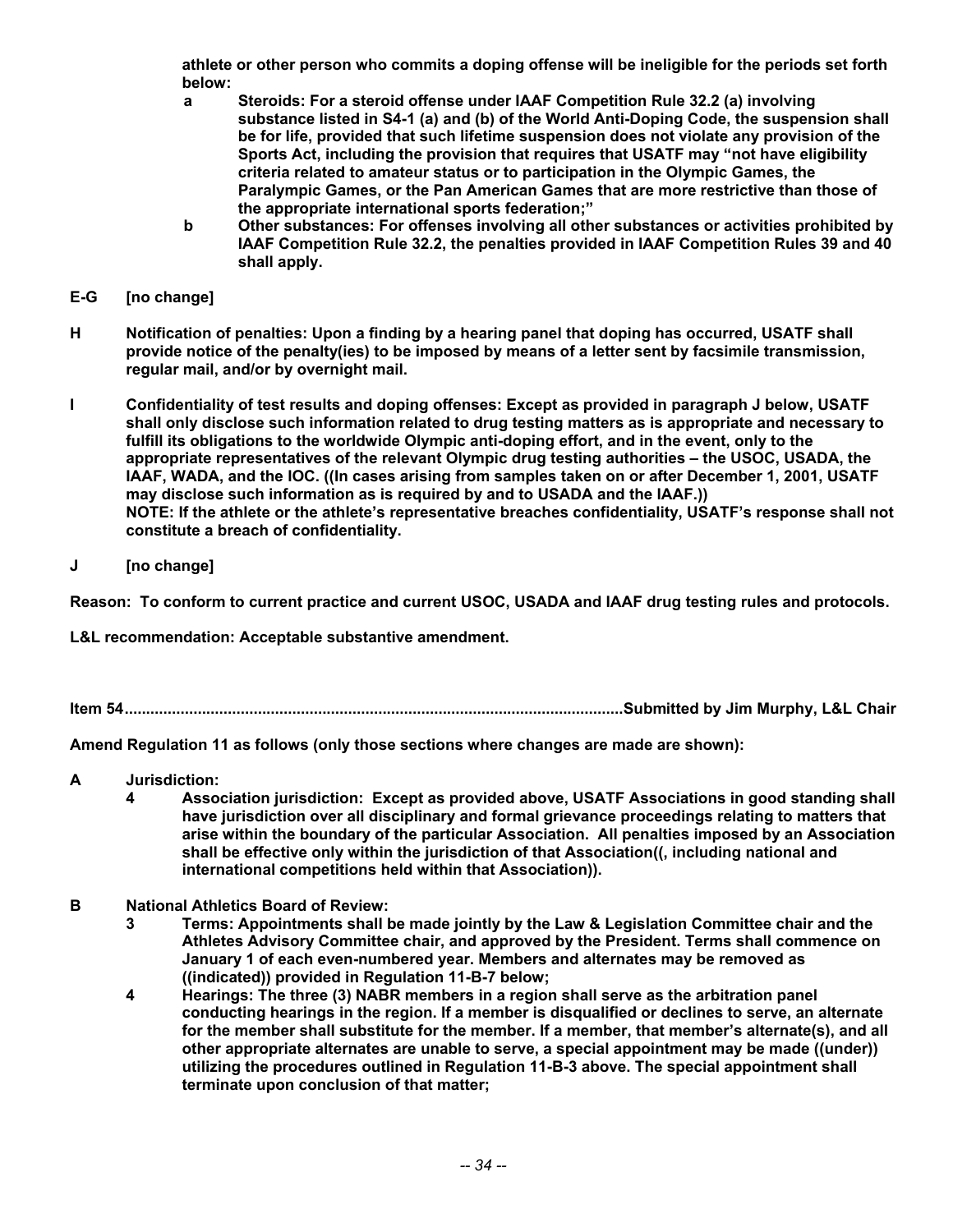- **6 Effective date of decision: Unless a stay of enforcement is granted under Regulation 11-N-2 or 11-O below, a disciplinary or formal grievance decision shall be immediately effective on the date the decision is rendered; and**
- **7 Removal of an NABR member:** 
	- **b Failure to follow procedures: An NABR arbitrator who disregards the hearing procedures set forth in the USATF Rules, Bylaws, and/or Regulations; and/or**
- **D Disciplinary matters:** 
	- **3 Association national suspension request: Any USATF Association in good standing ((may recommend)) that ((USATF)) has held a hearing and determined that a member, delegate, athlete, coach, manager, official, trainer, member of any committee, or any other person should be suspended or expelled, may request that said suspension or expulsion be extended on a national basis. The request shall be made on a form to be provided by the National Office, and be accompanied by the Association's opinion and a statement of the reasons why the suspension or expulsion should be on a national basis. (See Exhibit ((N))P-1). The request shall be heard by an NABR panel in accordance with the procedures set forth in Regulation 11-F below;**
	- **4 Association hearings: A copy of the decision and opinion rendered as the result of a hearing by an Association shall be forwarded to the National Office. In the case where an Association has suspended a member, the National Office shall post the member's name, and the length and scope of suspension on the USATF ((website)) web site; and**
- **F Initiation of proceedings:** 
	- **1 Hearings: In any matter in which a complaint has been filed in accordance with Regulation 11-C or 11-D above, the following ((hearing requirements)) procedures shall apply:** 
		- **a Complaint procedures:** 
			- **iii Signature: The Complaint shall be signed, sworn to, and notarized (see Exhibit ((N))P-2);**
		- **d Formal resolution: If the informal resolution of the complaint is unsatisfactory to any party, or if a party declines to pursue informal resolution, the party may request that the complaint be resolved by a formal hearing before an NABR arbitration panel; and**
		- **e Hearing panel: When one party has indicated that the matter cannot be resolved informally, the CEO, or his or her designee, shall ((randomly)) select an NABR hearing panel as provided in Regulation 11-B or 11-F-4, within thirty (30) days of the request for formal arbitration;**
	- **5 USATF representative(s): The ((Board may authorize the)) CEO may ((to)) assign a person or persons to represent USATF's interests in any proceeding. The representative(s) may be asked to perform the following tasks on USATF's behalf:**
- **H Answer: The person(s) or entity(ies) named in a Complaint (respondent(s) ) must submit a written answer to the CEO within thirty (30) days after receipt of the ((Notice of Proceedings)) letter notifying respondents that a proceeding has been filed ("Notice of Proceeding"). A copy of the Answer shall be forwarded by the CEO to the complainant (the party filing the Complaint) and the NABR panel. The failure of respondent(s) to answer within thirty (30) days after the receipt of the Notice of Proceedings will be deemed a waiver by respondent of the opportunity to have a hearing or have an appeal of any adverse Association or USATF Committee decision. Upon such failure, and after confirmation of the receipt of the Notice of Proceeding by all parties, the hearing panel may proceed in the absence of the respondent and may decide the matter with or without a hearing and with or without taking testimony and evidence, as it deems appropriate. If a party raises a hearing panel challenge under Regulation 11-I, the panel chair may extend the time to answer.**
- **I Challenge to arbitrator(s): Following the receipt of the Notice of Proceedings, any party to a hearing or an appeal, a person appointed pursuant to Regulation 11-F-5, or any NABR panel member may, prior to the hearing and during the fourteen (14) day period after receipt of the list of proposed arbitrators, challenge the seating of any panel member, on the ground that the panel member may not be impartial. ((These challenges shall be submitted to and decided by the chair of the Law & Legislation Committee or his/her designee.)) The panel chairperson may extend the time to answer if a panel member is challenged. Failure to bring a timely challenge against the seating of an NABR arbitrator constitutes a waiver of such challenges.**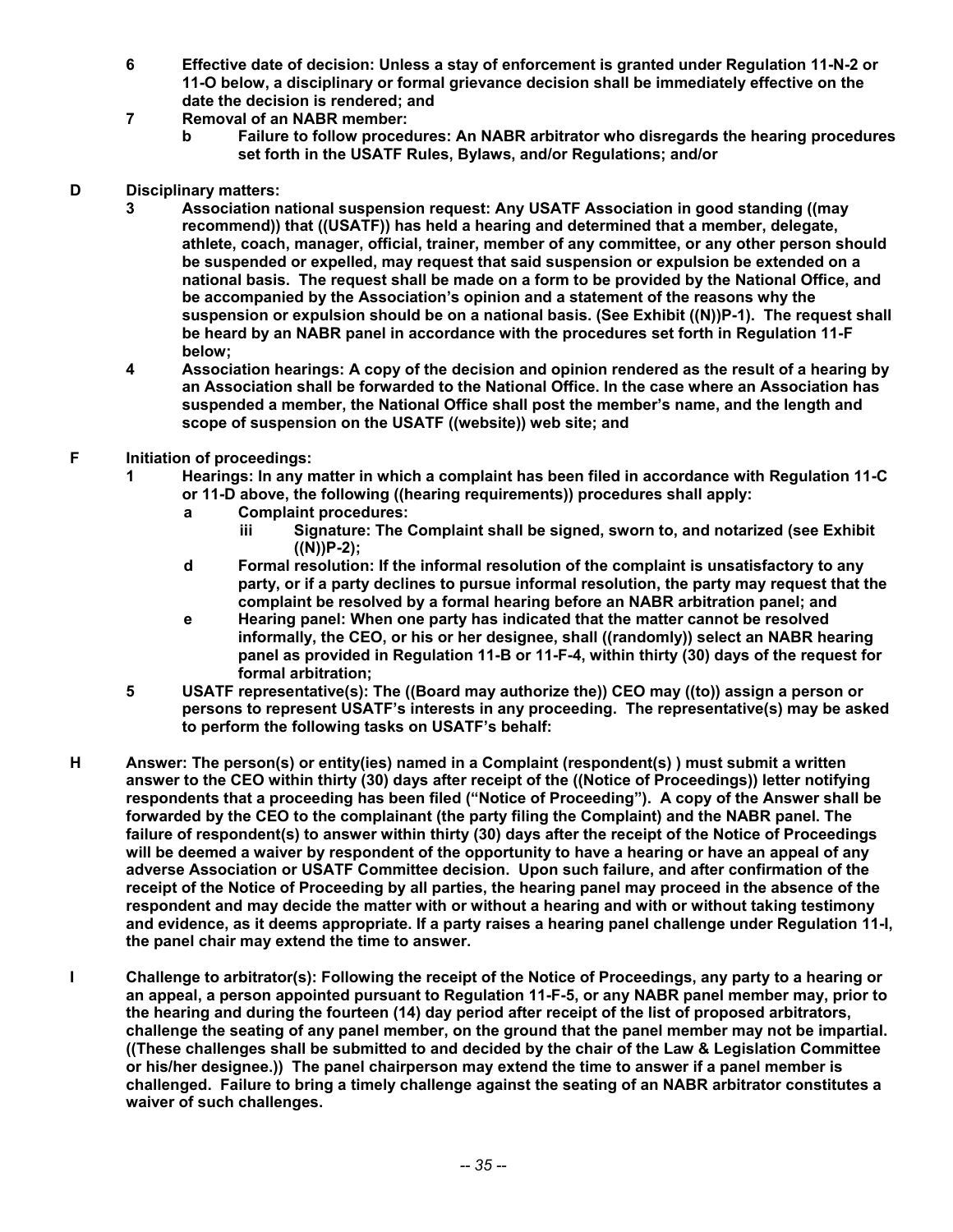## **J Hearing procedures:**

- **Hearing record:** 
	- **b Association proceedings: An official transcript or recording is highly recommended for hearings conducted by an Association. Any party to the proceedings may retain a court reporter or other competent individual to provide a transcript or recording of the hearing at that party's own expense. If made, such transcripts or recordings shall become the official record of the proceedings and a copy shall be ((retained by the Association)) provided to all parties at their own expense. ((A copy of the transcripts or recordings shall be made available to all the parties to the proceeding, at their own expense)); and**
- **M Expedited hearing procedures: If a matter before an NABR panel affects the rights of any eligible athlete, coach, trainer, manager, administrator, or official who is to take part in a protected competition (as that term is defined in Article IX of the USOC Constitution, (See Exhibit ((N))P-3) scheduled to take place prior to the time that has been established or that is likely to be set for a hearing, USATF shall, upon request by any party, conduct an expedited hearing upon notice to all parties concerned. The expedited hearing shall take place at a time and in a manner which will enable the individual to participate in the competition, should she or he prevail at the expedited hearing. The expedited hearing process outlined in this subsection shall not be available to any athlete who wishes to contest a positive drug test, as such matters are exclusively under the jurisdiction of USADA, pursuant to the USADA Olympic Movement Anti-Doping Code. The following shall apply to expedited hearings:** 
	- **6 Hearing record: In expedited proceedings conducted before an NABR panel, the National Office shall arrange for a transcript of the proceedings to be made, if possible. These transcripts shall be retained by the National Office, be kept confidential, and be made available to the appellate panel in the case of an appeal. Such transcripts or recordings shall be made available to any parties to the proceeding, at ((their)) his, her or its own expense;**

**Reason: To correct typos, clean up language, conform to current practice and delete irrelevant or unnecessary language.** 

**L&L recommendation: Acceptable substantive amendment.** 

**Item 55....................................................................................................................Submitted by Jim Murphy, L&L Chair** 

**Amend Regulation 11 as follows (only those sections where changes are made are shown):** 

- **N NABR decisions and opinions:** 
	- **7 Non-payment of non-compliance sanction: If a party fails to pay a monetary sanction within 30 days after exhausting all appeals, the NABR panel that imposed the sanction may request that the Board suspend the party from USATF, until the party pays the sanction.**
	- **8 USATF appeal of NABR decisions: [no change]**
- **P Appeals: The following shall pertain to appeals from Association((, NABR, or USATF Committee disciplinary)) decisions or other USATF decisions that are appealable ((decisions, formal grievance decisions, or other proceedings)):**

 **[Delete references to USATF Committee decisions throughout paragraph]** 

- **1 Initiation of appeals:** 
	- **a Notice: A written notice of appeal must be signed by the appellant (the party filing the appeal) and postmarked within thirty (30) days of the decision from which appealed (see Exhibit ((N))P-4):**
	- **b-c [no change]**
	- **d Stay of enforcement: If a stay of enforcement of the decision appealed from has not been granted under Regulation 11-N-2-e above and is sought by the appellant in accordance with Regulation 11-0 above, the application for a stay of enforcement must accompany the written notice of appeal, and shall be decided by the appeals panel.**
- **2 Appellate procedures:** 
	- **a-b [no change]**
	- **c Burden of proof: The burden of proof is upon the appellant to prove that the decision being appealed was clearly erroneous;**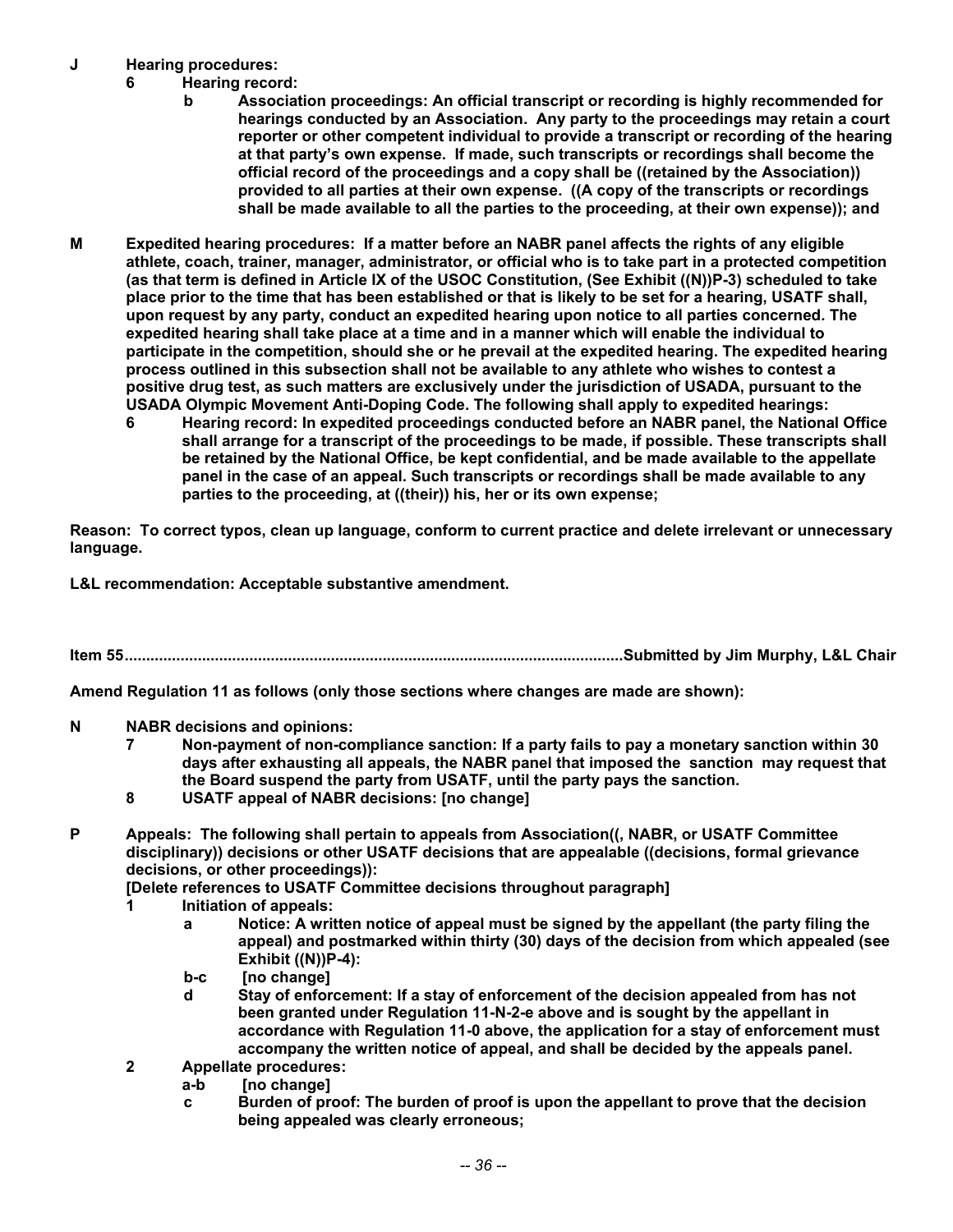- **d-f [no change]**
- **((g Appeal taken from Association decisions: After the NABR appeals panel decision becomes final, the individual may seek reinstatement pursuant to Regulation 12.))**
- **4 Imposition of penalties:** 
	- **a Notice of penalty: The CEO shall notify the individual or entity of the penalties imposed against him, her, or it by overnight mail to the last address of record contained in USATF's membership database or to an alternate address subsequently provided in writing to USATF by the person or entity being disciplined. The notice of penalties may also be sent by facsimile (see Exhibit ((N))P-5);**
- **R Vexatious proceedings: An NABR panel may, upon its own motion or the motion of a party, make a finding that a grievance or other proceeding (1) is devoid of merit and (2) was brought by an individual or entity solely for the purpose of harassing or causing expense to another individual or entity. The panel shall give reasonable written notice and an opportunity for a hearing before the panel ((before)) prior to making such a finding. If the panel finds that a party has initiated such a meritless and harassing grievance or proceeding, it shall order the offending party to pay the other party(ies) a penalty fee of not less than Two Hundred Fifty U.S. Dollars (US\$250) nor more than One Thousand U.S. Dollars (US\$1,000), plus the affected party(ies)' reasonable costs in defending the grievance or proceeding, including reasonable legal fees. The panel shall issue a decision and opinion as provided in Regulation 11-N and 11-Q above, which shall include its rationale and the penalties imposed. A finding of a vexatious grievance or proceeding may be appealed under Regulation 11-P above.** 
	- **1 Payments: All monetary penalties and costs shall be paid within thirty (30) days following the notice of ruling, or within thirty (30) days after all appellate remedies are exhausted, if the finding is appealed and affirmed.**
	- **2 Non-payment of penalty fee: If a party fails to pay a monetary penalty within 30 days after exhausting all appeals, the NABR panel that imposed the penalty may request that the Board suspend the party from USATF, until the party pays the penalty.**

**Reason: To correct typos, clean up language, conform to current practice and delete irrelevant or unnecessary language. and to provide a penalty for those persons who fail to abide by rulings of the NABR.** 

**L&L recommendation: Needs further discussion within L&L and Legal.** 

**Item 56.......................................................................................................Submitted by David Greifinger, L&L Member** 

**Amend Regulation 11-C-3 as follows:** 

 **3 Time limit: Except as provided in Regulation 11-Q-3 below, Greivance Complaints must be filed within ((two (2) years)) one (1) year from the time the complaining party knew or should have known of the act giving rise to the Complaint.** 

**Reason: Make the statute of limitations consistent with the one-year period in Regulation 11(D)(5).** 

**L&L recommendation: Acceptable substantive amendment.**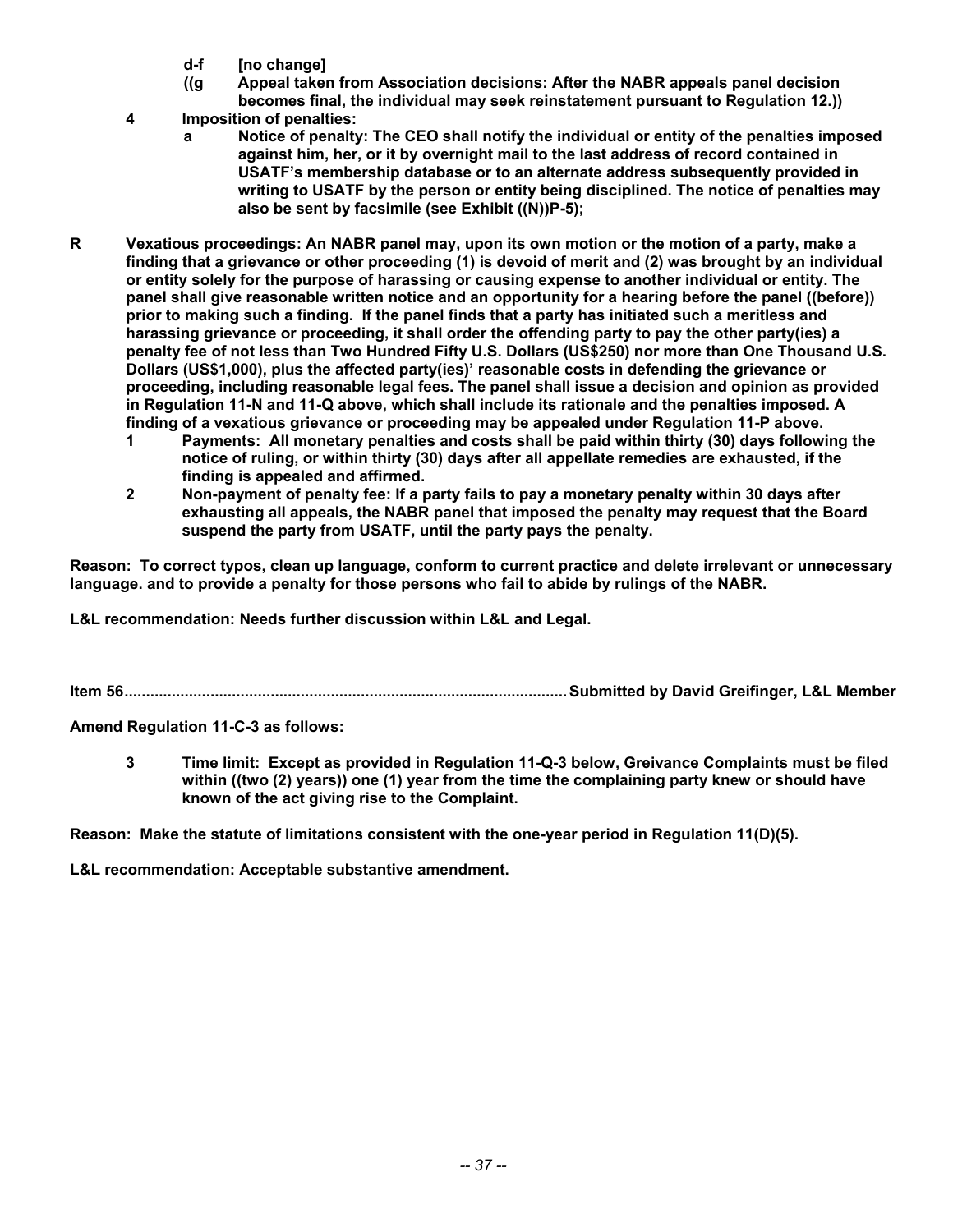**Item 57.............................................................................................................................................Submitted by Ed Koch** 

**Amend Regulation 11-P as follows:** 

**P . . . The following shall pertain to appeals from Association((, NABR, or USATF Committee disciplinary)) decisions or NABR non-appellate decisions((, formal grievance decisions, or other proceedings)):** 

 **[Delete references to USATF Committee decisions throughout paragraph, otherwise no change until d]** 

 **d Stay of enforcement: If a stay of enforcement of the decision appealed from has not been granted under Regulation 11-N-2-e above and is sought by the appellant in accordance with Regulation 11-0 above, the application for a stay of enforcement must accompany the written notice of appeal, and shall be decided by the appeals panel.** 

**Reason: To reflect current practice.** 

**L&L recommendation: Table to provide an open item for 2006.** 

**Item 58....................................................................................................................Submitted by Jim Murphy, L&L Chair** 

**Amend Regulation 14, "Athletics Sanctions," as follows:** 

- **C Sanction application process:** 
	- **2 Hold harmless clause: Contain the following clause which shall also appear on all sanction application forms and on all forms upon which official sanctions are granted: "In granting this sanction, it is understood and agreed that USA Track & Field and its Associations shall be held free and harmless by the applicant for any liabilities or claims from damages arising by reason of injuries of any kind to anyone during the conduct of, or otherwise in connection with, the competition event;" Note: Consult local attorney for variations on language necessitated by applicable state law.**
	- **3-4 [no changes]**
	- **5 Prior sanctions: Contain the following attestation and disclosure requirement: "Applicant represents and warrants that she, he, or it has fully complied with all sanction application requirements for USATF-sanctioned competitions that she, he, or it has conducted within the preceding four year period."**
	- **6 Americans with Disability Act: Contain the following attestation: "Applicant represents and warrants that he, she, or it will fully comply with the applicable requirements of the Americans with Disabilities Act."**

 **If applicant cannot make the foregoing attestation and representations, s/he or it shall fully disclose the circumstances surrounding the noncompliance. USATF reserves the right to deny a sanction to any individual or entity based upon prior non-compliance with sanction requirements and obligations.** 

- **E Sanction award disclosure requirements:** 
	- **4 Doping clause: In the case of international sanctions, national championships, trials competition for the selection of international teams (other than Masters), or when doping controls will be conducted, contains the following statement, unless it is published instead in related informational materials:**

 **"Athletes who participate in this competition may be subject to formal drug testing in accordance with USA Track & Field rules and IAAF rules, and in accordance with USOC, USADA or IAAF procedures. Athletes found, after a disciplinary hearing, to be positive for prohibited substances, as defined by the ((IOC)) WADA Code and/or IAAF, or who refuse to be tested, will be disqualified from this event and may lose eligibility for future competitions. Any prize money payable to an athlete who has tested positive shall be withheld until the final disposition of all disciplinary proceedings. BEWARE: Some prescriptions, over-the-counter medications, and nutritional supplements may contain prohibited substances. Information regarding drugs and**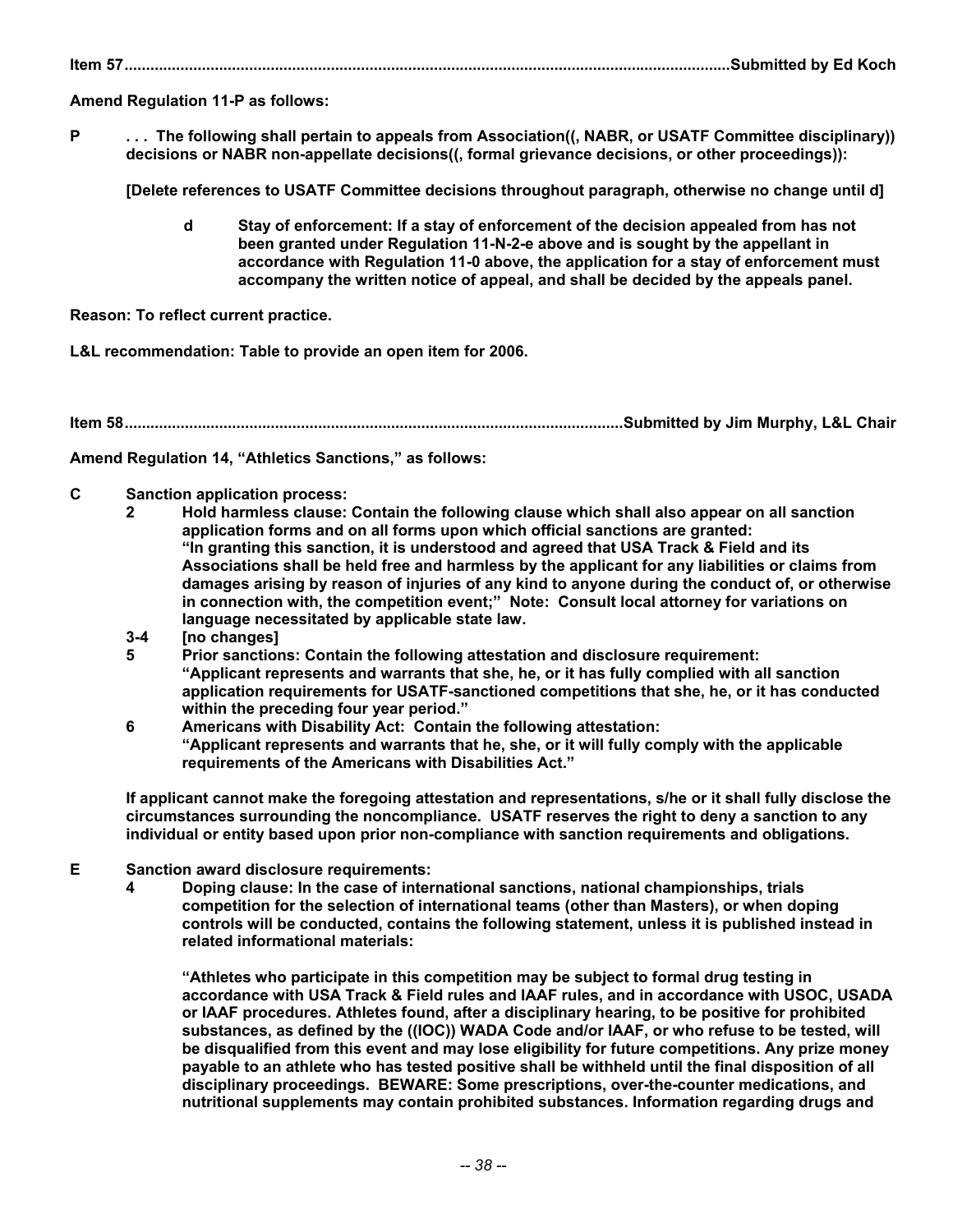**drug testing may be obtained by calling the USADA Reference Line at 800/233-0393, or at www.usantidoping.org."** 

- **H Post event reporting requirement:** 
	- **1 Financial statement: A final financial statement listing all receipts and disbursements in connection with the sanctioned events (not applicable to events ((sponsored)) conducted by USATF);**
- **I Prizes:** 
	- **1 Untested competitors: An event director shall pay prize funds for all non-contested places (see USATF Competition Rule 73) within thirty (30) days of the event, when athletes have not been subject to doping controls. This time requirement shall not apply to the payment of funds to athletes who have been ((tested)) subject to drug testing; or**
	- **2 Tested competitors: To preserve confidentiality, when athletes have been tested, all prize money shall be forwarded by the event director to USATF in a lump sum or in the form of cashiers check or money orders((, payable to DPL of the prize winners)). Within ten (10) business days, USATF shall forward all payments to athletes testing negative and shall hold in escrow the proceeds of all payments earned by athletes testing positive, until the final disposition of all disciplinary proceedings.**
- **J Use of word "Olympic: [no change]**

**Reason: For corrections & accuracy. DPLs no longer exist under IAAF rules. And to provide for all sanctioned events to comply with the USATF 's ADA policy and procedures.** 

**L&L recommendation: Acceptable substantive amendment.** 

**Item 59........................................................................................................................... Submitted by Bill Roe, President** 

**Amend Regulation 15, "Associations Standards & Elections," as follows:** 

- **A Association accreditation:** 
	- **1 Minimum standards:** 
		- **a Required standards:** 
			- **vi Association documents: Associations shall be required to submit to the National Office a copy of its Association organic documents, as set forth in Bylaw Article 6. In order to meet this criteria, the Bylaws must meet the minimum standards for governance of the Association as determined by Organizational Services and the Associations Committee, and must have a viable grievance procedure in place;**

**Reason: Simply to have Bylaws doesn't satisfy this requirement, and grievances must be more clearly spelled out at the Association level.** 

**L&L recommendation: Needs discussion with Associations.** 

**Item 60............................................................................................................... Submitted by Scott Erwin, L&L Member** 

**Amend Regulation 15 as follows:** 

- **A Association accreditation:** 
	- **1 Minimum standards: In order to maintain good standing, an Association shall be required to meet the following standards:** 
		- **a Required standards:**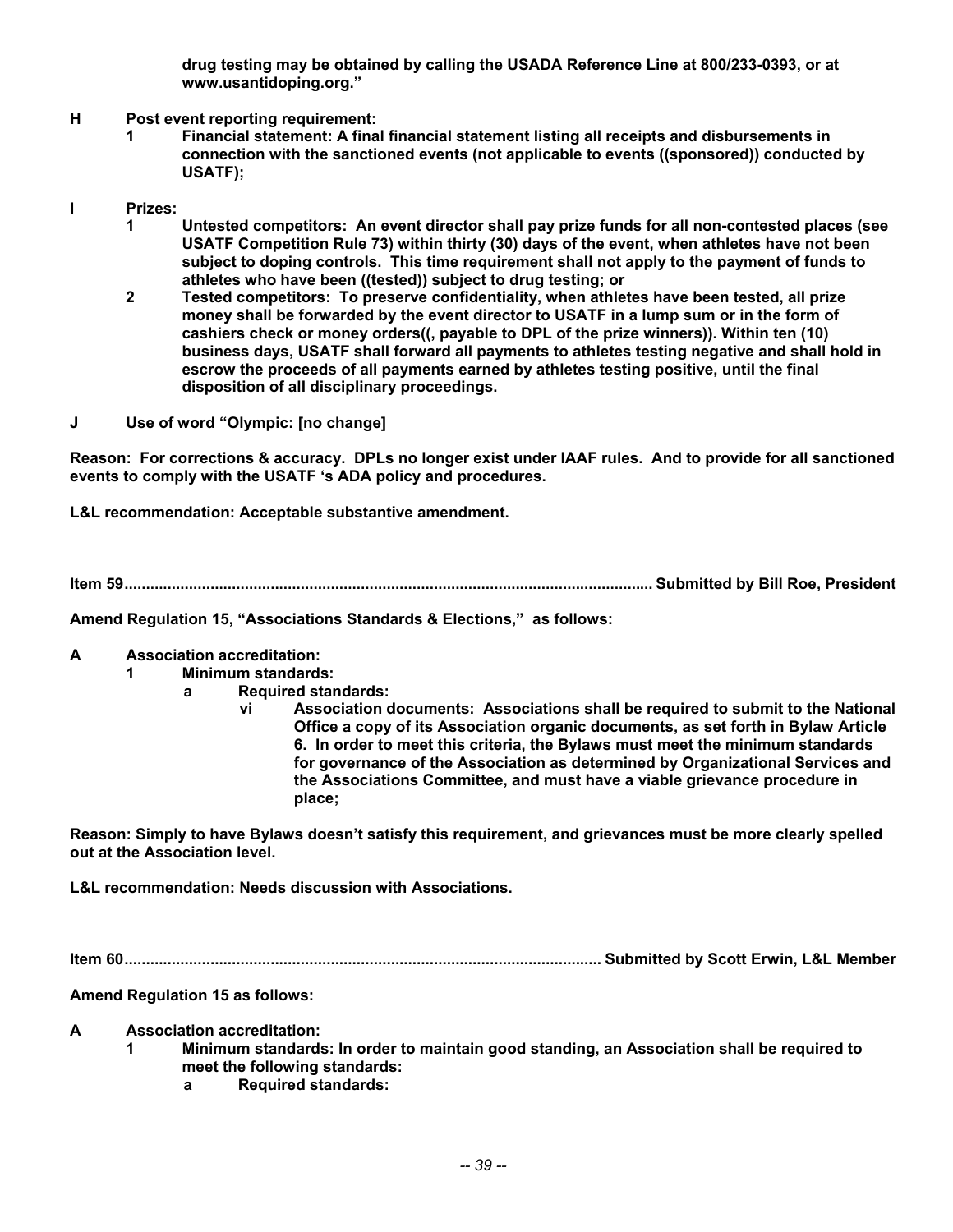- **vii Association Bylaws: Each Association's Bylaws must contain provisions for removal or replacement of officers and committee chairs, and grievance and disciplinary procedures, as more fully detailed below.**
- **C Association Bylaws: Beginning in 2007, all Association bylaws must contain clear and concise provisions related to:** 
	- **1 Removal: The removal or replacement of Association officers and committee chairs; and**
	- **2 Dispute resolution: Detailed procedures for filing and resolving Association grievances and disciplinary matters, which at a minimum provide for:** 
		- **a Arbitrators: The appointment selection of a three person arbitration panel to hear and decide grievance and disciplinary matters, which arbitrators shall not be members of the Association Board or Executive Committee;**
		- **b Challenge: The opportunity for a party to a grievance or disciplinary proceeding to object to the participation of an arbitrator who she or he feels cannot act impartially due to a real or perceived conflict of interest;**
		- **c Filing: Special procedures for filing and handling grievances against an officer of the Association which exclude said officers from the grievance administration process;**
		- **d Dates: That the grievance or disciplinary hearing must be held within forty-five (45) days of the filing of the proceeding;**
		- **e Delay: The opportunity for the arbitrators to dismiss or rule against any party who delays the proceedings, is uncooperative or is unprepared to present evidence or a defense at the grievance or disciplinary hearing; provided that proper advance notice of the hearing has been given to said party; and**
		- **f Appeals: That the decision of the arbitrators may be appealed pursuant to USATF Regulation 11-P-1.**
- **D Other provisions: [no change]**

**Reason: To ensure that Association bylaws have the content necessary to handle issues that arises frequently to standardize Association bylaw content. Budget Impact: Additional staff or volunteer time will be required for the review of Association Bylaws to determine whether they are compliant with new requirements. There may be some associated costs related to postage, telephone and possible travel for meetings.** 

**L&L recommendation: Needs discussion with Associations.** 

**Item 61.....................................................................................................................Submitted by Ed Koch, L&L Member** 

**Amend Regulation 15-B-1-c as follows:** 

 **c Prior arrival: The initial meeting notice must by ((sent by means under which it will arrive)) distributed at least thirty days prior to the beginning of the election or nominations ((process)); and** 

**Reason: To reflect current practice.** 

**L&L recommendation: Acceptable substantive amendment.**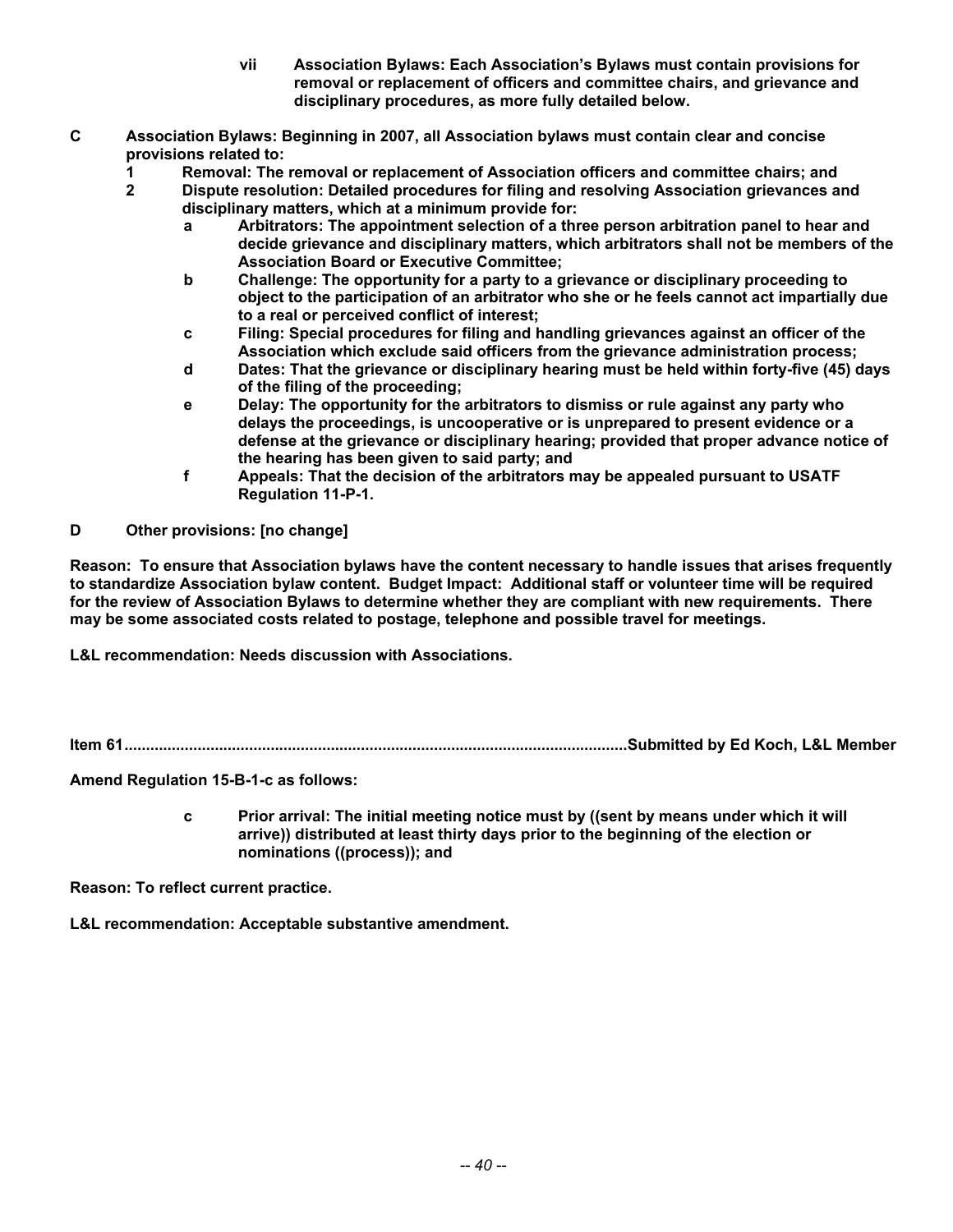**Item 62.....................................................................................................................Submitted by Ed Koch. L&L Member** 

**Amend Regulation 15-B-3-f as follows:** 

 **f Organizations: Organizations shall have a minimum of one (1) ((vote)) representative with the Association having the option of awarding additional ((votes)) representatives based on the size of the organizations. Each organizational representative shall have one (1) vote unless the balanced meeting ballot set forth in subparagraph 4-c is used;** 

**Reason: To harmonize subparagraph 3-f and 4-c-v which currently conflict.** 

**L&L recommendation: Acceptable substantive amendment.** 

**Item 63.....................................................................................................................Submitted by Ed Koch, L&L Member** 

**Delete Regulation 15-B-4-d in its entirety and amend Regulation 15-B-4-a as follows:** 

- **a Mail or electronic (fax or email) ballot: An open mail or electronic ballot (fax or email) to all members of an Association:** 
	- **i All ballots must be distributed at the same time;**
	- **ii The minimum time allowed for return of the ballot shall be thirty (30) days;**
	- **iii The return address or fax number must be indicated ((printed)) on the ballot;**
	- **iv The ballots must be held together, must remain unopened (if mail ballots) until the voting panel is assembled, and be counted together by the voting panel; and**
	- **v Any mail ballot opened outside the presence of the entire voting panel shall not be counted;**

**Reason: The "Balanced Mail or Electronic Ballot" set forth in Regulation 15-B-4-d appears unworkable. Instead, the best features have been added as options to the "Mail Ballot" in Regulation 15-B-4-a.** 

**L&L recommendation: Acceptable substantive amendment.** 

**Item 64.....................................................................................................................Submitted by Ed Koch, L&L Member** 

**Amend Regulation 15-B-4-c by adding identical language of Regulation 15-B-4-b- i through iv as new Regulation 15-B-4-c-vii through x.** 

**Reason: The "Balanced meeting ballot" should have the same procedures regarding credentials, uncontested elections, secret ballots, and prematurely opened ballots that the "Open meeting ballot" does.** 

**L&L recommendation: Acceptable substantive amendment.**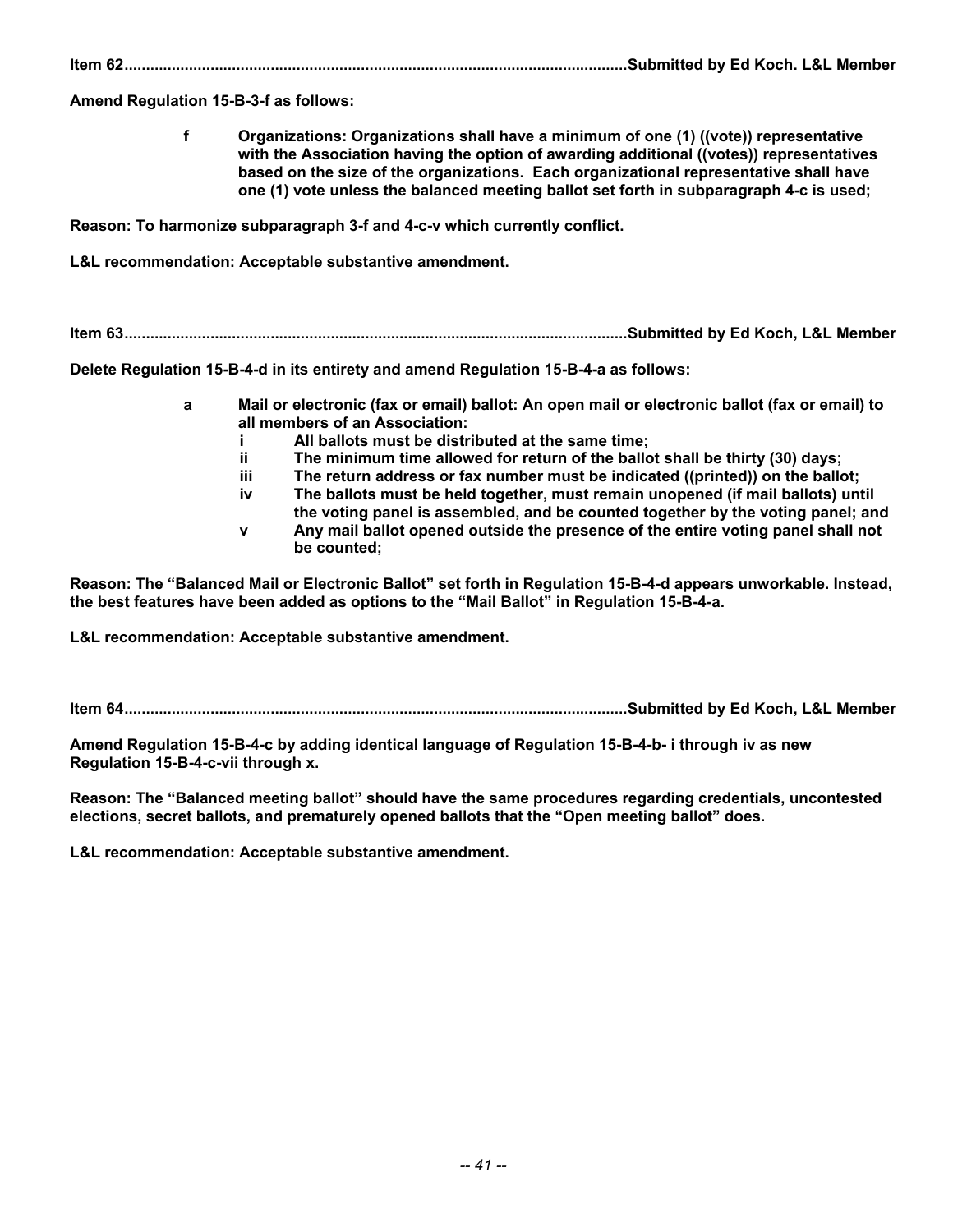**Item 65................................................................................................................Submitted by Dexter McCloud, for AAC** 

**Amend Regulation 7 by deleting paragraph D, "Representation of athletes," and reletter current E to D.** 

**Further, add a new regulation 16, "Authorization of Athlete Representatives, as follows:** 

## **REGULATION 16 AUTHORIZATION OF ATHLETE REPRESENTATIVES**

- **A Authority: In accordance with IAAF Competition Rule 7, USATF shall authorize Athletes' Representatives to assist athletes in planning, arranging and negotiating their competition programs under the following procedures.**
- **B Applicability: Athletes' Representatives who represent United States athletes must be authorized by USATF under this regulation to assist United States athletes in planning, arranging and negotiating their competition programs.**
- **C Authorization application: Athletes' Representatives shall obtain authorization through USATF by submitting a fully completed USATF Athletes' Representative application form along with applicable fees set by the Board. Athletes' Representatives acting for United States or foreign athletes under the reciprocity provisions, above, shall not be required to pay any fee for authorization to act on behalf of their clients, but shall be offered the option to purchase any benefits package offered to Athletes' Representatives authorized by USATF under this regulation.**
- **D Criminal background screening: Individuals wishing to be authorized under this regulation to represent United States athletes shall be required to submit to and successfully to complete USATF's criminal background screening process.**
- **E State license: Any USATF-authorized Athletes' Representative who has a principal place of business in the United States shall maintain a license to act as an athlete agent in that place of business, if required by state law.**
- **F Professional license: USATF-authorized Athletes' Representatives who are licensed professionals in the fields of accounting, law, real estate, finance, banking, investment advising, or consulting shall be required to be in good standing with the relevant professional licensing body.**
- **G Education: All first-time applicants for authorization by USATF to act as Athlete Representatives shall attend a USATF athlete representative seminar within one year after applying. USATF shall provide all USATF-authorized representatives with educational materials reflecting updates in rules and practices electronically or by mail on at least annually, and may require that the authorized representatives return completed questionnaires demonstrating knowledge of the materials covered.**
- **H Agent screening committee: The USATF President, after consulting with the Chair of the Athletes Advisory Committee, shall appoint a three-person Agent Screening Committee, consisting of one professional athlete in Athletics, one USATF-authorized Athletes' Representative with at least 10 years' experience, and one other person with a legal or business background. The President shall also appoint an alternate for each position. The Agent Screening Committee's duties shall include:** 
	- **1 Review applications for authorization;**
	- **2 Review criminal background reports which contain adverse information about an applicant;**
	- **3 Grant or deny authorization to applicants.**
- **I Application review and appeal: After an applicant submits a fully completed application, the following procedures shall apply:** 
	- **1 Initial review: The Elite Athlete Programs Department of USATF shall review the application for completeness and return any incomplete application form for completion and resubmission.**
	- **2 Background screening: A criminal background screening search report shall be ordered for each applicant. After the initial background screening, additional background screening shall take place only if more than two years have elapsed since the last background screening report ordered by USATF.**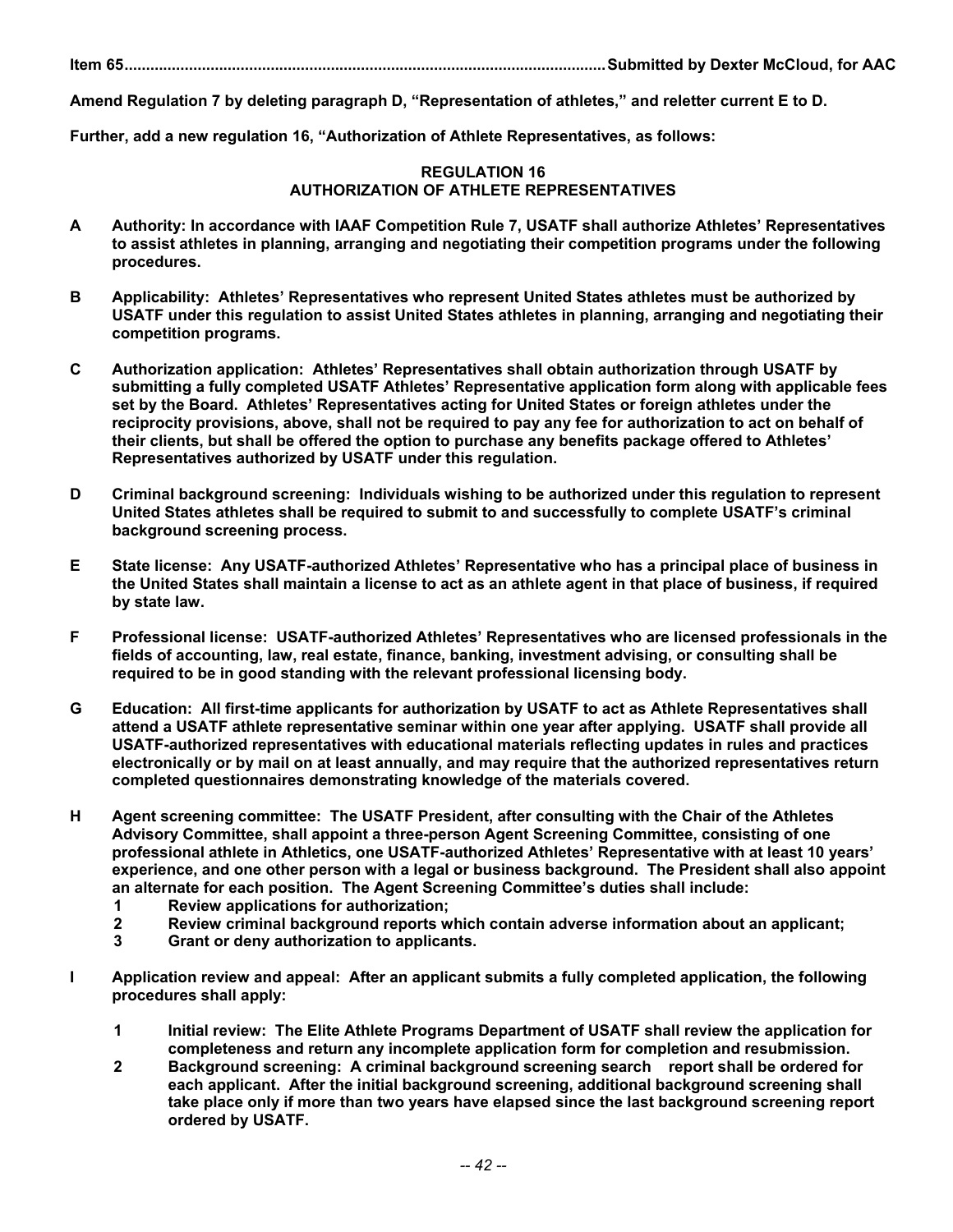- **3 Approval: An individual whose background screening report reveals no adverse information, and who has met all other requirements outlined above, shall be authorized by USATF as an Athletes' Representative.**
- **4 Explanation request: USATF shall request that an individual whose background screening report reveals adverse information, or who has not met one or more of the other requirements set forth above, provide an explanation to the Agent Screening Committee. The Committee may, but need not request that the applicant appear before it, in person or by telephone conference.**
- **5 Action after explanation request: The Agent Screening Committee shall accept or deny the application after affording the applicant an opportunity to provide an explanation.**
- **6 Appeal: An applicant who is denied authorization shall have the right to appeal the decision to the NABR under Regulation 11.**
- **J Contracts: Every contract between a USATF-authorized Athletes' Representative and an athlete shall be in writing in the athlete's native language, and describe the respective obligations of the Athletes' Representative and the athlete. Any contract between a USATF authorized athlete representative and an athlete with remaining collegiate eligibility shall contain a statement that discloses that by signing the agreement the athlete will forfeit any remaining eligibility he or she has to compete at the collegiate or university level.**
- **K Revocation of authorization: A USATF-authorized athlete representative may have his or her certification revoked by the Agent Screening Committee, after being afforded the opportunity to be heard, for the grounds listed below.** 
	-
	- **1 False information: Providing false or misleading information on his or her application; 2 Failure to update information: Failing to update material changes in information provided on his or her application;**
	- **3 Professional license: Revocation or suspension of a professional license, and/or suspension, reprimand or revocation of membership in the applicable professional organization (i.e., UAAA certification, State or Federal Bar, NASD/SEC, State Board of Public Accountancy);**
	- **4 Conviction of crimes: A conviction or plea of nolo contendere for any felony, or for any crime involving fraud or embezzlement in state or federal criminal proceedings;**
	- **5 Civil or administrative proceeding: Any finding in a civil or administrative proceeding of fraud or embezzlement; or**
	- **6 USATF bylaw violation: Any finding by an NABR panel of a violation of USATF Bylaws or Operating Regulations.**
- **L Initiation of revocation proceedings: USATF shall initiate revocation proceedings against a USATFauthorized Athletes' Representative when it has received credible evidence that there exists good cause for such revocation.**
- **M Appeal of revocation: A USATF-authorized Athletes' Representative may appeal a revocation to the NABR under Regulation 11.**
- **N Agent compensation: The Agent Screening Committee may establish and publish a schedule of recommended maximum compensation rates for USATF-authorized Athletes' Representatives. USATF shall distribute such a schedule, if established, at least annually, to all U.S. athletes listed by USATFauthorized Athlete Representatives in their client lists.**
- **O Agent insurance: All USATF-authorized Athlete Representatives shall disclose to each of their U.S. clients whether they carry errors and omissions insurance, and the policy limits of such insurance.**

**Reason: To complete process of regulating individuals seeking to represent business interests of professional track and field athletes. To bring USATF's agent regulation activities in line with those of professional leagues and NCAA. To protect USATF professional athletes from financial predators.** 

**L&L recommendation: Needs discussion with AAC.** 

**Item 66.....................................................................................................................................Submitted by John Wissler**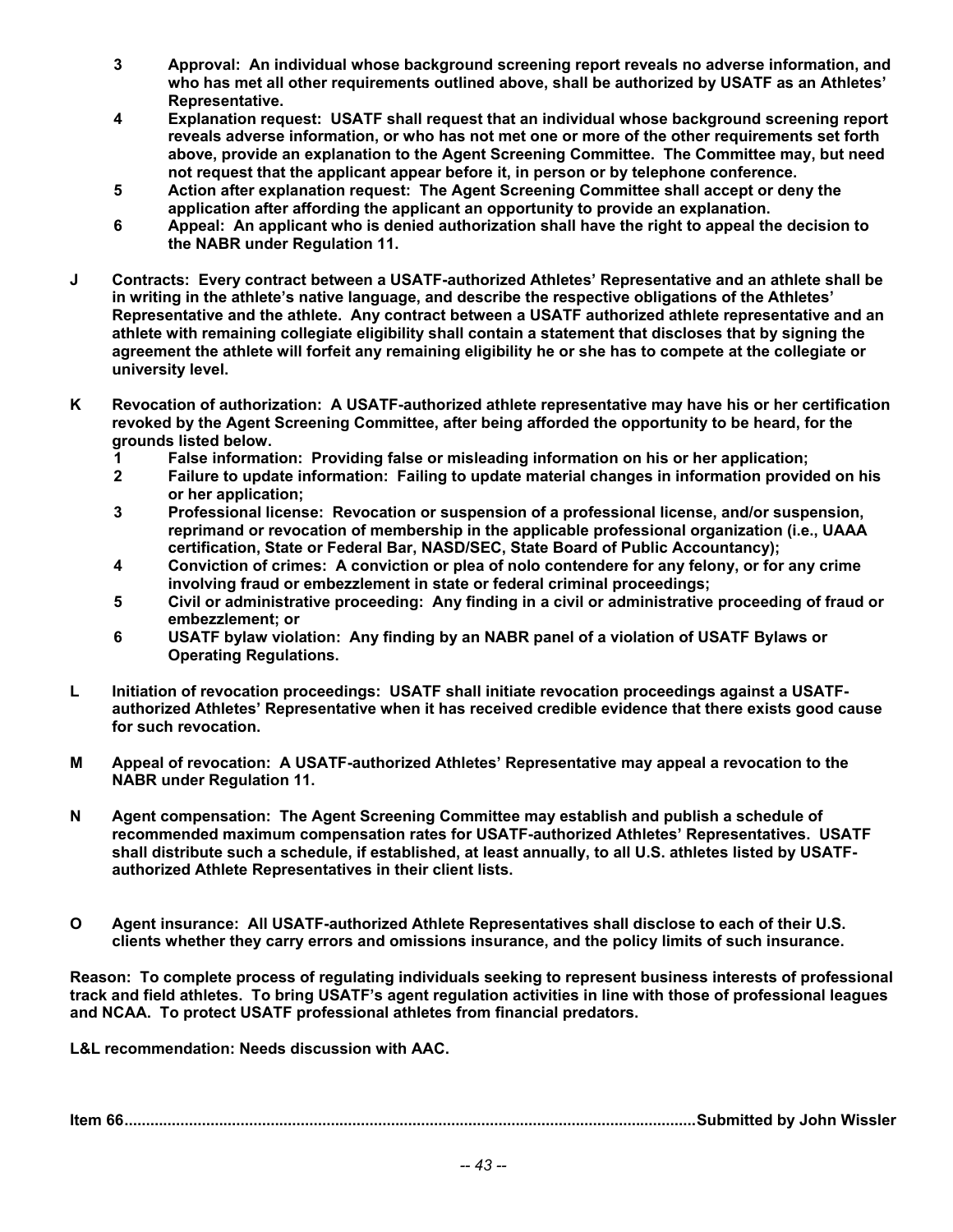**Add the following to Exhibit C-3 - Article 5-E-2 Members (National Coaching Organizations)** 

 **Youth Track Coaches Association YA 5** 

**Reason: The Youth Track Coaches Association has been an active organization within Youth Athletics and desire to have the same representation of other coaching organizations. We are only asking for representation on the Youth Athletics Committee, as that is the only committee that deals with our organization.** 

**L&L recommendation: Reject as incorrect process for a new organization to join USATF and referred to Organizational Services.** 

**Item 67....................................................................................................................Submitted by Jim Murphy, L&L Chair** 

**Amend Exhibit J, Selection of Athletes for USOC No-Advanced-Notice Drug Testing Pool, as follows:** 

#### **EXHIBIT N Selection of Athletes USATF Out-of-Competition Drug Testing Pool Approved and in effect as of December ((8, 2002)) ??, 2005**

- **Part I Definitions**
- **Part II Authority**
- **Part III Ranking Lists Used for Section 5.1 Events**
- **Part IV** Selection of Athletes to be Tested<br> **Part V** Tested Events
- **Tested Events**
- **Part VI Publication of Results**
- **Part VII Amendments**

#### **Part I DEFINITIONS**

- **1.1 Athlete(s) shall mean an individual who is a United States citizen and who has subjected himself or herself to the jurisdiction of USATF by (a) becoming a member of USATF, (b) competing in an event conducted under the auspices of USATF, (c) executing a competition entry form that notifies the Athlete that his/her participation in the competition subjects the Athlete to drug testing pursuant to the applicable rules of USATF, the IAAF, USADA or the USOC, or (d) applying for USATF or USOC athlete support.**
- **1.2 IAAF shall mean the International Association of Athletics Federations, the world governing body for track and field, long distance running and race walking (Athletics).**
- **1. 3 Out-of-Competition (OOC) Drug Testing Pool shall mean:** 
	- **A-F [no change]**
	- **G USATF Additions: USATF reserves the right to add, to the OOC Pool, any Athlete who is receiving athlete support from USATF or the USOC.**

 **USATF's Athlete Services Department shall maintain the quarterly list of OOC Pool Athletes, which list shall be made available for public inspection upon request.** 

 **H IAAF Additions: The IAAF may add Athletes to its out-of-competition drug testing pool based upon their athletic performances during the year. Any Athlete added to the IAAF's out-ofcompetition drug testing pool may be added to the USATF/USADA out-of-competition drug testing pool. USATF and USADA will make every effort to add Athletes added to the IAAF's outof-competition drug testing pool to its domestic out-of-competition drug testing pool as specified in this Protocol.**